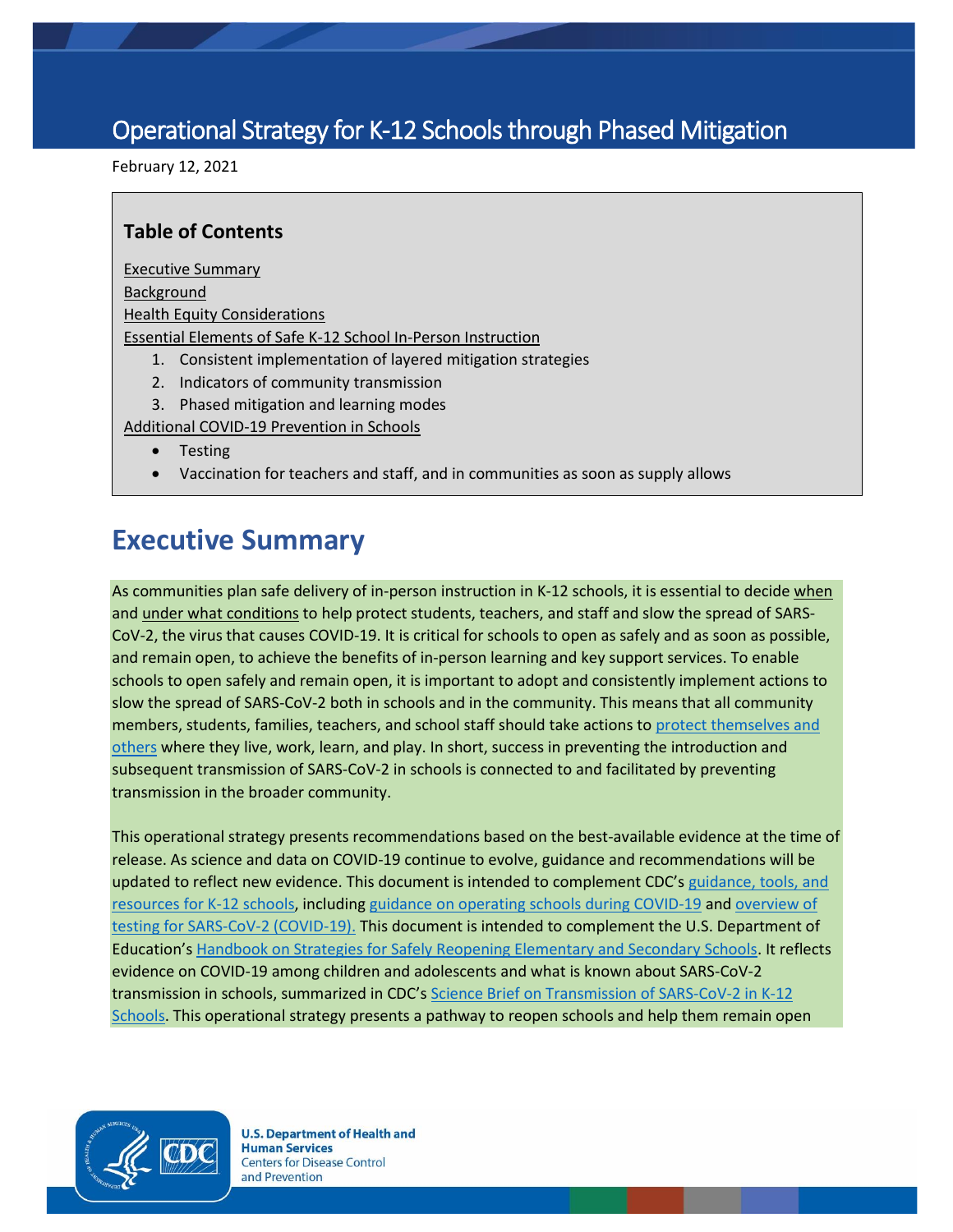through consistent use of mitigation strategies, especially universal and correct use of masks and physical distancing.

Evidence suggests that many K-12 schools that have strictly implemented mitigation strategies have been able to safely open for in-person instruction and remain open.<sup>1</sup> This document provides an operational strategy to support K-12 schools in opening for in-person instruction and remaining open through an integrated package of mitigation components. These essential elements include:

- 1. Consistent implementation of layered mitigation strategies to reduce transmission of SARS-CoV-2 in schools
- 2. Indicators of community transmission to reflect level of community risk
- 3. Phased mitigation and learning modes based on levels of community transmission

The following public health efforts provide additional layers of COVID-19 prevention in schools:

- Testing to identify individuals with SARS-CoV-2 infection to limit transmission and outbreaks
- Vaccination for teachers and school staff, and in communities, as soon as supply allows

#### **Health Equity Considerations**

The absence of in-person educational options may disadvantage children from low-resourced communities, which may include large representation o[f racial and ethnic minority groups,](https://www.cdc.gov/coronavirus/2019-ncov/community/health-equity/racial-ethnic-disparities/index.html) English learners, and students with disabilities. Plans for safe delivery of in-person instruction in K-12 schools must consider efforts to promote fair access to healthy educational environments for students and staff. Thus, essential elements of school reopening plans should take into account the communities and groups that have been disproportionately affected by COVID-19 infections and severe outcomes. Schools play a critical role in promoting equity in education and health for groups disproportionately affected by COVID-19.

#### **Essential Elements of Safe K-12 School In-person Instruction**

#### **1. Mitigation strategies to reduce transmission of SARS-CoV-2 in schools**

Regardless of the level of community transmission, all schools should use and layer [mitigation strategies.](https://www.cdc.gov/coronavirus/2019-ncov/community/community-mitigation.html) Five key mitigation strategies are essential to safe delivery of in-person instruction and help to mitigate COVID-19 transmission in schools:

- Universal and correct use o[f masks](https://www.cdc.gov/coronavirus/2019-ncov/community/schools-childcare/cloth-face-cover.html)
- [Physical distancing](https://www.cdc.gov/coronavirus/2019-ncov/prevent-getting-sick/social-distancing.html)
- [Handwashing and respiratory etiquette](https://www.cdc.gov/handwashing/when-how-handwashing.html)
- [Cleaning](https://www.cdc.gov/coronavirus/2019-ncov/community/clean-disinfect/index.html) and maintaining healthy facilities
- [Contact tracing](https://www.cdc.gov/coronavirus/2019-ncov/php/open-america/contact-tracing-resources.html) in combination with isolation and quarantine, in collaboration with the health department

Schools providing in-person instruction should prioritize two mitigation strategies:

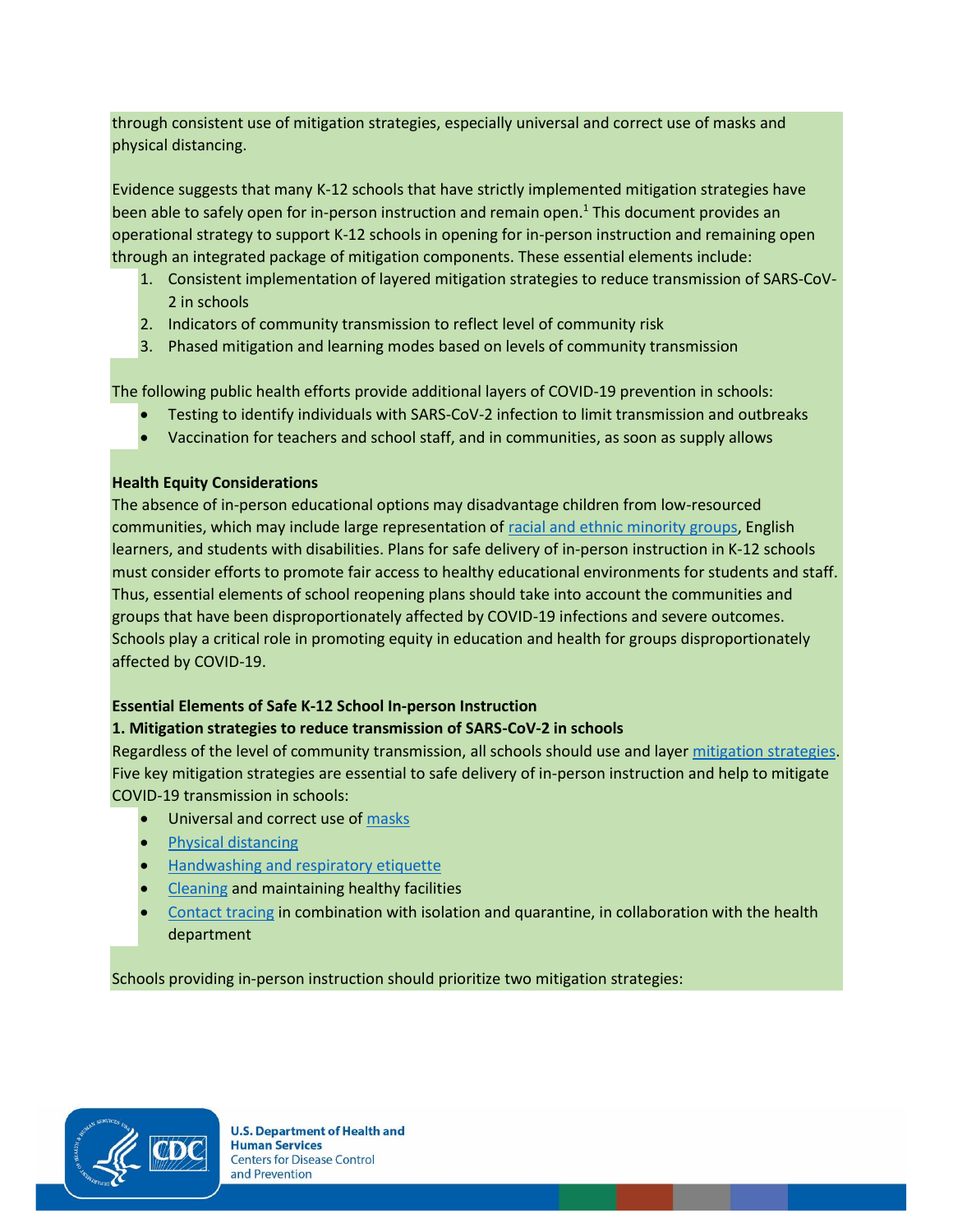- 1. Universal and correct use o[f masks](https://www.cdc.gov/coronavirus/2019-ncov/community/schools-childcare/cloth-face-cover.html) should be required, at all levels of community transmission. Require consistent and correct use of face masks, by all students, teachers, and staff to prevent SARS-CoV-2 [transmission through respiratory droplets.](https://www.cdc.gov/coronavirus/2019-ncov/prevent-getting-sick/how-covid-spreads.html)
- 2. Physical distancing (at least 6 feet) should be maximized to the greatest extent possible. To ensure physical distancing, schools should establish policies and implement structural interventions to promote physical distance of at least 6 feet between people[. Cohorting](https://www.cdc.gov/coronavirus/2019-ncov/community/schools-childcare/schools.html#anchor_1589932065842) or podding is recommended to minimize exposure across the school environment.

All mitigation strategies provide some level of protection, and layered strategies implemented concurrently provide the greatest level of protection. CDC's [K-12 Schools COVID-19 Mitigation Toolkit](https://www.cdc.gov/coronavirus/2019-ncov/community/schools-childcare/FINAL-0321420_B_K-12_Mitigation_Toolkit508.pdf) includes resources, tools, and checklists to help school administrators and school officials prepare schools for in-person instruction. These tools and resources include aspects for addressing health equity considerations such as class sizes, internet connectivity, access to public transportation, and other topics.

### **2. Indicators of community transmission**

School administrators, working with local public health officials, should assess the level of risk in the community since the risk of introduction of a case in the school setting is dependent on the level of community transmission. CDC recommends the use of two measures of community burden to determine the level of risk of transmission: total number of new cases per 100,000 persons in the past 7 days; and percentage of nucleic acid amplification test (NAATs) results that are positive during the last 7 days. The two measures of community burden should be used to assess the incidence and spread of [SARS-CoV-2 in the surrounding community](https://covid.cdc.gov/covid-data-tracker/#county-view) (e.g., county). The transmission level for any given location will change over time and should be reassessed weekly for situational awareness and to continuously inform planning.

While risk of exposure to SARS-CoV-2 in a school may be lower when indicators of community spread are lower, this risk is also dependent upon the implementation of school and community mitigation strategies. If community transmission is low but school and community mitigation strategies are not implemented or inconsistently implemented, then the risk of exposure and subsequent transmission of SARS-CoV-2 in a school will increase. Alternately, if community transmission is high, but school and community mitigation strategies are implemented and strictly followed as recommended, then the risk of transmission of SARS-CoV-2 in a school will decrease.

#### **3. Phased mitigation, learning modes, and testing**

At any level of community transmission, all schools have options to provide in-person instruction (either full or hybrid), through strict adherence to mitigation strategies<sup>1</sup>. Recommended learning modes vary to minimize risk of SARS-CoV-2 transmission in school by emphasizing layered mitigation, including school

 $1$  Middle and high schools in virtual only instruction unless they can strictly implement all mitigation strategies, and have few cases; schools that are already open for in-person instruction can remain open, but only if they strictly implement mitigation strategies and have few cases.

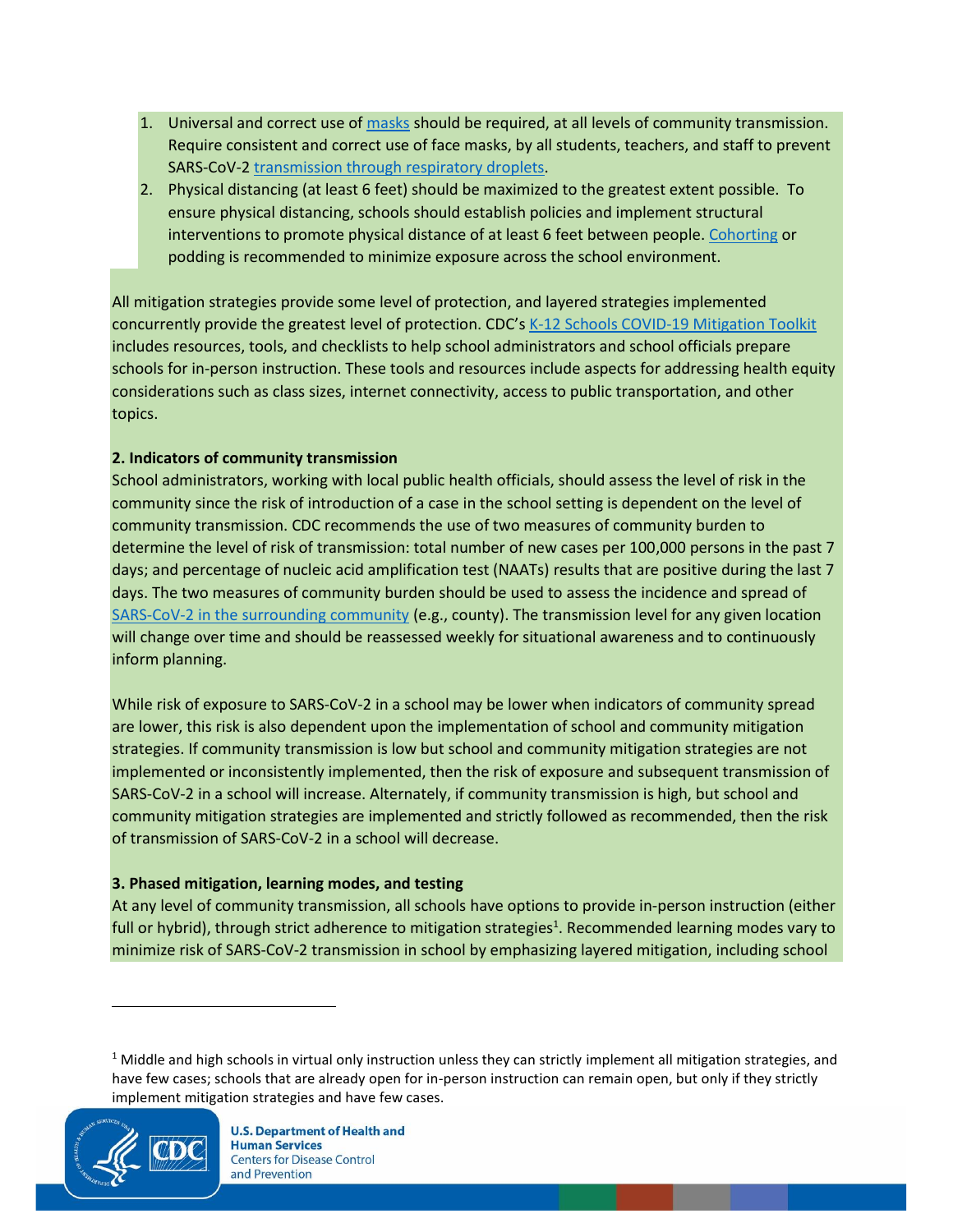policies requiring universal and correct mask use. The recommended learning modes (in-person, hybrid, virtual) depend on the level of community transmission and strict adherence to mitigation.

This document presents an operational plan for schools that emphasizes mitigation at all levels of community transmission.

- K–12 schools should be the last settings to close after all other mitigation measures in the community have been employed, and the first to reopen when they can do so safely. Schools should be prioritized for reopening and remaining open for in-person instruction over nonessential businesses and activities.
- In-person instruction should be prioritized over extracurricular activities including sports and school events, to minimize risk of transmission in schools and protect in-person learning.
- Lower incidence of COVID-19 among younger children compared to teenagers<sup>2</sup> suggests that younger students (for example, elementary school students) are likely to have less risk of inschool transmission due to in-person learning than older students (middle school and high school).
- Families o[f students who are at increased](https://www.cdc.gov/coronavirus/2019-ncov/need-extra-precautions/) risk of severe illness (including those with special healthcare needs) or who live with people at increased risk should be given the option of virtual instruction regardless of the mode of learning offered.
- Schools are encouraged to use cohorting or podding of students, especially in moderate (yellow), substantial (orange), and high (red) levels, to facilitate testing and contact tracing, and to minimize transmission across pods.
- Schools that serve populations at risk for learning loss during virtual instruction should be prioritized for reopening and be provided the needed resources to implement mitigation.
- When implementing phased mitigation in hybrid learning modes, schools should consider prioritizing in-person instruction for students with disabilities who may require special education and related services directly provided in school environments, as well as other students who may benefit from receiving essential instruction in a school setting.

Decisions should be guided by information on school-specific factors such as mitigation strategies implemented, local needs, stakeholder input, the number of cases among students, teachers, and staff, and school experience with safely reopening. A decision to remain open should involve considerations for further strengthening mitigation strategies and continuing to monitor case incidence and test positivity to reassess decisions.

Despite careful planning and consistent implementation of mitigation, some situations may occur that lead school officials to consider temporarily closing schools or parts of a school (such as a class or grade level) to in-person instruction. These decisions should be made based on careful considerations of a variety of factors and with the emphasis on ensuring the health and wellness of students, their families, and teachers and staff. Such situations may include classrooms or schools experiencing an active outbreak and schools in areas experiencing rapid or persistent rises in case incidence or severe burden on health care capacity.

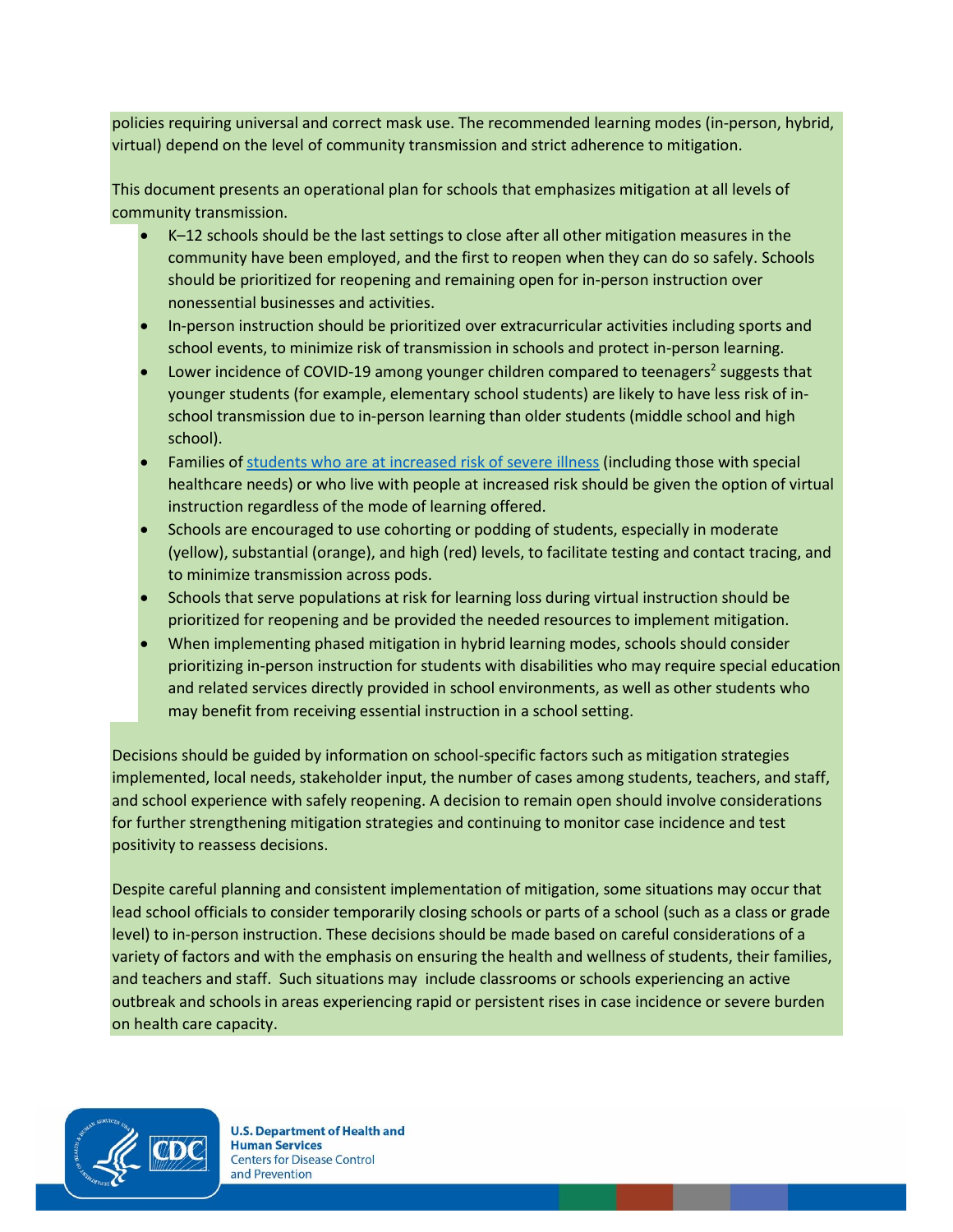[Multiple SARS-CoV-2 variants are circulating globally.](https://www.cdc.gov/coronavirus/2019-ncov/transmission/variant.html) Some variants seem to spread more easily and quickly than other variants, which may lead to more cases of COVID-19. Rigorous implementation of and adherence to mitigation strategies is essential to control the spread of variants of SARS-CoV-2. As more information becomes available, it is possible that due to increased levels of community transmission resulting from a variant of SARS-CoV-2, mitigation strategies and school guidance may need to be updated to account for new evidence on risk of transmission and effectiveness of mitigation.

## **Additional COVID-19 Prevention in Schools**

## **Testing**

When schools implement testing combined with key mitigation strategies, they can detect new cases to prevent outbreaks, reduce the risk of further transmission, and protect students, teachers, and staff from COVID-19.

## Diagnostic Testing

At all levels of community transmission, schools should offer referrals to [diagnostic testing](https://www.cdc.gov/coronavirus/2019-ncov/lab/testing.html) to any student, teacher, or staff member who exhibits [symptoms of COVID-19](https://wwwdev.cdc.gov/coronavirus/2019-ncov/community/schools-childcare/symptom-screening.html#symptoms) at school. Schools should advise teachers, staff, and students to stay home if they are sick or if they have been exposed to SARS-CoV-2 and refer these individuals for testing. They should also refer for testing asymptomatic individuals who were [exposed](https://www.cdc.gov/coronavirus/2019-ncov/php/contact-tracing/contact-tracing-plan/appendix.html#exposure) to someone with a confirmed or suspected case of COVID-19. In some schools, schoolbased healthcare professionals (e.g., school nurses) may perform SARS-CoV-2 diagnostic testing (including rapid, point-of-care testing, and antigen testing) if they are trained in specimen collection and obtain a Clinical Laboratory Improvement Amendments (CLIA[\) certificate of waiver.](https://www.fda.gov/medical-devices/ivd-regulatory-assistance/clia-waiver-application) It is important that school-based healthcare professionals have access to, and training on, the proper use of [personal](https://www.cdc.gov/coronavirus/2019-ncov/hcp/using-ppe.html)  [protective equipment \(PPE\).](https://www.cdc.gov/coronavirus/2019-ncov/hcp/using-ppe.html) If a COVID-19 diagnosis is confirmed, schools can assist public health officials in determining which close contacts could be tested and eithe[r isolated](https://www.cdc.gov/coronavirus/2019-ncov/if-you-are-sick/isolation.html) o[r quarantined.](https://www.cdc.gov/coronavirus/2019-ncov/if-you-are-sick/quarantine.html) Individuals should isolate or quarantine at home, not in school settings, and should stay home until it is safe for them to be around others.

## **Screening Testing**

Some schools may also elect to use screening testing as a strategy to identify cases and prevent secondary transmission. Screening testing can be used as an additional layer of mitigation to complement mitigation strategies in schools. Screening testing is intended to identify infected individuals without symptoms (or prior to development of symptoms) who may be contagious so that measures can be taken to prevent further transmission. For schools that implement expanded screening testing, screening testing should be offered at moderate (yellow), substantial (orange), and high (red) levels of community transmission, to students, teachers, and staff and at low (blue) levels to teachers and staff who have no symptoms and no known exposures. Additional considerations in implementing screening testing:

• When determining which individuals should be selected for screening testing, schools and public health officials may consider prioritizing teachers and staff over students given the higher risk of

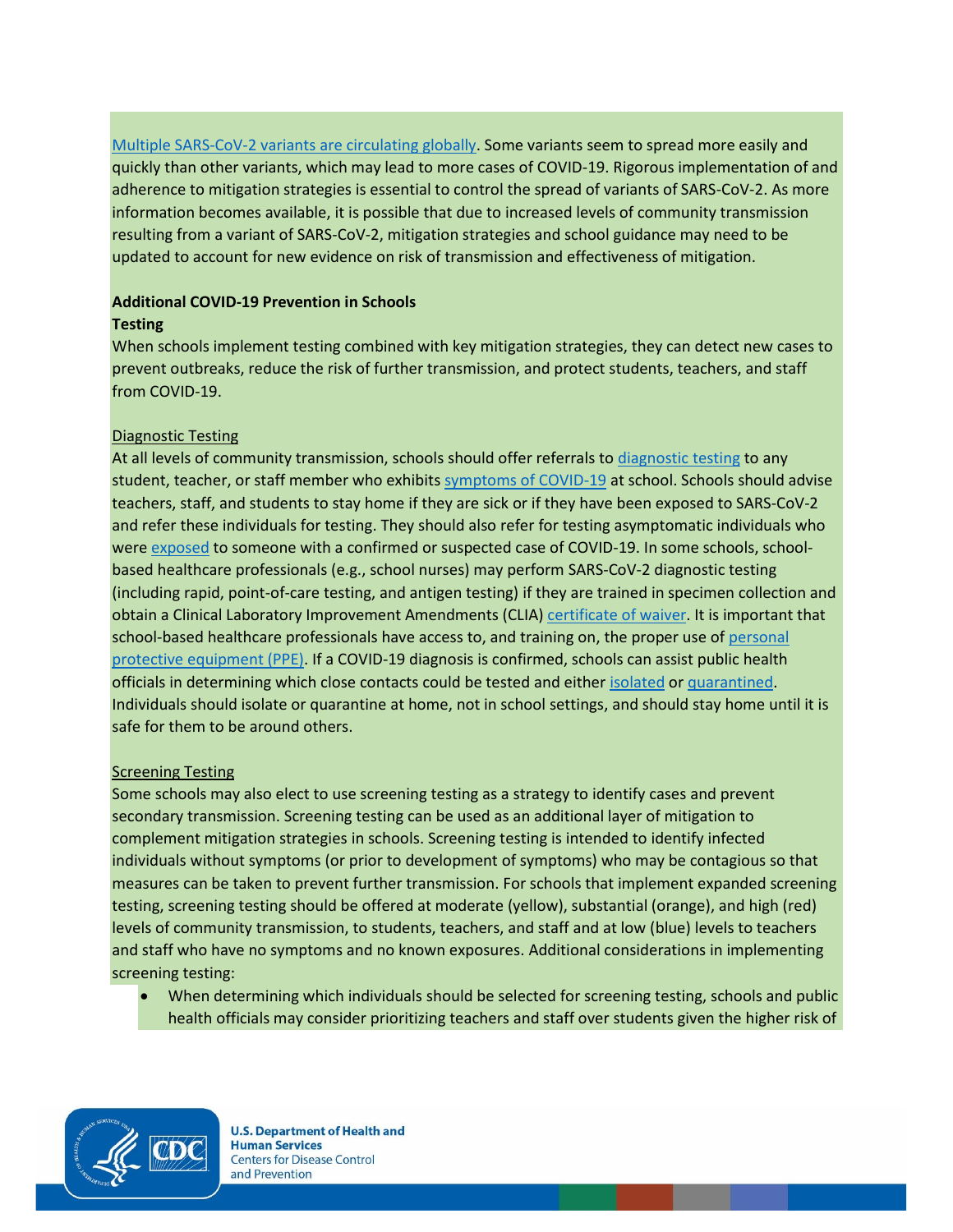severe disease outcomes among adults. In selecting among students, schools and public health officials may choose to prioritize high school students, then middle school students, then elementary school students, where applicable.

- Public health officials and school administrators may consider placing a higher priority for access to testing in schools that serve populations experiencing a disproportionate burden of COVID-19 cases or severe disease. These may include schools in communities with moderate or large proportions of racial and ethnic groups that have experienced disproportionately high rates of COVID-19 cases relative to population size, and schools in geographic areas with limited access to testing due to distance or lack of availability of testing, including communities with moderate or large proportions of racial and ethnic groups.
- Every COVID-19 testing site is required to [report](https://www.cdc.gov/coronavirus/2019-ncov/lab/reporting-lab-data.html) to state or [local health officials](https://www.cdc.gov/publichealthgateway/healthdirectories/index.html) all testing performed. Schools that use testing must apply for and receive a [Clinical Laboratory](https://www.fda.gov/medical-devices/ivd-regulatory-assistance/clia-waiver-application)  [Improvement Amendments \(CLIA\)](https://www.fda.gov/medical-devices/ivd-regulatory-assistance/clia-waiver-application) certificate of waiver. Schools must report test results to state or local public health departments as mandated by the Coronavirus Aid, Relief, and Economic Security (CARES) Act.
- Testing should be offered on a voluntary basis. Consent from a parent or legal guardian (for minor students) or from the individual (for adults, including adult students and teachers and staff) is required for school-based testing.

#### **Vaccination for teachers and staff, and in communities as soon as supply allows**

Teachers and school staff hold jobs critical to the continued functioning of society and are at potential occupational risk of exposure to SARS-CoV-2. State, territorial, local and tribal (STLT) officials should consider giving high priority to teachers in early phases of vaccine distribution. The Advisory Committee on Immunization Practices (ACIP) recommends that frontline essential workers, including those who work in the education sector (teachers and school staff), be prioritized for vaccine allocation in phase 1b, following health care personnel and residents of long-term care facilities (phase 1a). Vaccinating teachers and school staff can be considered one layer of mitigation and protection for staff and students. Strategies to minimize barriers to accessing vaccination for teachers and other frontline essential workers, such as vaccine clinics at or close to the place of work, are optimal. Access to vaccination should not be considered a condition for reopening schools for in-person instruction. Even after teachers and staff are vaccinated, schools need to continue mitigation measures for the foreseeable future, including requiring masks in schools and physical distancing.

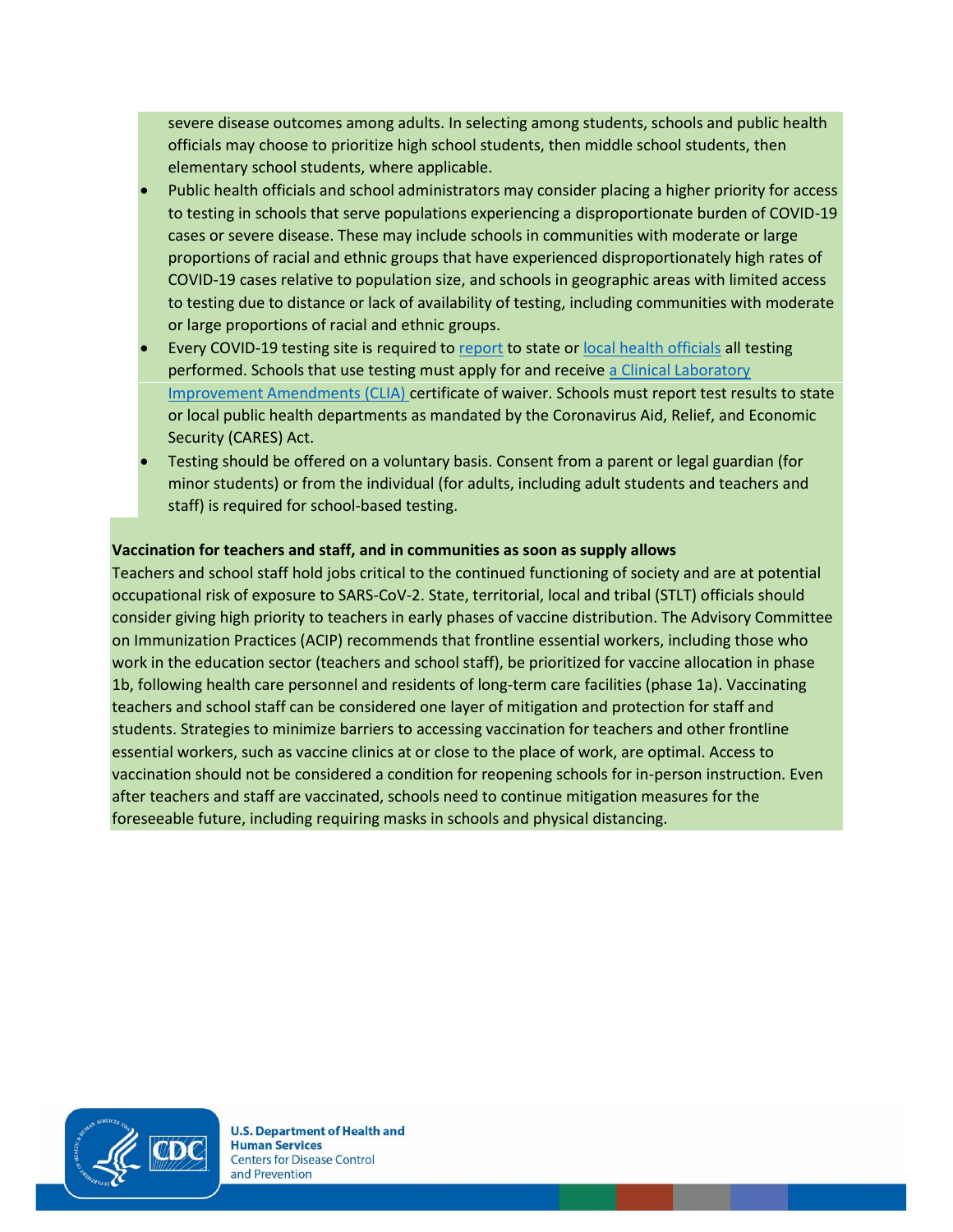# <span id="page-6-0"></span>**Background**

Schools are an important part of the infrastructure of communities, as they provide safe, supportive learning environments for students, employ teachers and other staff, and enable parents, guardians, and caregivers to work. Schools also help to mitigate health disparities by providing critical services including school meal programs and facilitate access to social, physical, behavioral, and mental health services. Many students are either missing or have had interruptions in these services due to school building closures and virtual and hybrid learning. The occurrence of SARS-CoV-2 infection in schools reflects transmission in the surrounding community.<sup>3</sup> When making decisions on when to open or reopen schools for in-person learning, it is important to understand SARS-CoV-2 transmission within the surrounding community to determine the possible risk of introduction and transmission of SARS-CoV-2 within the school.

There is evidence to suggest that K-12 in-person school attendance is not a primary driver of community transmission<sup>2-5</sup>. Although children can be infected with SARS-CoV-2, can get sick from COVID-19, and can spread the virus to others<sup>6-7</sup>, evidence indicates that children are less susceptible than adults, and may be less infectious<sup>8-9</sup>. In addition, children are less likely than adults to have severe illness or die and are more likely to be asymptomatic<sup>0-12</sup>. Evidence from available studies suggests that the risk for SARS-CoV-2 introduction and transmission among elementary school-aged children might be lower than that for reopening middle schools and high schools<sup>1,3,9,13</sup>. As a result, evidence suggests a need to adjust mitigation strategies based on higher susceptibility and infectiousness among teens compared to younger children. Data suggest that it is possible for communities to bring down cases of COVID-19 while keeping schools open to in-person instruction<sup>2</sup>. Furthermore, models of consistent implementation of mitigation measures in schools have shown success in limiting outbreaks and infections in schools<sup>14-18</sup>. CDC's [Science Brief on Transmission of SARS-CoV-2 in K-12 Schools](https://www.cdc.gov/coronavirus/2019-ncov/more/science-and-research/transmission_k_12_schools.html) summarizes evidence on COVID-19 among children and adolescents and what is known about SARS-CoV-2 transmission in schools.

International and domestic experiences have demonstrated that even when a school carefully coordinates, plans, and prepares for delivering in-person instruction, cases of COVID-19 may still occur<sup>14,19</sup>. Expecting and planning for the occurrence of one or more cases of COVID-19 in schools can help schools respond immediately to mitigate the impact, minimize spread within schools, and allow the school to remain open for in-person learning. When mitigation strategies are consistently and correctly used, the risk of spread within the school environment is decreased<sup>1,14,17</sup>. For schools to operate inperson learning safely, the association between levels of community transmission and risk of transmission in school must also be considered. Communities that fully implement and strictly adhere to multiple mitigation strategies, especially universal and proper masking, will reduce COVID-19 incidence within the community as well as within schools to protect students, teachers, and staff members.

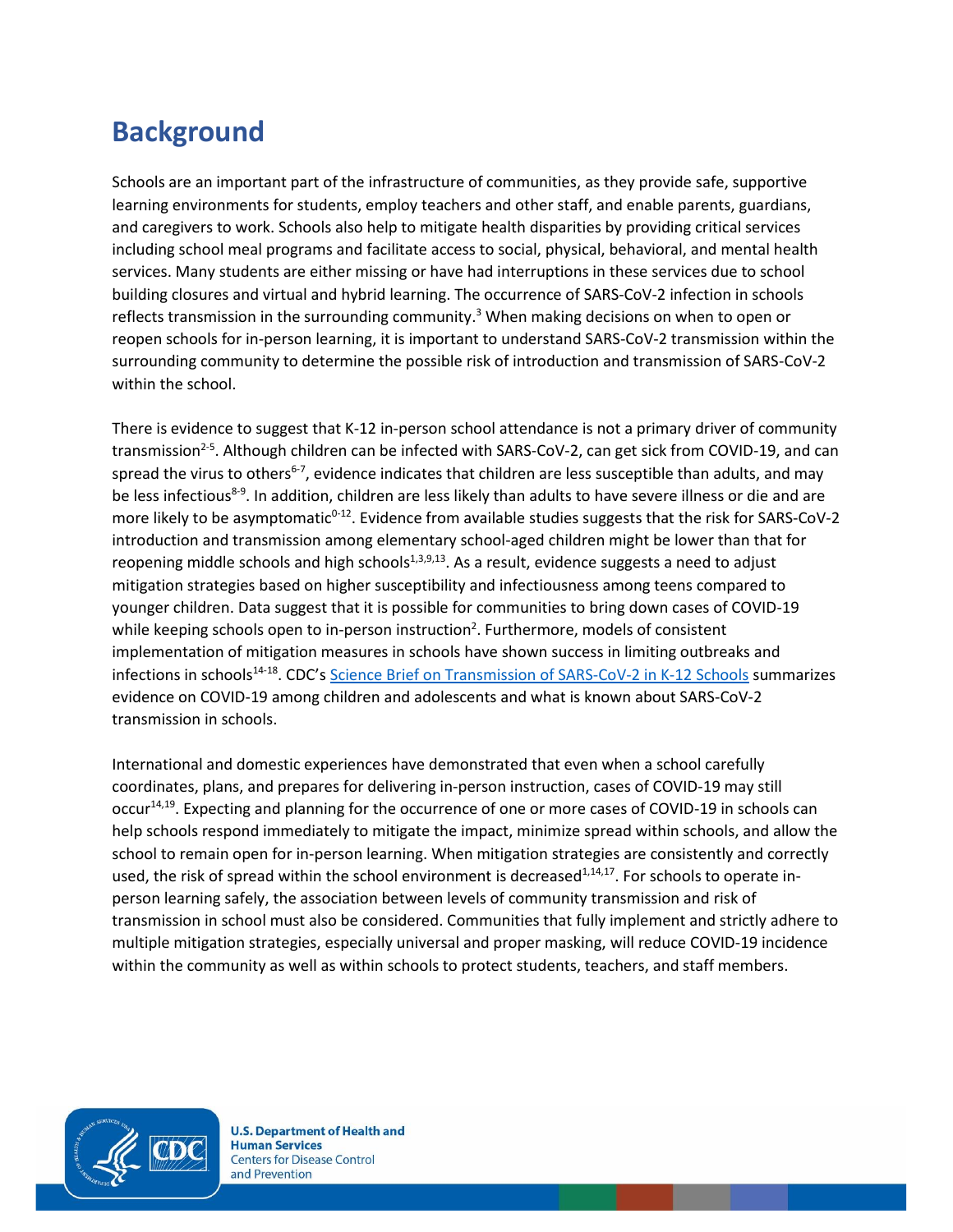# <span id="page-7-1"></span>**Essential Elements of Safe K-12 School Operations for In-Person Learning**

CDC has develope[d guidance](https://www.cdc.gov/coronavirus/2019-ncov/community/schools-childcare/schools.html) for mitigation strategies that K-12 school administrators can use to help protect students, teachers, and staff and slow the spread of COVID-19. If mitigation strategies are strictly adhered to<sup>2</sup>, K-12 schools can safely open for in-person instruction and remain open<sup>20</sup>. In addition, the association between COVID-19 incidence and outbreaks in school settings and levels of community transmission underscores the importance of controlling disease spread in the community to protect teachers, staff, and students in schools<sup>1</sup>. This document provides an operational strategy for safe delivery of in-person instruction in K-12 schools through the integration of a package of mitigation and control components.

- 1. Consistent implementation of layered mitigation strategies to reduce SARS-CoV-2 transmission in schools
- 2. Indicators of community transmission to reflect levels of community risk
- 3. Phased mitigation and learning modes based on levels of community transmission

The following public health efforts provide additional layers of COVID-19 prevention in schools.

- Testing to identify individuals with a SARS-CoV-2 infection to limit transmission and outbreaks
- Vaccination for teachers, staff, and in communities as soon as supply allows

# <span id="page-7-0"></span>**Health Equity Considerations**

Long-standing systemic health and social inequities have put many racial and ethnic minority groups at increased risk of getting sick and dying from COVID-19. People who identify as American Indian/Alaska Native, Black, and Hispanic are disproportionately affected by COVID-19; these disparities have also emerged among children<sup>11</sup>. Conditions in the places where people live, learn, work, play, and gather affect a wide range of health risks and outcomes, such as SARS-CoV-2 exposure, infection, severe illness, and death.

The absence of in-person educational options may disadvantage children from all backgrounds, particularly children in low-resourced communities who may be at an educational disadvantage. These students may be less likely to have access to technology to facilitate virtual learning and more likely to rely on key school-supported resources like food programs, special education and related services, counseling, and after-school programs. Some parents and caregivers may have less-flexible jobs that do not permit staying at home to provide childcare and aid with virtual learning if schools are closed to in-

<sup>&</sup>lt;sup>2</sup> School staff in this document refers to any school employees, contractors, or independent consultants interacting with students and/or teachers during the course of the school day, including, for example, school administration, bus drivers, cafeteria workers, school nurses, speech/occupational therapists, custodians, and other school employees.

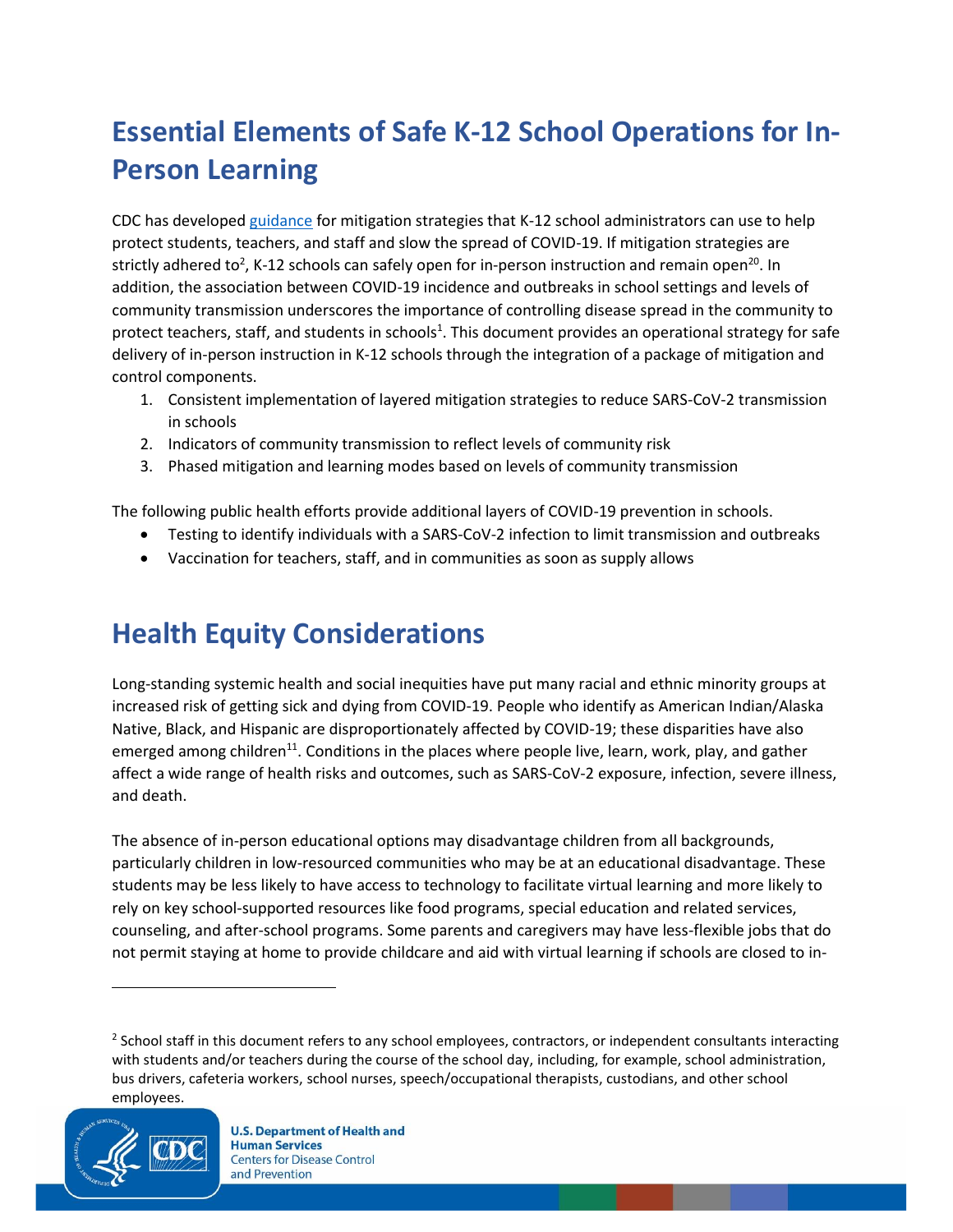person instruction. On the other hand, certai[n racial and ethnic groups](https://www.cdc.gov/coronavirus/2019-ncov/community/health-equity/racial-ethnic-disparities/index.html) have borne a disproportionate burden of illness and serious outcomes from COVID-19. These health disparities are evident even among school-aged children<sup>11</sup>, suggesting that in-person instruction may pose a greater risk of COVID-19 to disproportionately affected populations. For these reasons, health equity considerations related to inperson instruction are an integral part of this complex decision-making. In order to enable in-person learning in schools that serve racial and ethnic groups disproportionately affected by COVID-19, school administrators and public health officials can work together to assist schools with planning and implementing comprehensive mitigation strategies, engage community partners, and assist with referrals to medical care. It is important that these schools have the resources and technical assistance needed to adopt and diligently implement actions to slow the spread of the virus that causes COVID-19 inside the school and out in the community. Studies have also highlighted racial and ethnic differences in parents' attitudes and concerns about school reopening during COVID-19. Compared with White parents, non-White parents may be less likely to feel that schools should reopen for all students and are more concerned about adherence to mitigation strategies, schools reopening safely, their child becoming ill with COVID-19, and their child bringing home COVID-19<sup>21</sup>. Understanding racial/ethnic differences in parental attitudes and concerns about school reopening can inform communication and mitigation strategies and highlights the importance of considering risks for severe COVID-19 and family resource needs when developing options for school attendance during the COVID-19 pandemic.

Plans for safely delivering in-person instruction in K-12 schools must consider efforts to promote fair access to healthy educational environments for students and staff. Thus, essential elements of school reopening plans should take into account the communities and groups that have been disproportionately affected by COVID-19 infections and severe outcomes. These considerations must extend to planning and implementation of phased mitigation, testing, and vaccination strategies to ensure equitable access to supports and services.

School administrators and public health officials can help ensure [access to education and to health](https://www.cdc.gov/coronavirus/2019-ncov/community/health-equity/index.html) and other social support services. To prevent the spread of SARS-CoV-2 in schools, school administrators and staff, public health officials, and community leaders must work together to ensure that schools, students, and families have resources to be intentionally engaged in educational activities and opportunities to maintain and manage their health and wellness. Schools play a critical role in promoting equity in education and health for groups disproportionately affected by COVID-19.

#### Engagement with educators, families, and the school community

A successful school reopening strategy requires engaging the entire school community to establish a safe environment for all educators, school staff, and students and promote trust and confidence. School reopening planning should include, at a minimum, administrators, teachers, student and parent representatives, and specialized instructional support personnel, including school counselors, school social workers, school psychologists, and nurses, as well as facilities managers and custodial staff, transportation personnel, food personnel, and family services representatives. School reopening planning should include student and parent representatives, and individuals and organizations that

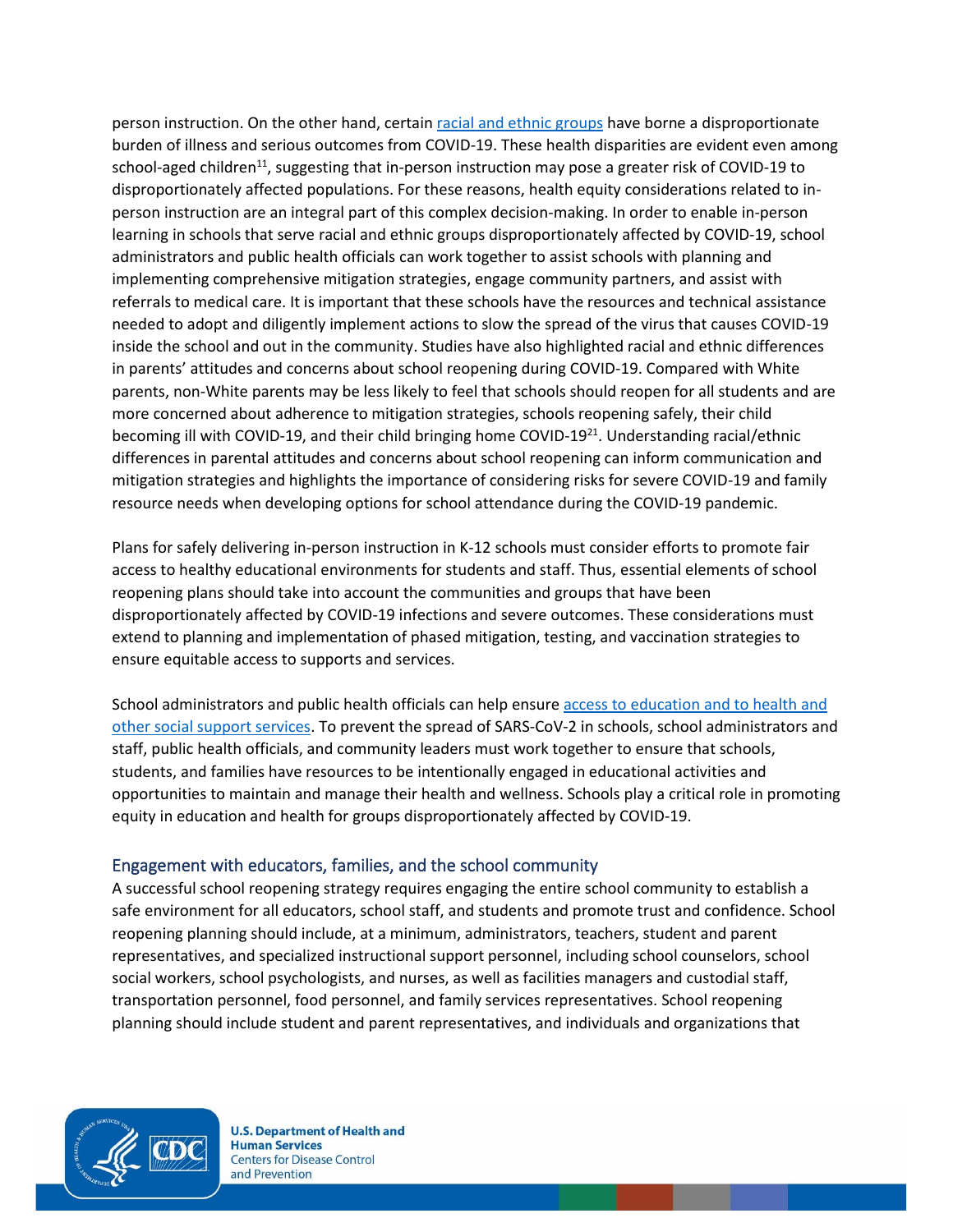represent the interests of students, staff, and parents with disabilities or limited English proficiency, and others with access and functional needs, so that specific interests are included in the early stages of planning.

Consistent with health equity considerations, schools and school districts should conduct active and specific outreach to underserved families – including parents/guardians of students of color, students from low-income backgrounds, students with disabilities, English learners, students experiencing homelessness, and students in foster care. This communication should be conducted in families' home languages or mode of communication and in alternate formats as needed to facilitate effective communication for individuals with disabilities, and, where appropriate, in partnership with trusted community-based organizations.

## **1. Mitigation strategies to reduce transmission of SARS-CoV-2 in schools**

Regardless of the level of community transmission, **it is critical that schools use and laye[r mitigation](https://www.cdc.gov/coronavirus/2019-ncov/community/community-mitigation.html)  [strategies](https://www.cdc.gov/coronavirus/2019-ncov/community/community-mitigation.html)**. Five key mitigation strategies are essential to safe delivery of in-person instruction and help to mitigate COVID-19 transmission in schools:

- Universal and correct use o[f masks](https://www.cdc.gov/coronavirus/2019-ncov/community/schools-childcare/cloth-face-cover.html)
- [Physical distancing](https://www.cdc.gov/coronavirus/2019-ncov/prevent-getting-sick/social-distancing.html)
- [Handwashing and respiratory etiquette](https://www.cdc.gov/handwashing/when-how-handwashing.html)
- [Cleaning](https://www.cdc.gov/coronavirus/2019-ncov/community/clean-disinfect/index.html) and maintaining healthy facilities
- [Contact tracing](https://www.cdc.gov/coronavirus/2019-ncov/php/open-america/contact-tracing-resources.html) in combination with isolation and quarantine, in collaboration with the health department

Schools providing in-person instruction should prioritize two mitigation strategies:

- 1. Universal and correct use of masks should be required, at all levels of community transmission.
- 2. Physical distancing (at least 6 feet) should be maximized to the greatest extent possible. In hybrid instruction, scheduling should be planned to ensure physical distancing.

All mitigation strategies provide some level of protection, and layered strategies implemented concurrently provide the greatest level of protection. When planning for in-person instruction, schools should place particular emphasis on universal and correc[t masking](https://www.cdc.gov/coronavirus/2019-ncov/community/schools-childcare/cloth-face-cover.html) an[d physical distancing](https://www.cdc.gov/coronavirus/2019-ncov/prevent-getting-sick/social-distancing.html) as top priorities for implementation. These strategies have the greatest potential for reducing transmission and can also be monitored for consistent and correct implementation.

Schools should adopt the key mitigation strategies to the largest extent practical —a layered approach is essential. Additional information about each of the mitigation strategies and options for implementation of the strategies are provided, along with core principles for how schools may consider each of these strategies.

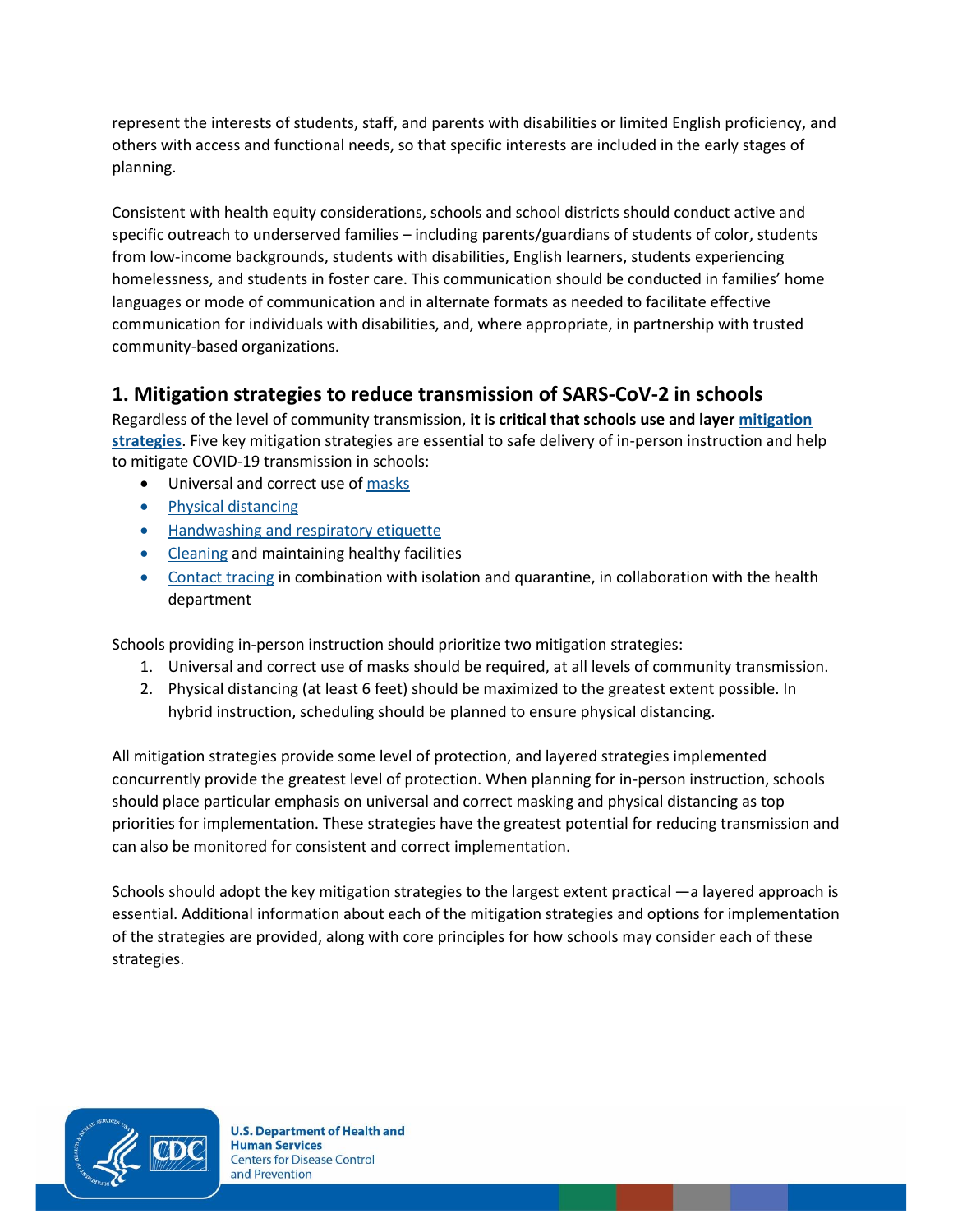### Health equity considerations in mitigation strategies

- Federal disability laws require an individualized approach for students with disabilities consistent with the student's IEP or Section 504 plan, if applicable. These students include those who have limited mobility; have difficulty accessing information due to visual, hearing, or other disabilities; require close contact with direct service providers; have trouble understanding information; have difficulties with changes in routines; or have other concerns related to their disability. In these instances, educators and school leaders must remain aware of their obligations under Federal disability laws, and should also consider adaptations and alternatives to mitigation strategies, while maintaining efforts to protect students, teachers, and staff from COVID-19.
- CDC's [K-12 Schools COVID-19 Mitigation Toolkit](https://www.cdc.gov/coronavirus/2019-ncov/community/schools-childcare/FINAL-0321420_B_K-12_Mitigation_Toolkit508.pdf) includes resources, tools, and checklists to help school administrators and school officials prepare schools to open for in-person instruction and to manage ongoing operations. These tools and resources include aspects for addressing health equity considerations such as class sizes, internet connectivity, access to public transportation, etc.

#### **Universal and correct use of masks**

**Core principle for masks:** Require consistent and correct use of face [masks,](https://www.cdc.gov/coronavirus/2019-ncov/community/schools-childcare/cloth-face-cover.html) by all students, teachers, and staff to prevent SARS-CoV-[2 transmission through respiratory droplets.](https://www.cdc.gov/coronavirus/2019-ncov/prevent-getting-sick/how-covid-spreads.html) Masks should be worn at all times, by all persons in school facilities, with exceptions for certain persons who, because of a disability, cannot wear a mask or wear a mask safely, or for certain settings such as while eating or drinking<sup>3</sup>. Masks should be required in all classroom and non-classroom settings, including hallways, school offices, restrooms, gyms, auditoriums, etc.

- **Mask policies** for all students, teachers, and staff set the expectation that individuals will use masks throughout the school.
- Most students, including those with disabilities, can tolerate and safely wear a mask. However, a narrow subset of students with disabilities may not be able to wear a mask or cannot safely wear a mask. Those who cannot safely wear a mask – for example, a person with a disability who, for reasons related to the disability, would be physically unable to remove a mask without assistance if breathing becomes obstructed – should not be required to wear one. For the remaining portion of the subset, schools should make individualized determinations as required by Federal disability laws in order to determine if an exception to the mask requirement is necessary and appropriate for a particular student. If a child with a disability cannot wear a mask, maintain physical distance, or adhere to other public health requirements, the student is still entitled to an appropriate education, which in some circumstances may need to be provided virtually.
- If visitors are permitted in school, they should be required to wear masks at all times and should maintain at least 6 feet of distance from others.
- Schools should encourage modeling of correct and consistent mask use by school leaders, local leaders, and others respected in the community.
- The most effective fabrics for cloth masks are tightly woven such as cotton and cotton blends, breathable, and in two or three fabric layers. Masks with exhalation valves or vents, those that use loosely woven fabrics, and ones that do not fit properly are not recommended.

 $3$  Additional information about operating school meals is provided in CDC's  $K-12$  school guidance.

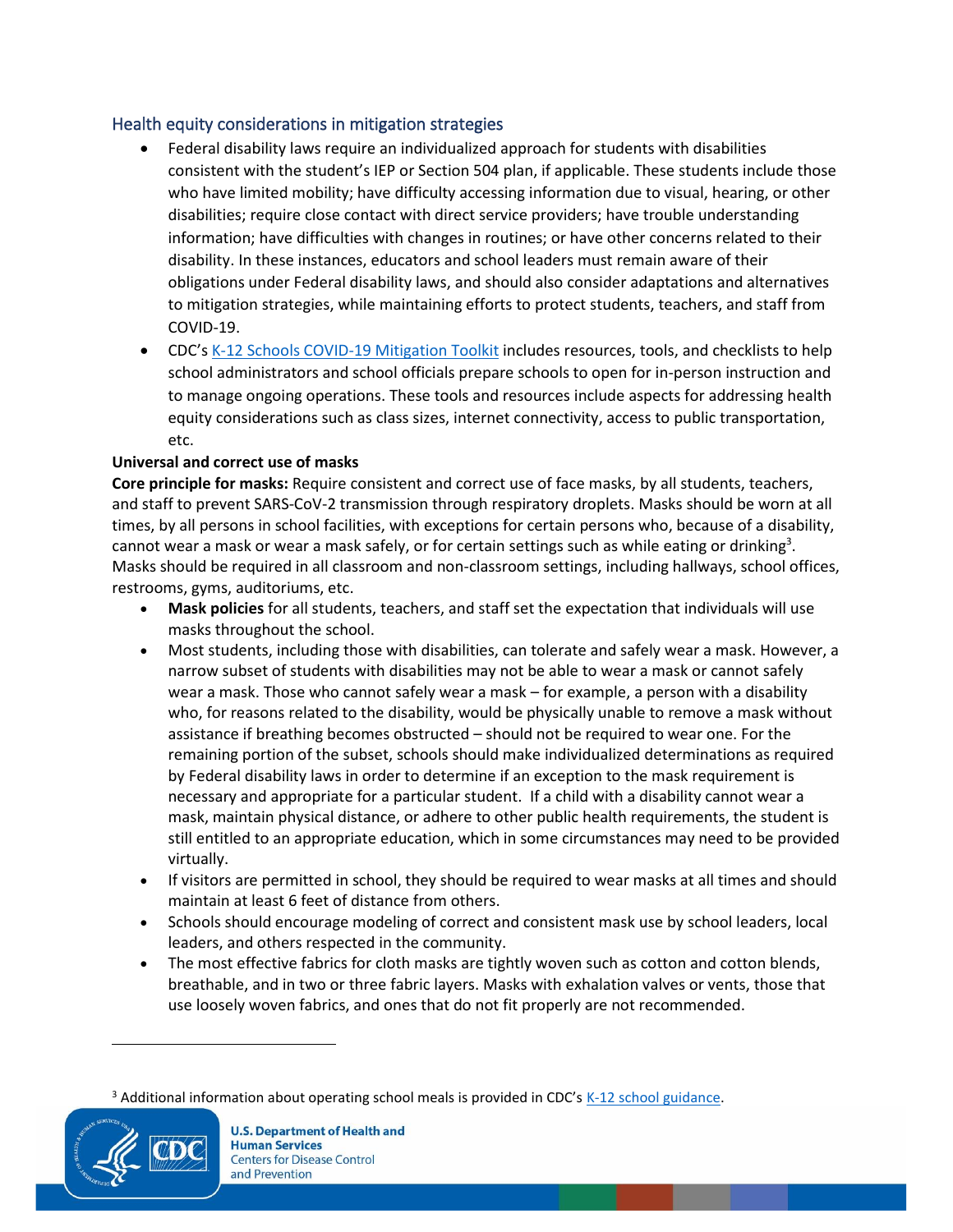#### **Physical distancing**

**Core principle for physical distancing:** Establish school policies and implement structural interventions to promote physical distance of at least 6 feet between people. In areas with substantial and high community transmission, physical distancing is essential in providing protection, minimizing risk of exposure, and limiting the number of close contacts among cases. The interventions presented in this section provide examples of ways to promote physical distancing and alternatives when physical distancing is not always feasible.

- **Cohorting:** [Cohorts](https://www.cdc.gov/coronavirus/2019-ncov/community/schools-childcare/schools.html#anchor_1589932065842) (or "pods") are groups of students, and sometimes teachers or staff, that stay together throughout the school day to minimize exposure to other individuals across the school environment. Cohorts should remain as static as possible by having the same group of students stay with the same teachers or staff (all day for young children, and as much as possible for older children). If additional space is needed to support cohorting, consider all available safe spaces in school and community facilities. Limit mixing between cohorts.
- When developing cohorts it is important to consider services for students with disabilities, English language learners, and other students so that they may receive services within the cohort, but also ensuring equity, integration, and other requirements of civil rights laws, including Federal disability laws. If itinerant staff (e.g., speech language pathologists, Title I targeted assistance teachers) are required to provide services within existing cohorts, mitigation measures should be taken to limit the potential transmission of SARS-CoV-2 infection, including providing masks and any necessary PPE for staff and children who work with itinerant staff. Itinerant staff members should keep detailed contact tracing logs.
- **Staggered scheduling:** [Stagger](https://www.cdc.gov/coronavirus/2019-ncov/community/schools-childcare/schools.html#anchor_1589932065842) school arrival and drop-off times or locations by cohort, or put in place other protocols to limit contact between cohorts, as well as direct contact with parents.
- **[Alternate schedules](https://www.cdc.gov/coronavirus/2019-ncov/community/schools-childcare/schools.html#anchor_1589932065842) with fixed cohorts** of students and staff to decrease class size and promote physical distancing.
- **[Install physical barriers](https://www.cdc.gov/coronavirus/2019-ncov/community/schools-childcare/schools.html#anchor_1589932027380)** and guides such as sneeze guards and partitions particularly in areas where it is difficult for individuals to remain at least 6 feet apart (e.g., reception desks).
- **Visitors:** [Limit any nonessential visitors, volunteers, and activities](https://www.cdc.gov/coronavirus/2019-ncov/community/schools-childcare/schools.html#anchor_1589932065842) involving external groups or organizations as much as possible – especially with individuals who are not from the local geographic area (e.g., not from the same community, town, city, county). Exceptions should be made for students with disabilities who require related services administered by direct service providers (e.g., speech therapists who serve multiple schools). Require all visitors to wear masks and keep a 6-foot distance from others. Schools should permit visitors only in areas of low (blue) community transmission.

#### **Handwashing and respiratory etiquette**

**Core principle for handwashing and respiratory etiquette**: Through ongoing health education units and lessons, teach children proper handwashing and reinforce behaviors, and provide adequate supplies. Ensure that teachers and staff use proper handwashing and respiratory etiquette.

• **[Teach](https://www.cdc.gov/coronavirus/2019-ncov/community/schools-childcare/schools.html#anchor_1589931996560) and reinforce [handwashing](https://www.cdc.gov/handwashing/when-how-handwashing.html)** with soap and water for at least 20 seconds and increase monitoring to ensure adherence among students, teachers, and staff. Schools can explore options for curricular integration, such as in health and science lessons.

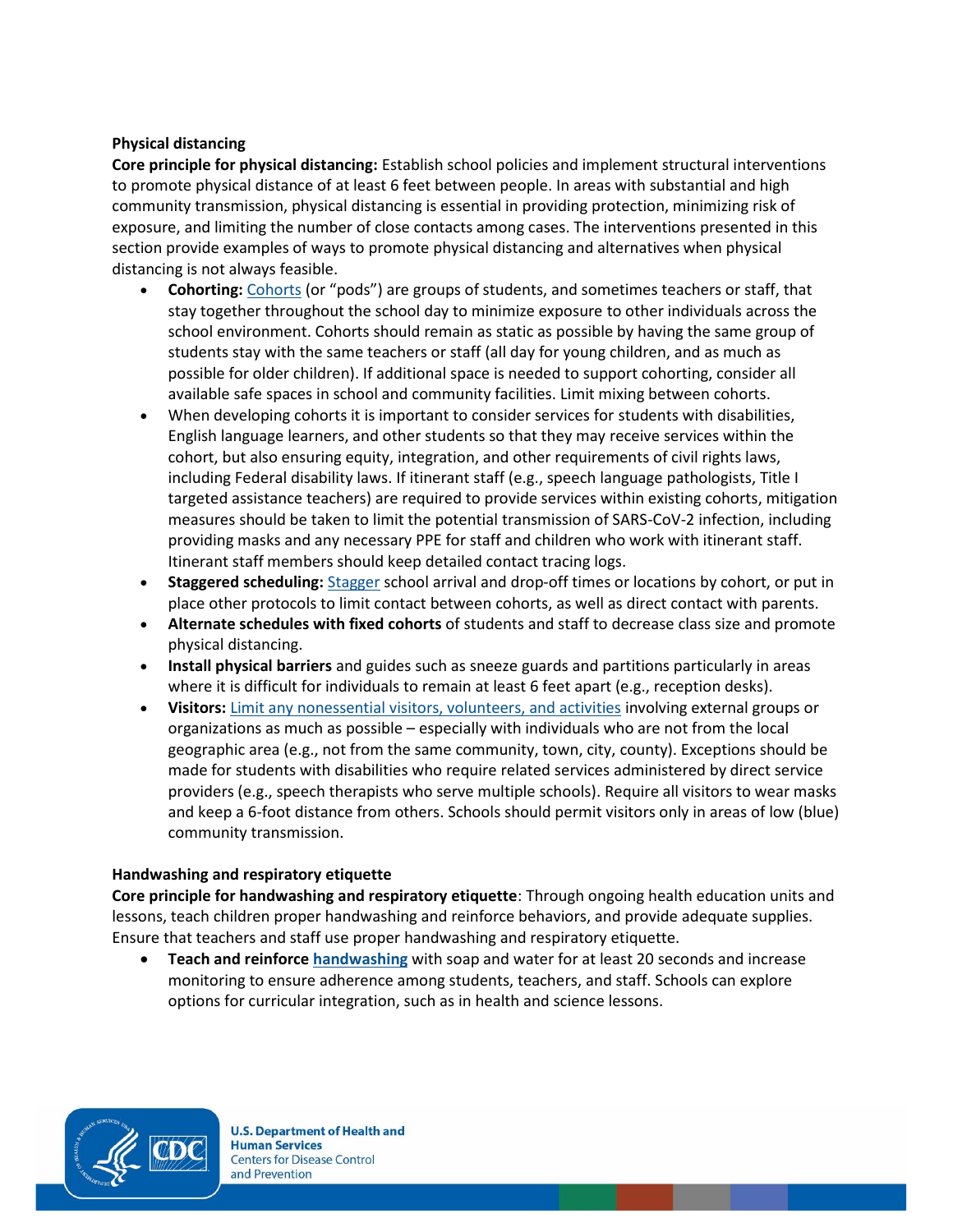- Encourage students and staff to cover coughs and sneezes with a tissue when not wearing a mask and immediately wash their hands after blowing their nose, coughing, or sneezing.
- Some students with disabilities may need assistance with handwashing and respiratory etiquette behaviors.
- **Adequate supplies:** Support [healthy hygiene](https://www.cdc.gov/handwashing/when-how-handwashing.html) behaviors by providing adequate supplies, including soap, a way to dry hands, tissues, face masks (as feasible) and no-touch/foot-pedal trash cans. If soap and water are not readily available, schools can provide alcohol-based hand sanitizer that contains at least 60% alcohol (for staff and older children who can safely use hand sanitizer).

#### **Cleaning and maintaining healthy facilities**

**Core principle for cleaning and maintaining healthy facilities**: Routinely and consistently clean hightouch surfaces (such as doorknobs and light switches). Make changes to physical spaces to maintain a healthy environment and facilities.

- **Cleaning:** Regularly clean frequently touched surfaces (e.g., playground equipment, door handles, sink handles, toilets, drinking fountains) within the school and on school buses at least daily or between use as much as possible.
- **Modified layouts:** adjust physical layouts in classrooms and other settings to maximize physical space, such as by turning desks to face in the same direction.
- **Physical barriers and guides:** Install physical barriers and provide guides such as tape on floors and arrows to promote physical distancing and minimize crowding.
- **Shared objects:** [Discourage sharing items,](https://www.cdc.gov/coronavirus/2019-ncov/community/schools-childcare/clean-disinfect-hygiene.html#Key) particularly those that are difficult to clean.
- **Water systems:** [Take steps](https://www.cdc.gov/coronavirus/2019-ncov/php/building-water-system.html) to ensure that all water systems and features (e.g., sink faucets, decorative fountains) are safe to use after a prolonged facility shutdown.
- **Communal spaces:** Close communal use of shared spaces, such as dining halls, if possible; otherwise, stagger use and [clean](https://www.cdc.gov/coronavirus/2019-ncov/community/reopen-guidance.html) between use. Consider use of larger spaces such as dining halls for academic instruction, to maximize physical distancing.
- **Food service:** Avoid offering any self-serve food or drink options such as hot and cold food bars, salad or condiment bars, and drink stations.
- **Ventilation:** Improve [ventilation](https://www.cdc.gov/coronavirus/2019-ncov/community/ventilation.html) to the extent possible such as by opening windows and doors to increase circulation of outdoor air to increase the delivery of clean air and dilute potential contaminants. Opening windows and doors should be consistent with school safety protocols and safety plans. Do not open windows and doors if doing so poses a safety risk or a health risk (e.g., risk of falling, triggering asthma symptoms) to anyone using the facility. Opening windows and doors should be consistent with school safety protocols and safety plans.

#### **Contact tracing in combination with isolation and quarantine**

**Core principle for contact tracing**: Schools should collaborate with the STLT health department, to the extent allowable by privacy laws and other applicable laws, to confidentially provide information about people diagnosed with or exposed to COVID-19. Persons with positive test results should isolate, and close contacts should quarantine. Individuals should isolate or quarantine at home, not in school settings, and should stay home until CDC recommendations for isolation or quarantine have been met.

• **Staying home when appropriate:** Educate teachers, staff and families about when they and their child(ren) should [stay home](https://www.cdc.gov/coronavirus/2019-ncov/if-you-are-sick/quarantine.html) and when they can return to school. Students, teachers, and

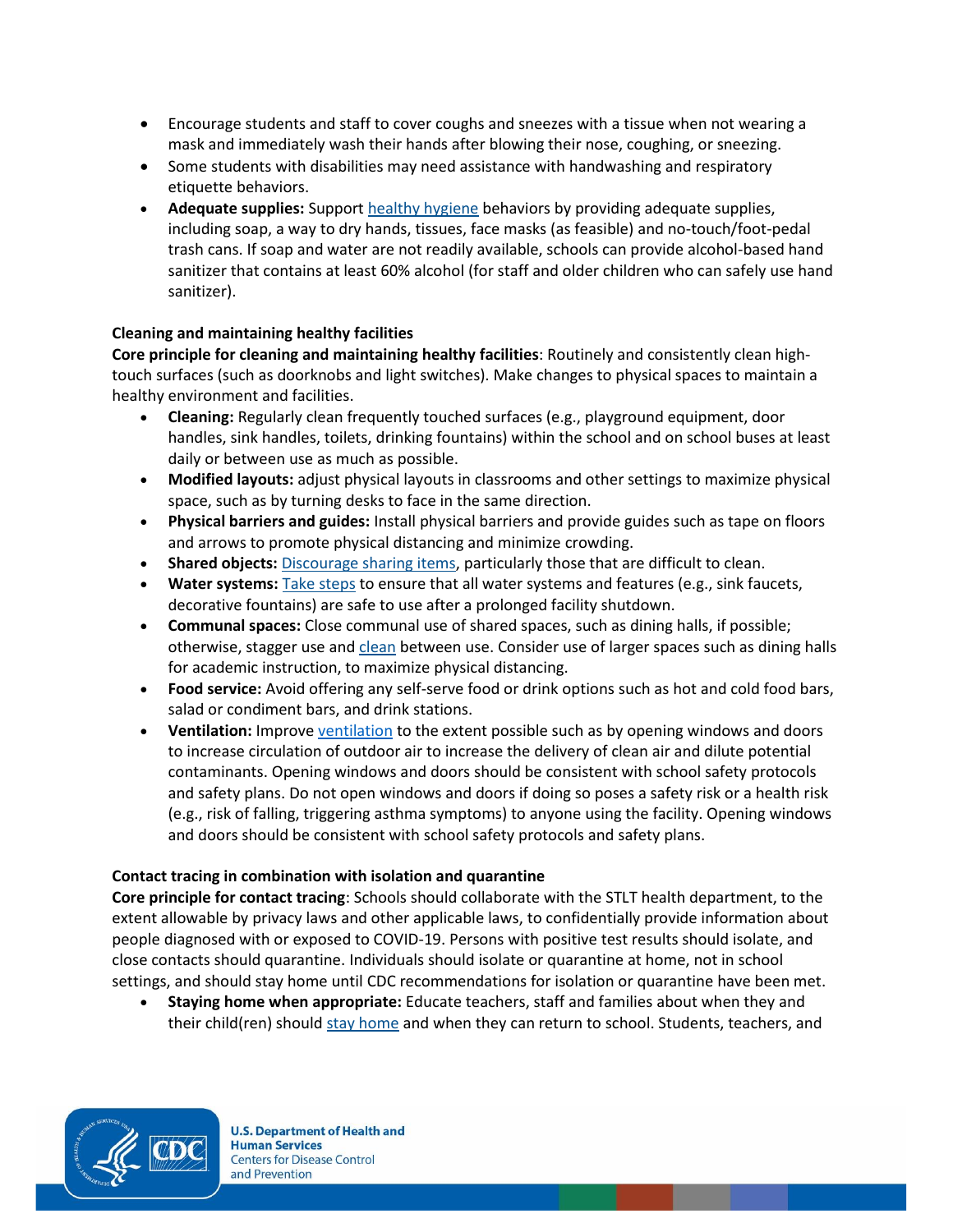staff who [have symptoms](https://www.cdc.gov/coronavirus/2019-ncov/symptoms-testing/coronavirus-self-checker.html) should stay home and be referred to their healthcare provider for testing and care. Schools may need to conside[r flexible sick leave policies and practices](https://www.cdc.gov/coronavirus/2019-ncov/community/schools-childcare/schools.html) that enable staff to stay home when they are sick, have been exposed, or are caring for someone who is sick. School systems should recruit and train sufficient substitute educators to ensure that teachers can stay home when they are sick or have been exposed to someone who is confirmed or suspected of having COVID-19.

- **Isolation** should be used to separate people diagnosed with COVID-19 from those who are not infected. Students, teachers, and staff who are in [isolation](https://www.cdc.gov/coronavirus/2019-ncov/if-you-are-sick/isolation.html) should stay home and follow the direction of the local public health authority about when it is safe for them to be around others.
- **Contact tracing:** Schools should work with the State, territorial, local, or Tribal health department to facilitate, to the extent allowable by applicable laws, systematic [contact](https://www.cdc.gov/coronavirus/2019-ncov/php/open-america/contact-tracing-resources.html)  [tracing](https://www.cdc.gov/coronavirus/2019-ncov/php/open-america/contact-tracing-resources.html) of infected students, teachers, and staff, and consistent implementation of isolation of cases and quarantine of contacts. Schools can prepare and provide information and records to aid in the identification of potential contacts, exposure sites and mitigation recommendations, consistent with applicable laws, including those related to privacy and confidentiality. Health department collaboration with K-12 school administration to obtain contact information of other individuals in shared rooms, class schedules, shared meals, or extracurricular activities will expedite contact tracing. For schools to remain open, health departments should ensure they have a sufficient number of contact tracers to complete case investigation and notify contacts within 48 hours of a positive test result.
- Case investigation and contact tracing are essential interventions in a successful, multipronged response to COVID-19, and should be implemented along with other mitigation strategies. As K-12 schools resume in-person learning, case investigation and contact tracing with staff, teachers and students should be anticipated as a crucial strategy to reduce further transmission once a case is identified. Prompt and coordinated actions, including case investigation and contact tracing, may inform decision-making about strengthening, focusing, and relaxing mitigation strategies. Case investigation and contact tracing help to prevent further transmission of disease by separating people who have (or may have) COVID-19 from people who do not. Prompt identification, voluntary self-quarantine, and monitoring of those contacts exposed to SARS-CoV-2 can effectively break the chain of transmission and prevent further spread of the virus in a community.
- **Quarantine** should be used for students, teachers, and staff who might have been exposed to COVID-19. Close contacts, identified through contact tracing, shoul[d quarantine.](https://www.cdc.gov/coronavirus/2019-ncov/if-you-are-sick/quarantine.html) Students, teachers, and staff who are in quarantine should stay home and follow the direction of the local public health department about when it is safe for them to be around others. If a child with a disability is required to quarantine, the school is required to provide services consistent with Federal disability laws.

## **2. Indicators of Community Transmission**

During the COVID-19 pandemic, states, tribes, localities, territories and school districts have asked CDC for guidance to inform decision-making about when and how to safely open schools. Given the likely association between levels of community transmission of SARS-CoV-2 and risk of SARS-CoV-2 exposure in schools<sup>1,16</sup>, a first step in determining when and how it is safe to reopen involves assessing the level of community transmission. School administrators, working with local public health

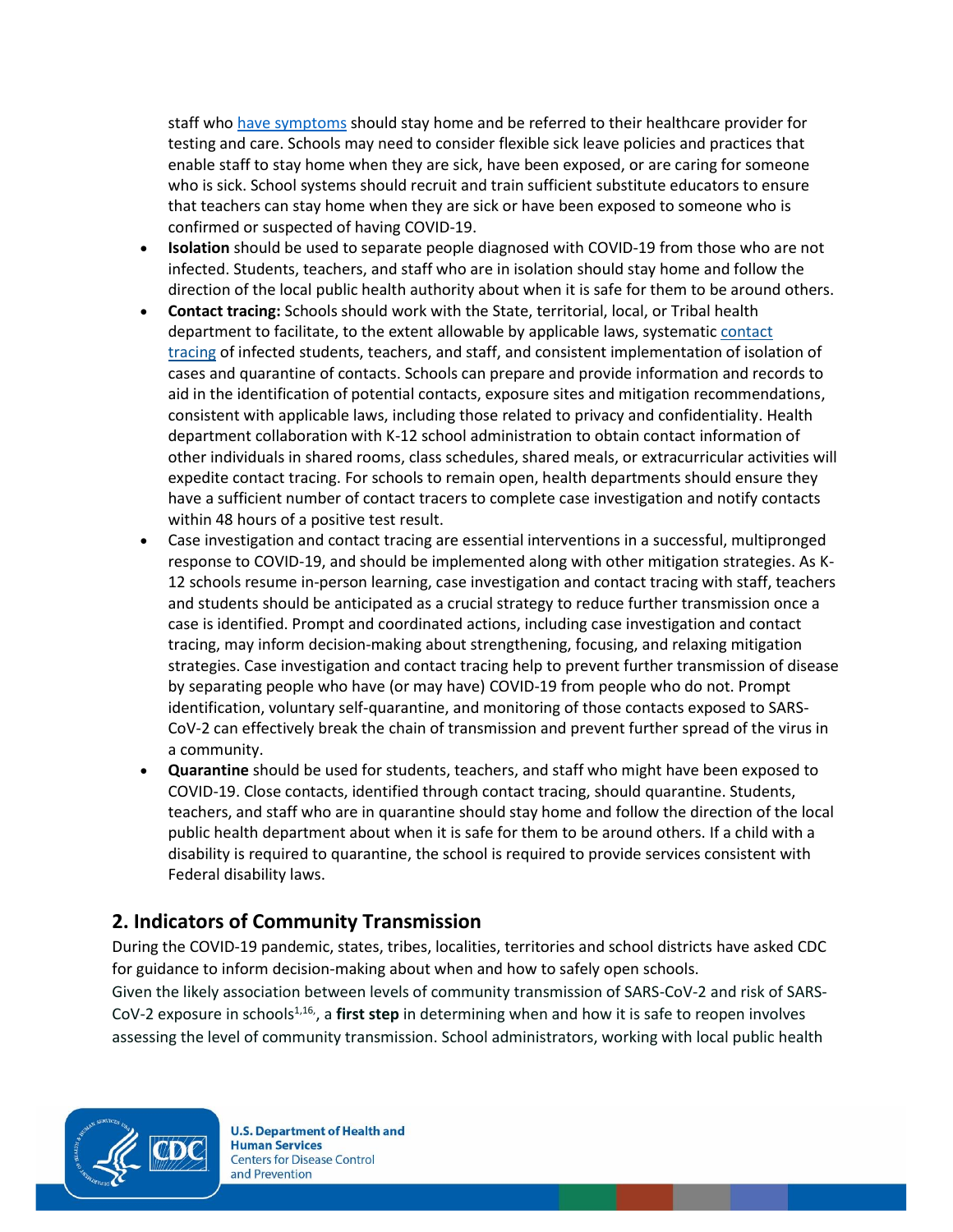officials, should assess the level of risk in the community and the likelihood of a case in a school facility, the likelihood that a case would lead to an outbreak, and the consequences of in-school transmission.

CDC recommends the use of two measures of community burden to determine the level of risk of transmission: total number of new cases per 100,000 persons in the past 7 days; and percentage of nucleic acid amplification tests (NAATs), including RT-PCR tests that are positive during the last 7 days. The two measures of community burden should be used to assess the incidence and spread of SARS-CoV-2 in the surrounding community (e.g., county) and not in the schools themselves. If the two indicators suggest different levels, the actions corresponding to the higher threshold (in Table 2) should be chosen. The transmission level for any given location will change over time and should be reassessed weekly for situational awareness and to continuously inform planning.<sup>4</sup>

<sup>4</sup> Previously, CDC provided guidance for schools through the Indicators for Dynamic School Decision-Making. The current indicators and thresholds are an update to that document that reflect a focus on the past 7 days, and four (rather than five) categories of community transmission.

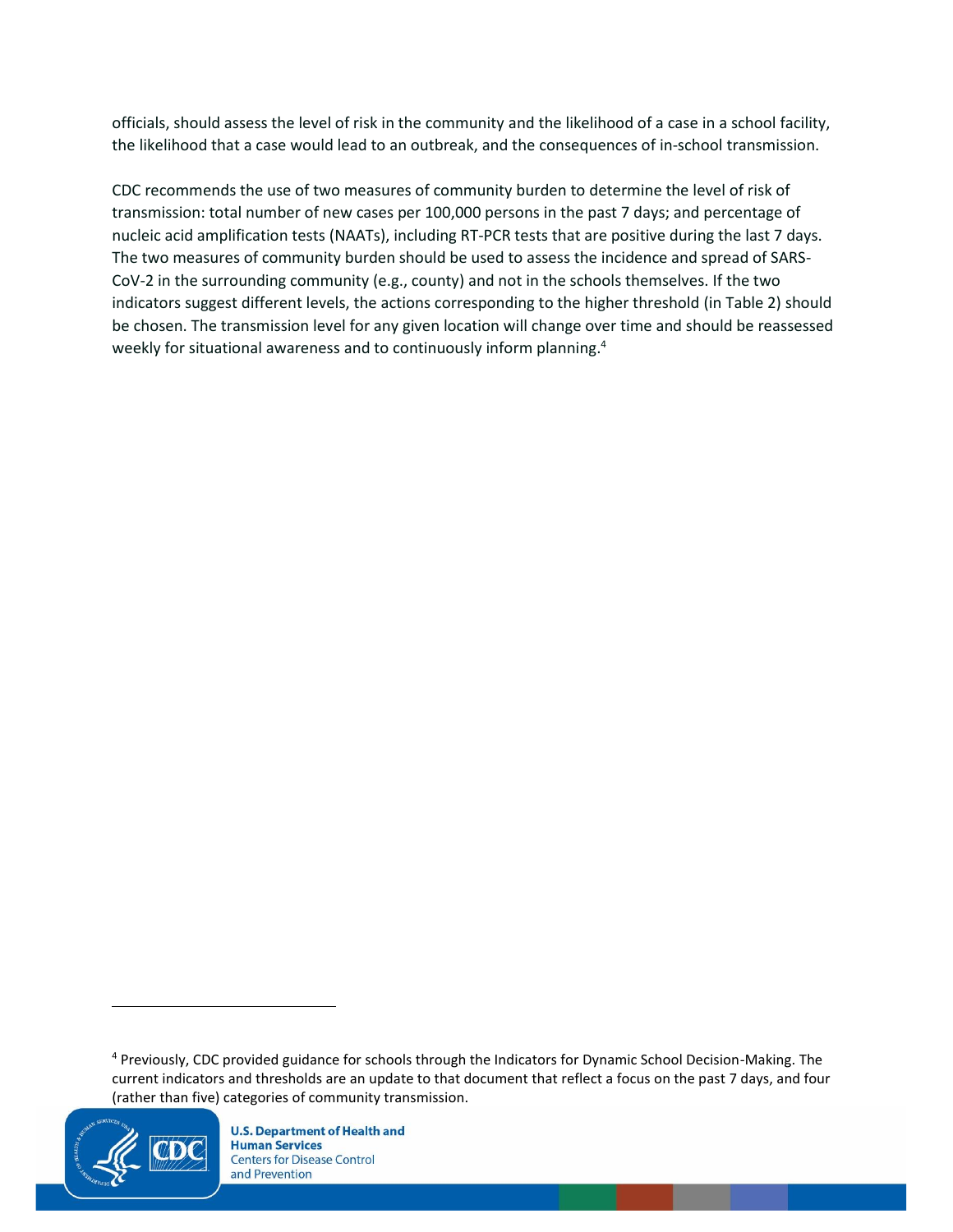| <b>Indicator</b>                                                             | Low<br><b>Transmission</b><br><b>Blue</b> | <b>Moderate</b><br><b>Transmission</b><br><b>Yellow</b> | <b>Substantial</b><br><b>Transmission</b><br><b>Orange</b> | <b>High</b><br><b>Transmission</b><br><b>Red</b> |
|------------------------------------------------------------------------------|-------------------------------------------|---------------------------------------------------------|------------------------------------------------------------|--------------------------------------------------|
| Total new cases per 100,000<br>persons in the past 7 days <sup>2</sup>       | $0 - 9$                                   | 10-49                                                   | 50-99                                                      | >100                                             |
| Percentage of NAATs that are<br>positive during the past 7 days <sup>3</sup> | $< 5.0\%$                                 | 5.0%-7.9%                                               | 8.0%-9.9%                                                  | ≥10.0%                                           |

#### **Table 1. CDC Indicators and Thresholds for Community Transmission of COVID-19<sup>1</sup>**

<sup>1</sup>If the two indicators suggest different levels, the actions corresponding to the higher threshold should be chosen. County-level data on total new cases in the past 7 days and test percent positivity are available on the County View tab in [CDC's COVID Data Tracker](https://covid.cdc.gov/covid-data-tracker/#county-view).

 $2$ Total number of new cases per 100,000 persons within the last 7 days is calculated by adding the number of new cases in the county (or other community type) in the last 7 days divided by the population in the county (or other community type) and multiplying by 100,000.

<sup>3</sup>Percentage of positive diagnostic and screening NAATs during the last 7 days is calculated by dividing the number of positive tests in the county (or other administrative level) during the last 7 days by the total number of tests resulted over the last 7 days. Additional information can be found on the [Calculating Severe Acute Respiratory](https://www.cdc.gov/coronavirus/2019-ncov/lab/resources/calculating-percent-positivity.html)  [Syndrome Coronavirus 2 \(SARS-CoV-2\) Laboratory Test Percent Positivity: CDC Methods and Considerations for](https://www.cdc.gov/coronavirus/2019-ncov/lab/resources/calculating-percent-positivity.html)  [Comparisons and Interpretation](https://www.cdc.gov/coronavirus/2019-ncov/lab/resources/calculating-percent-positivity.html) webpage.

While risk of exposure to SARS-CoV-2 in a school may be lower when indicators of community spread are lower, this risk is also dependent upon the implementation of school and community mitigation strategies, including requiring universal and correct use o[f masks,](https://www.cdc.gov/coronavirus/2019-ncov/community/schools-childcare/cloth-face-cover.html) [physical distancing](https://www.cdc.gov/coronavirus/2019-ncov/prevent-getting-sick/social-distancing.html) [handwashing](https://www.cdc.gov/handwashing/when-how-handwashing.html) and [respiratory etiquette,](https://www.cdc.gov/handwashing/when-how-handwashing.html) [cleaning](https://www.cdc.gov/coronavirus/2019-ncov/community/clean-disinfect/index.html) and maintaining healthy facilities, an[d contact tracing](https://www.cdc.gov/coronavirus/2019-ncov/php/open-america/contact-tracing-resources.html) in combination with isolation and quarantine. If community transmission is low but school and community mitigation strategies are not implemented, then the risk of exposure and subsequent transmission of SARS-CoV-2 in a school will increase. Alternately, if community transmission is high, but school and community mitigation strategies are implemented and strictly followed as recommended, then the risk of transmission of SARS-CoV-2 in a school will decrease.

Success in preventing COVID-19 in schools begins with and is connected to preventing transmission in communities. Schools and communities must implement a layered approach that adheres to multiple mitigation strategies and adjust them as needed to reduce COVID-19 risk for students, teachers, school staff, families, and the community. In areas of low or moderate community transmission, the spread of SARS-CoV-2 infection in schools is low when consistent use of layered mitigation strategies is in place.

When communities implement and strictly adhere to mitigation strategies, the level of community transmission is slowed. This will in turn enable schools that are open for in-person learning to stay open and help schools that have not yet reopened to return to in-person instruction. The application and utility of these indicators are inextricably linked to both schools and communities following recommended mitigation strategies.

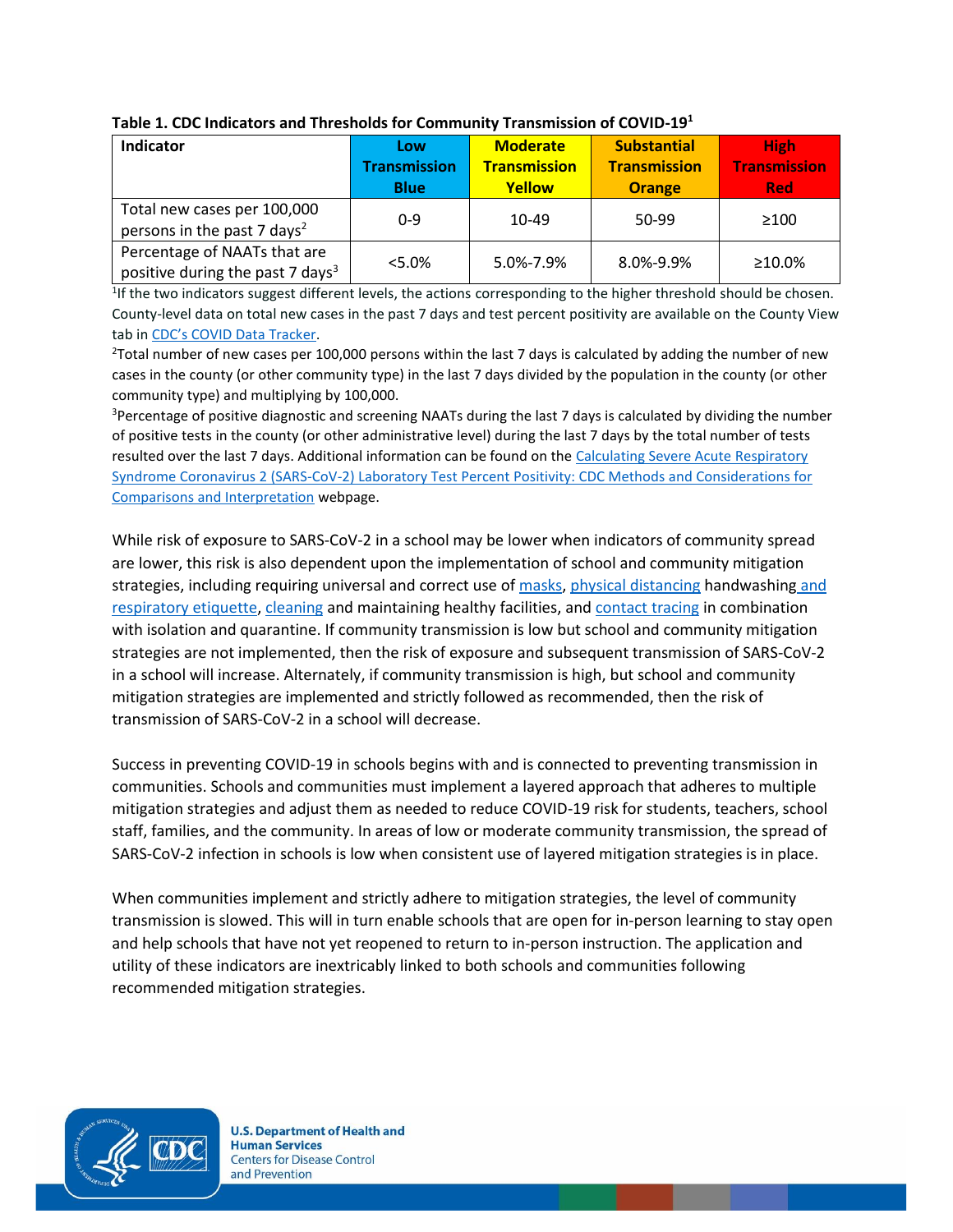## **3. Phased mitigation, learning modes, and testing**

For schools to operate safely for in-person learning, communities should fully implement and adhere to mitigation strategies to reduce COVID-19 incidence and make decisions that prioritize safely opening schools for in-person learning over nonessential businesses and activities. Additionally, to reduce the risk of transmission in schools, schools should fully implement and strictly adhere to recommended layered mitigation strategies, especially universal and correct masking and physical distancing.

The phased mitigation recommendations are meant to assist school and STLT officials in making decisions, through regular monitoring of local indicators. As school officials monitor indicators and thresholds, they should take local trends and other factors into account when making decisions about in-person learning. For example, implementation of mitigation strategies should be intensified if indicators worsen (I.e., moving from low to moderate to substantial to high community transmission). Intensifying mitigation may also involve imposing restrictions on sports and extracurricular activities. If increasing trends persist in or plateau in substantial levels, school should transition to hybrid instruction. Similarly, mitigation strategies and transitions to full in-person instruction should only be relaxed or lifted after improvements are documented continuously for several weeks, such as decreasing to moderate from substantial levels. To make these decisions, school and STLT officials should take levels of community transmission, information on adherence to mitigation strategies, and data on COVID-19 cases and numbers of people in quarantine into account. CDC also provides secondary indicators that school and STLT officials can use to inform these decisions. Secondary indicators are available in CDC's [Indicators for Dynamic School Decision Making.](https://www.cdc.gov/coronavirus/2019-ncov/community/schools-childcare/indicators.html)

## Phased mitigation in schools that do not implement screening testing

Table 2 presents an operational plan for opening and remaining open for schools that do not offer screening testing either on premises or through a collaboration with a community service or department of public health. The mitigation plan emphasizes mitigation at all levels of community transmission, with particular emphasis on school policies that require universal and correct use of masks.

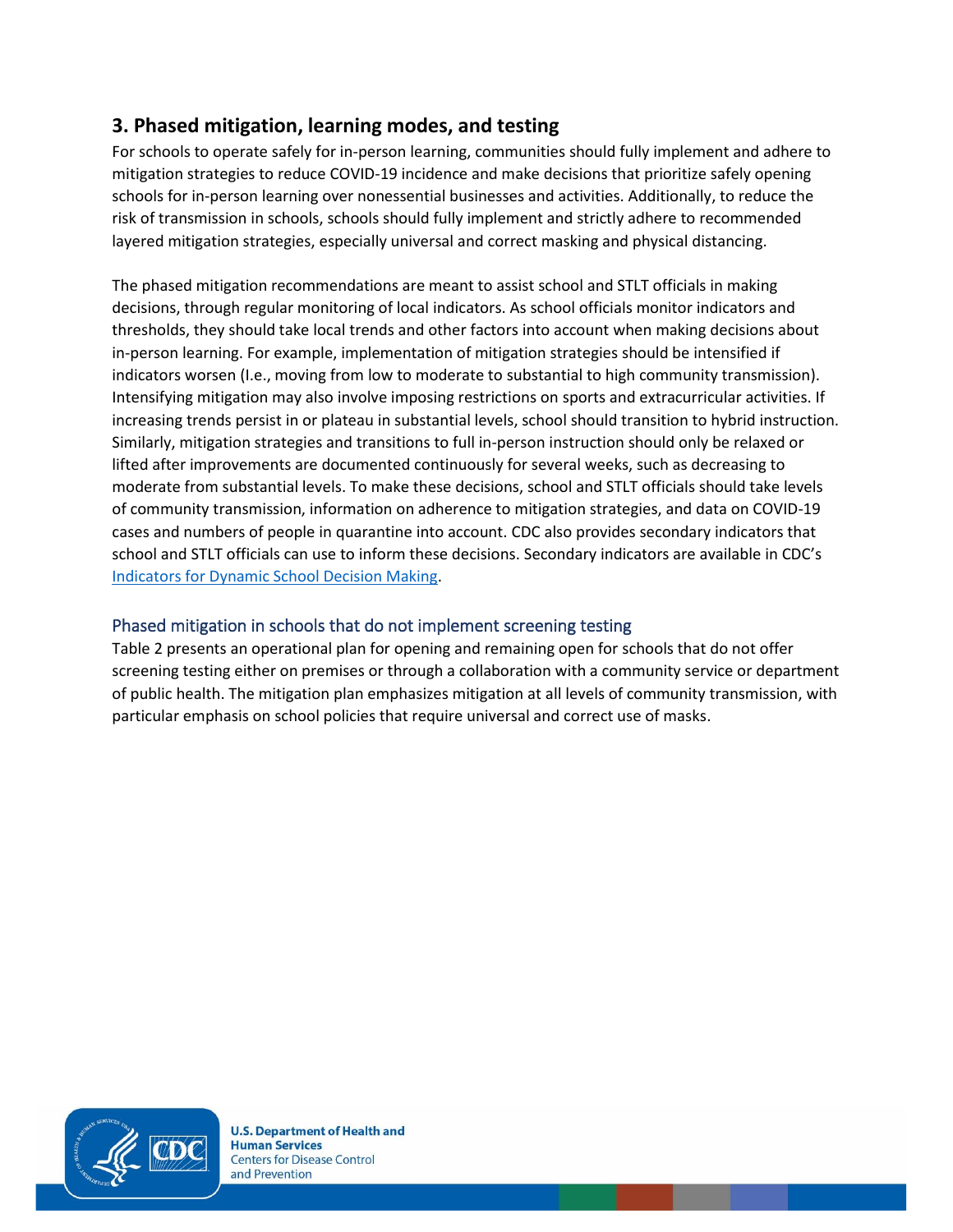**Table 2. Recommended Implementation of Mitigation Strategies and K-12 School Learning Modes by Level of Community Transmission for Schools That Do Not Implement Expanded Screening Testing**

| Low Transmission <sup>1</sup><br><b>Blue</b>                                                                                                                                                                                                                                                                                                                                                                                                               | <b>Moderate</b><br><b>Transmission</b>                                 | <b>Substantial</b><br><b>Transmission</b>                                                                                             | <b>High</b><br><b>Transmission</b>                                                                                                                                                                                                                                                                                                         |  |
|------------------------------------------------------------------------------------------------------------------------------------------------------------------------------------------------------------------------------------------------------------------------------------------------------------------------------------------------------------------------------------------------------------------------------------------------------------|------------------------------------------------------------------------|---------------------------------------------------------------------------------------------------------------------------------------|--------------------------------------------------------------------------------------------------------------------------------------------------------------------------------------------------------------------------------------------------------------------------------------------------------------------------------------------|--|
| <b>Yellow</b><br><b>Red</b><br>Orange<br>All schools implement 5 key mitigation strategies: Universal and correct use of masks required;<br>physical distancing; handwashing and respiratory etiquette; cleaning and maintaining healthy facilities;<br>contact tracing in combination with isolation and quarantine.<br>Diagnostic testing <sup>2</sup> : Symptomatic students, teachers, and staff and close contacts referred for<br>diagnostic testing |                                                                        |                                                                                                                                       |                                                                                                                                                                                                                                                                                                                                            |  |
| K-12 schools open for full in-person instruction<br>Physical distancing of 6 feet or more to the<br>greatest extent possible <sup>3</sup>                                                                                                                                                                                                                                                                                                                  |                                                                        | Elementary schools in hybrid learning mode or<br>reduced attendance <sup>4</sup><br>Physical distancing of 6 feet or more is required |                                                                                                                                                                                                                                                                                                                                            |  |
|                                                                                                                                                                                                                                                                                                                                                                                                                                                            |                                                                        | Middle and high schools<br>in hybrid learning mode<br>or reduced attendance<br>Physical distancing of 6<br>feet or more is required   | Middle and high schools<br>in virtual only instruction<br>unless they can strictly<br>implement all mitigation<br>strategies, and have few<br>cases; schools that are<br>already open for in-<br>person instruction can<br>remain open, but only if<br>they strictly implement<br>mitigation strategies and<br>have few cases <sup>5</sup> |  |
| Sports and                                                                                                                                                                                                                                                                                                                                                                                                                                                 | Sports and                                                             | Sports and extracurricular Sports and extracurricular                                                                                 |                                                                                                                                                                                                                                                                                                                                            |  |
| extracurricular activities<br>occur; physical distancing occur with physical<br>of 6 feet or more to the<br>greatest extent possible <sup>6</sup>                                                                                                                                                                                                                                                                                                          | extracurricular activities<br>distancing of 6 feet or<br>more required | activities occur only if<br>they can be held<br>outdoors, with physical<br>distancing of 6 feet or<br>more                            | activities are virtual only                                                                                                                                                                                                                                                                                                                |  |

<sup>1</sup> Levels of community transmission defined as total new cases per 100,000 persons in the past 7 days (low, 0-9; moderate, 10-49; substantial, 50-99; high, ≥100) and percentage of positive tests in the past 7 days (low, <5%; moderate, 5-7.9%; substantial, 8-9.9%; high, ≥10%).

<sup>2</sup>Diagnostic testing for SARS-CoV-2 is intended to identify occurrence of SARS-CoV-2 infection at the individual level and is performed on individuals with or without suspected COVID-19 infection in accordance with the test's authorization and labeling.

<sup>3</sup>If physical distancing of at least 6 feet among all students, teachers, and staff within a class, cohort, or pod is not possible at all times, schools should ensure physical distancing between classes, cohorts, and pods.

<sup>4</sup>Hybrid learning or reduced attendance is intended to maximize physical distance between students. Schools may consider hybrid learning models or instructional modes where substantial percentages of students are in virtual only instruction. At all levels of community transmission, schools should provide families the option to participate in virtual learning if a student or family member is at risk of severe illness from COVID-19.

5 Strict implementation of mitigation strategies refers to policies that require consistent and correct use of masks, physical distancing of at least 6 feet, all other key mitigation strategies.

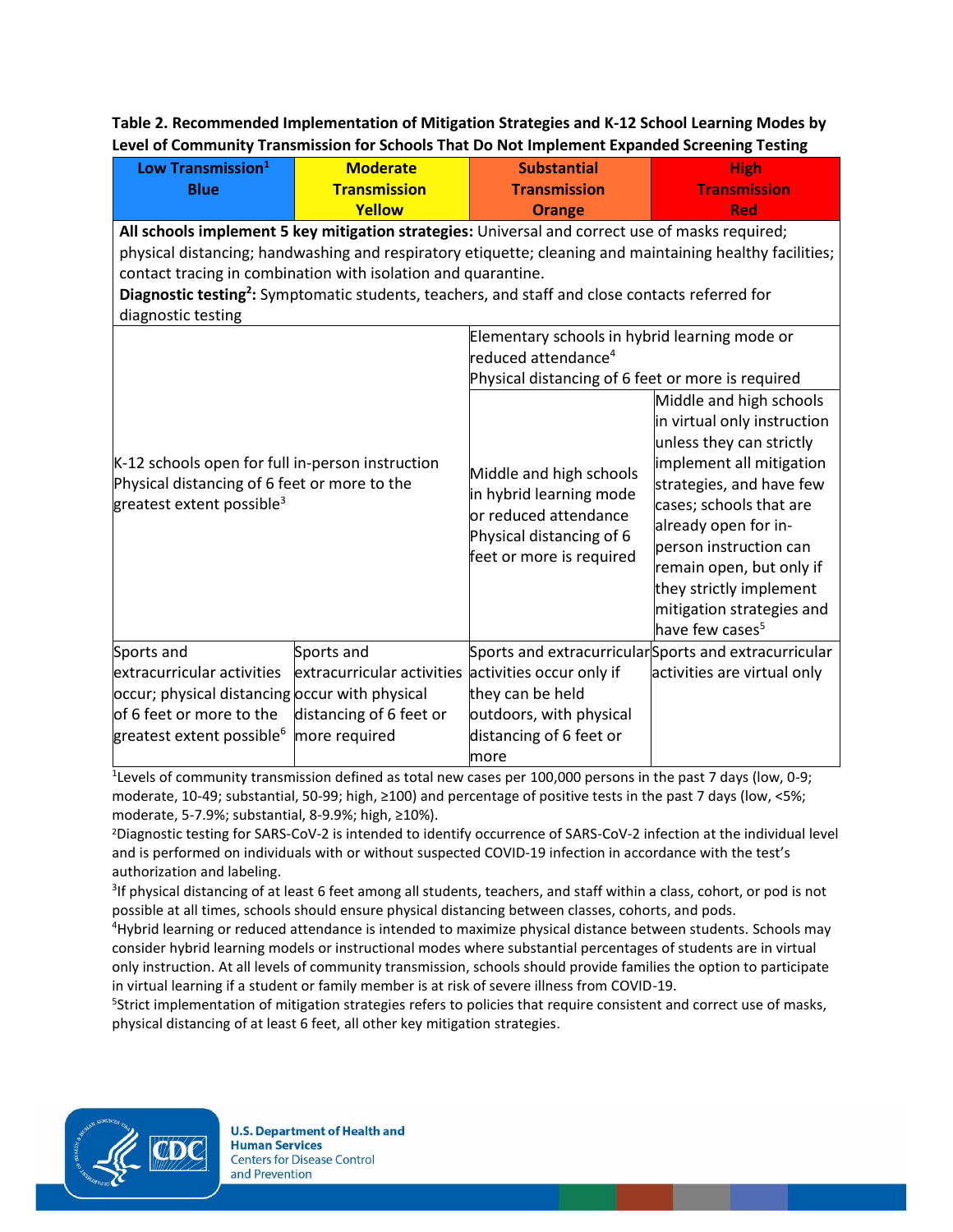6 School officials should implement limits on spectators and attendees for sports, extracurricular activities, and school events as consistent with recommendations for masking and physical distancing for each phase.

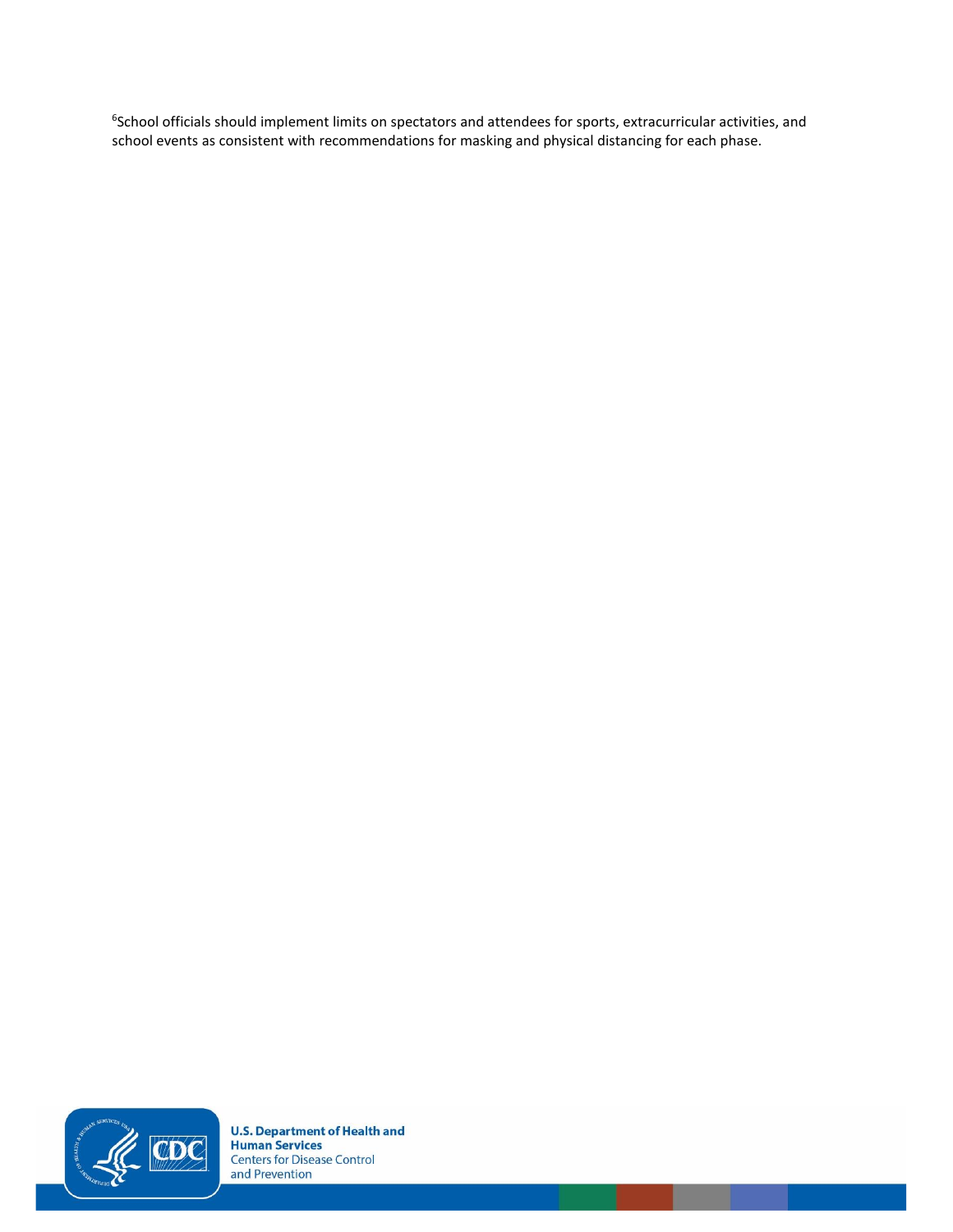## Phased mitigation in schools that implement screening testing

Table 3 presents an operational plan for schools that offer screening testing either on premises or through a collaboration with a community service or department of public health. The phased plan integrates implementation of mitigation strategies and testing by level of community transmission. Similar to the plan for no testing, this plan emphasizes mitigation with particular emphasis on school policies that require universal and correct use of masks.

### **Table 3. Recommended Implementation of Mitigation Strategies, Testing, and Safe K-12 School Learning Modes by Level of Community Transmission for Schools that Implement Expanded Screening Testing**

| Low Transmission <sup>1</sup>                                                                               | <b>Moderate</b>                                                                                 | <b>Substantial</b>                                                       | <b>High</b>                                           |
|-------------------------------------------------------------------------------------------------------------|-------------------------------------------------------------------------------------------------|--------------------------------------------------------------------------|-------------------------------------------------------|
| <b>Blue</b>                                                                                                 | <b>Transmission</b>                                                                             | <b>Transmission</b>                                                      | <b>Transmission</b>                                   |
|                                                                                                             | Yellow                                                                                          | <b>Orange</b>                                                            | <b>Red</b>                                            |
|                                                                                                             | All schools implement 5 key mitigation strategies: Universal and correct use of masks required; |                                                                          |                                                       |
| physical distancing; handwashing and respiratory etiquette; cleaning and maintaining healthy facilities;    |                                                                                                 |                                                                          |                                                       |
| contact tracing in combination with isolation and quarantine.                                               |                                                                                                 |                                                                          |                                                       |
| Diagnostic testing <sup>2</sup> : Symptomatic students, teachers, and staff and close contacts referred for |                                                                                                 |                                                                          |                                                       |
| diagnostic testing                                                                                          |                                                                                                 |                                                                          |                                                       |
| <b>Screening Testing<sup>3</sup></b>                                                                        |                                                                                                 |                                                                          |                                                       |
| Routine screening testing of teachers and staff offered once per week                                       |                                                                                                 |                                                                          |                                                       |
| No screening testing for                                                                                    |                                                                                                 | Routine screening testing of students offered once per week <sup>4</sup> |                                                       |
| students                                                                                                    |                                                                                                 |                                                                          |                                                       |
| <b>School Status</b>                                                                                        |                                                                                                 |                                                                          |                                                       |
| K-12 schools open for full in-person instruction                                                            |                                                                                                 | K-12 schools in hybrid learning mode or reduced                          |                                                       |
| Physical distancing of 6 feet or more to the                                                                |                                                                                                 | attendance <sup>6</sup>                                                  |                                                       |
| greatest extent possible <sup>5</sup>                                                                       |                                                                                                 | Physical distancing of 6 feet or more is required                        |                                                       |
| Sports and                                                                                                  | Sports and                                                                                      |                                                                          | Sports and extracurricular Sports and extracurricular |
| extracurricular activities                                                                                  | extracurricular activities                                                                      | activities occur only if                                                 | activities are virtual only                           |
| occur; physical distancing occur with physical                                                              |                                                                                                 | they can be held                                                         |                                                       |
| of 6 feet or more to the                                                                                    | distancing of 6 feet or                                                                         | outdoors, with physical                                                  |                                                       |
| greatest extent possible <sup>7</sup>                                                                       | more required                                                                                   | distancing of 6 feet or                                                  |                                                       |
|                                                                                                             |                                                                                                 | lmore                                                                    |                                                       |

<sup>1</sup> Levels of community transmission defined as total new cases per 100,000 persons in the past 7 days (low, 0-9; moderate, 10-49; substantial, 50-99; high, ≥100) and percentage of positive tests in the past 7 days (low, <5%; moderate, 5-7.9%; substantial, 8-9.9%; high, ≥10%).

<sup>2</sup>Diagnostic testing for SARS-CoV-2 is intended to identify occurrence of SARS-CoV-2 infection at the individual level and is performed when there is a reason to suspect that an individual may be infected, such as having symptoms or suspected recent exposure.

<sup>3</sup>Screening testing is intended to identify infected asymptomatic individuals who may be contagious so that measures can be taken to prevent further transmission.

4 Schools may consider testing a random sample of at least 10% of students or may conduct pooled testing of cohorts/pods for screening testing in areas of moderate and substantial community transmission.

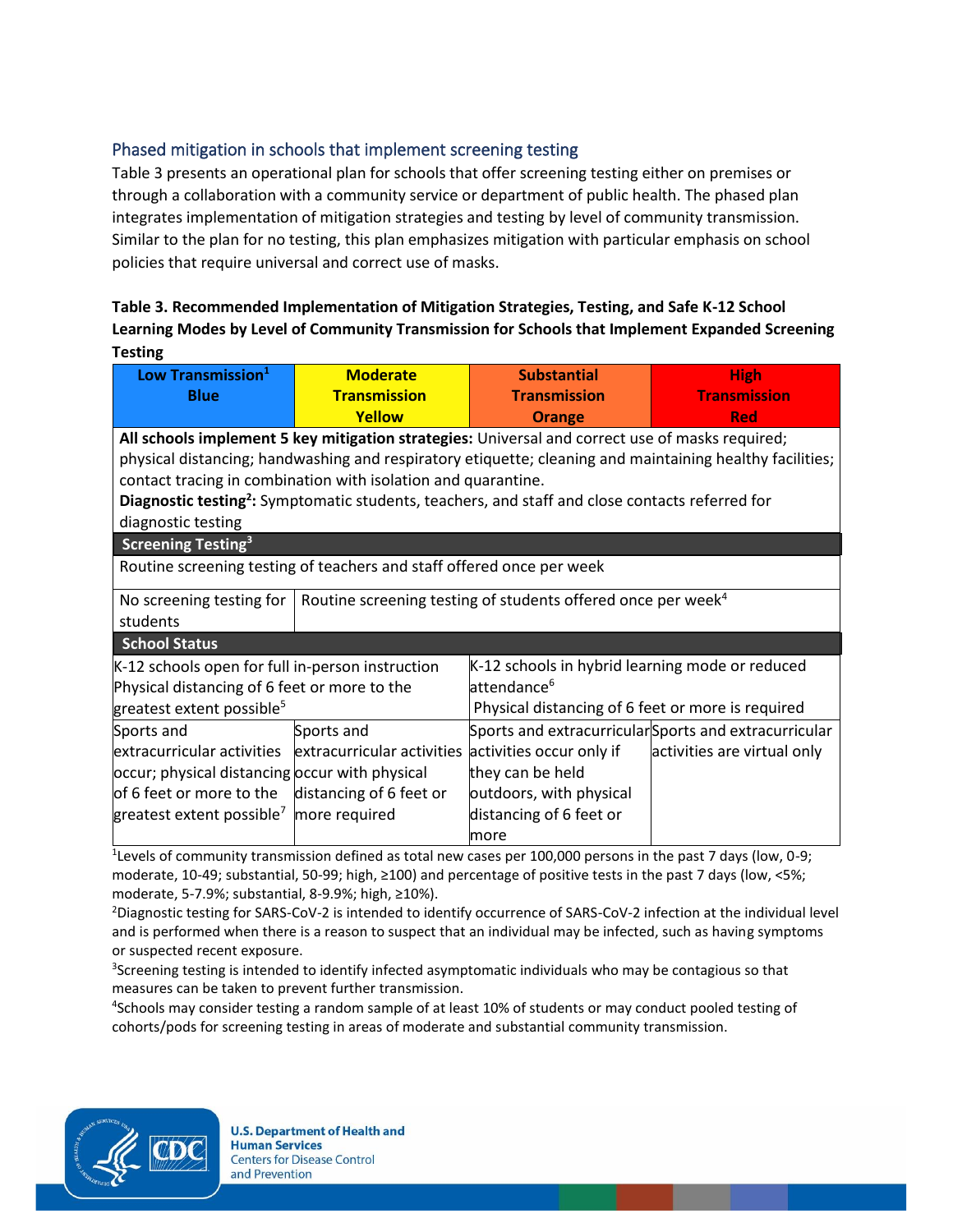<sup>5</sup>If physical distancing of at least 6 feet among all students, teachers, and staff within a class, cohort, or pod is not possible at all times, schools should ensure physical distancing between classes, cohorts, and pods. <sup>6</sup>Hybrid learning or reduced attendance is intended to maximize physical distance between students. Schools may consider hybrid learning models or instructional modes where substantial percentages of students are in virtual only instruction. At all levels of community transmission, schools should provide families the option to participate in virtual learning if a student or family member is at risk of severe illness from COVID-19. 7 School officials should implement limits on spectators and attendees for sports, extracurricular activities, and

school events as consistent with recommendations for masking and physical distancing for each phase.

A phased mitigation approach to learning modes and testing for K-12 schools relies on several core concepts.

- K–12 schools should be the last settings to close after all other mitigation measures in the community have been employed, and the first to reopen when they can do so safely. This implies that decision-makers and communities should prioritize schools for reopening and remaining open for in-person instruction over nonessential businesses and activities including indoor dining, bars, social gatherings, and [close contact sports](https://www.cdc.gov/mmwr/volumes/70/wr/mm7004e4.htm?s_cid=mm7004e4_e&ACSTrackingID=USCDC_921-DM47411&ACSTrackingLabel=MMWR%20Early%20Release%20-%20Vol.%2070%2C%20January%2026%2C%202021&deliveryName=USCDC_921-DM47411) as community transmission is controlled.
- In-person instruction should be prioritized over extracurricular activities including sports and school events, to minimize risk of transmission in schools and protect in-person learning. Prolonged periods of remote or virtual learning can have negative effects on educational progress for students, potentially slowing or reversing academic gains. Students from lowresourced communities, English learners, and students with disabilities may disproportionately experience learning loss due to limited access to remote learning technology and fewer learning support systems and services outside of schools. Safe in-person schooling can also offset the negative social, emotional, and mental health impacts of prolonged virtual learning. Minimizing the risk of spread during extracurricular activities and social gatherings outside of school can help maintain in-person instruction. Some close-contact sports may not be able to be implemented at any level of community transmission given the risk of transmission and the inability to implement mitigation strategies<sup>22</sup>.
- Lower susceptibility and incidence among younger children compared to teenagers suggests that younger students (for example, elementary schools) are likely to have less risk of in-school transmission due to in-person learning than older students (middle schools and high schools). In addition, younger children may benefit more from in-person instruction and are less independent than older students. For these reasons, a phased mitigation approach emphasizes in-person learning modes for younger students throughout all levels of community transmission.
- Families o[f students who are at increased](https://www.cdc.gov/coronavirus/2019-ncov/need-extra-precautions/people-with-medical-conditions.html) risk of severe illness (including those with special healthcare needs) or who live with people at high risk should be given the option of virtual instruction regardless of the mode of learning offered.
- Schools are encouraged to use cohorting or podding of students, especially in moderate (yellow), substantial (orange), and high (red) levels, to facilitate testing and contact tracing, and to minimize transmission across pods.

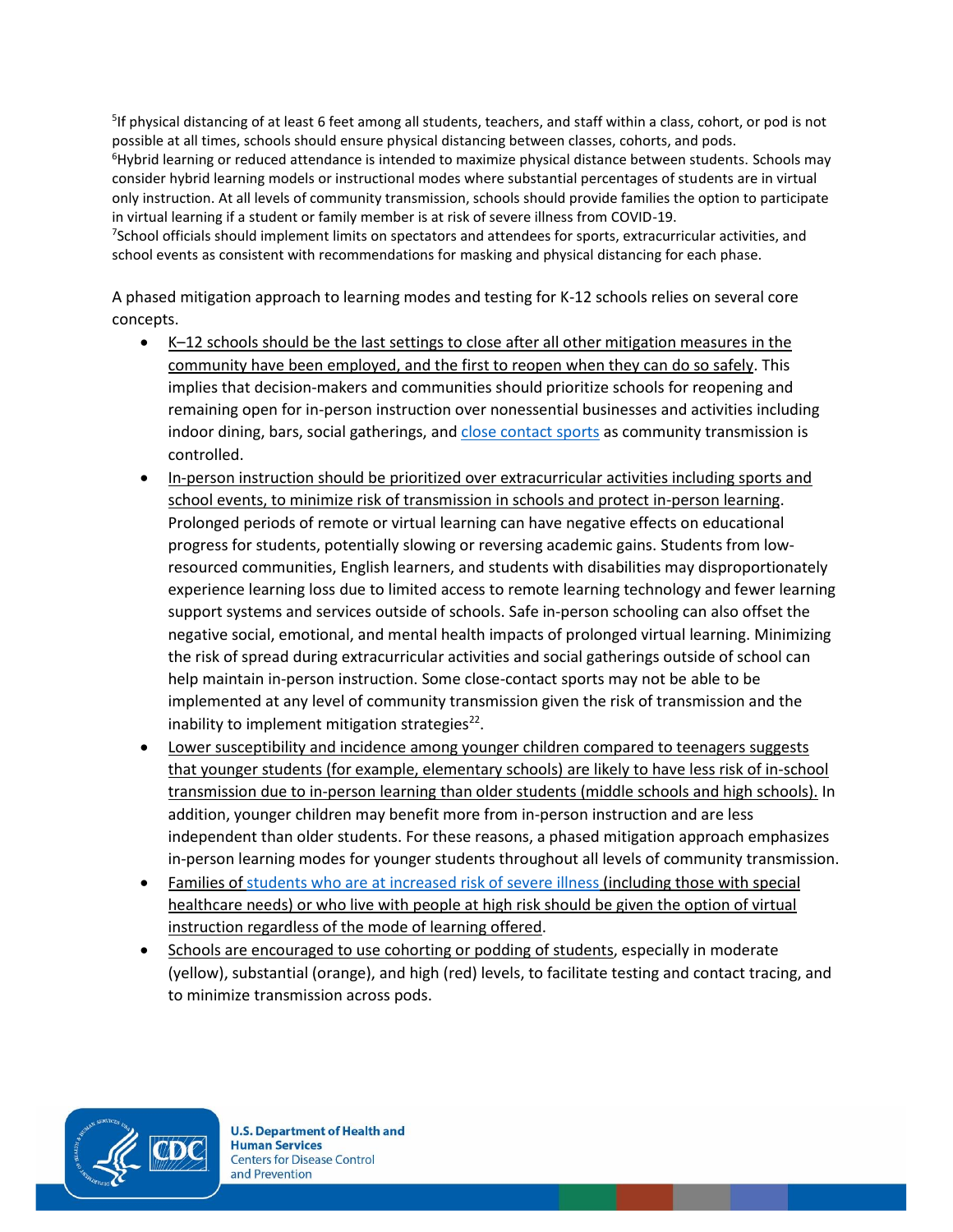## Schools that do not implement expanded screening testing: Learning modes and phased mitigation

For schools that do not implement expanded screening testing, recommended learning modes vary to minimize risk of SARS-CoV-2 transmission in school by emphasizing layered mitigation, including school policies requiring universal and correct mask use.

- Low (blue) and moderate (yellow) community transmission: Elementary, middle, and high schools are open for full in-person learning with all 5 key mitigation strategies. Universal and correct use of masks is required. Physical distancing is maintained to the greatest extent possible. Schools may benefit from using pods or cohorts to facilitate testing protocols and contact tracing and minimizing risk of transmission. If physical distancing of at least 6 feet among all students, teachers, and staff within a class, cohort, or pod is not possible at all times, schools should ensure physical distancing between classes, cohorts, and pods.
- Substantial (orange) community transmission: Elementary, middle, and high schools transition to hybrid instruction to maximize physical distancing and reduce risk of transmission. Schools may consider hybrid learning models or instructional modes where substantial percentages of students are in virtual only instruction. All 5 key mitigation strategies are implemented. Universal and correct use of masks and physical distancing are required.
- High (red) community transmission: Elementary schools continue hybrid instruction with all 5 key mitigation strategies in place. Universal and correct use of masks and physical distancing are required. For middle schools and high schools, transition to virtual instruction is recommended. Some middle schools and high schools may consider opening or remaining open if mitigation strategies are consistently implemented, school policies requiring universal and correct use of masks are in place, and monitoring of cases in school suggests limited transmission. In communities with high levels of transmission, high prevalence of COVID-19 in the community could also result in many teacher and staff quarantines due to exposures in the community, limiting the ability of schools to remain safely open.

Schools should closely and regularly monitor the numbers of students, teachers, and staff with COVID-19, as well those in isolation and in quarantine. Schools may consider convening a team or committee with representation from local public health and members of the school community (e.g., students, parents, teachers, and staff) to review data regularly, share information, and discuss opportunities to support open communication with school stakeholders. In collaboration with the local health department, decisions should be guided by information on school-specific factors such as implementation of mitigation strategies, local needs, stakeholder input, school experience, and the number of cases among students, teachers, and staff. A decision to remain open should involve considerations for further strengthening mitigation strategies and continuing to monitor cases to reassess decisions.

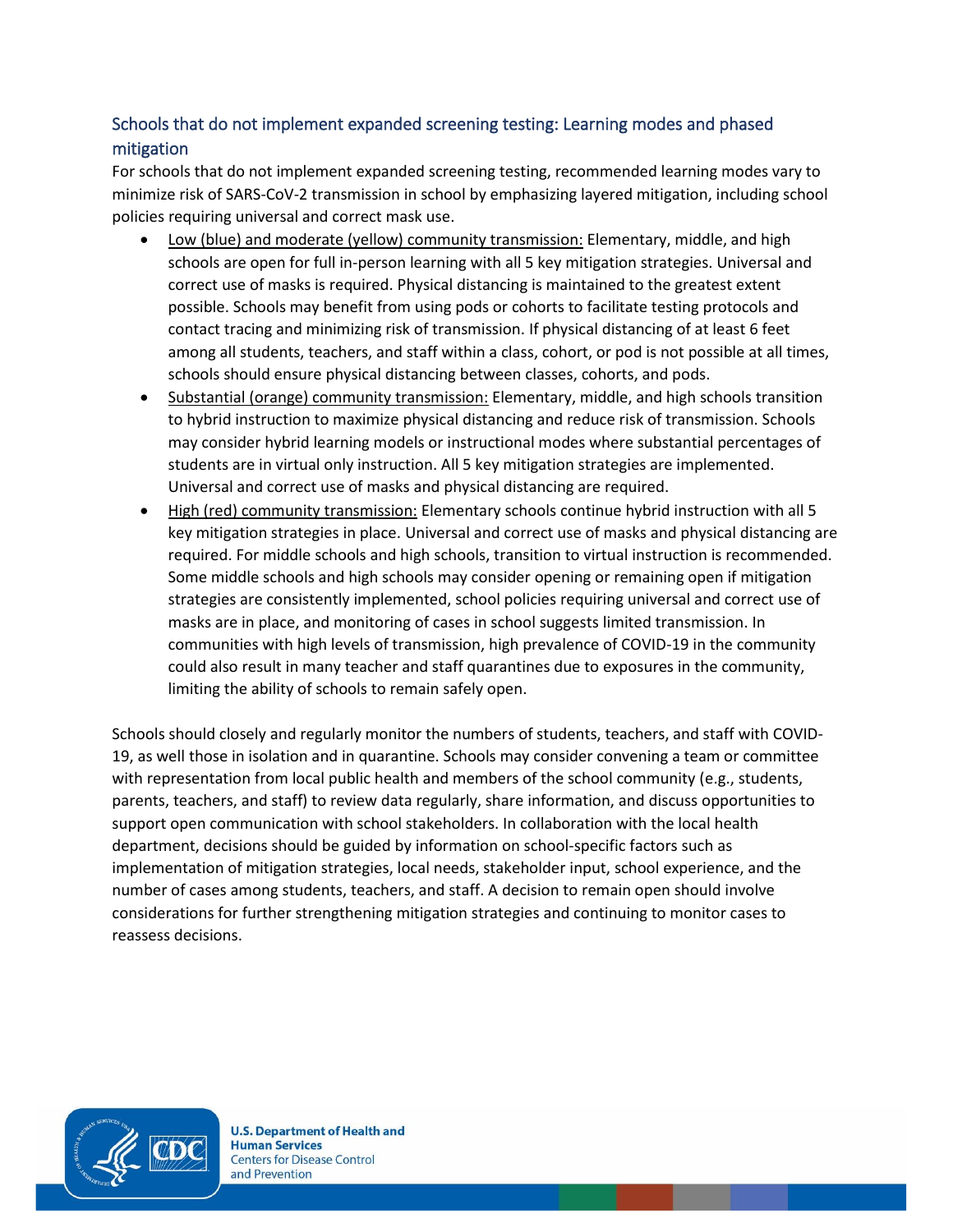#### Schools that implement expanded screening testing: Learning modes and phased mitigation

Relying on these core concepts, a phased approach takes into account levels of community transmission and presents options for learning modes and testing strategies based on the risk of SARS-CoV-2 transmission in school.

- Low (blue) community transmission: Elementary, middle, and high schools are open for full inperson learning with all 5 key mitigation strategies in place. Universal and correct use of masks is required. Schools may benefit from using pods or cohorts to facilitate testing protocols and contact tracing and minimizing risk of transmission.
- Moderate (yellow) community transmission: Elementary, middle, and high schools are open for full in-person learning with all 5 key mitigation strategies in place, using pods or cohorts. Universal and correct use of masks is required.
- Substantial (orange) community transmission: Elementary, middle, and high schools transition to hybrid instruction to maximize physical distancing and reduce risk of transmission. Schools may consider hybrid learning models or instructional modes where substantial percentages of students are in virtual only instruction. All 5 key mitigation strategies are implemented. Universal and correct use of masks is required; physical distancing is maintained.
- High (red) community transmission: Elementary, middle, and high schools continue hybrid instruction with all 5 key mitigation strategies in place. In communities with high levels of transmission, high prevalence of COVID-19 in the community could result in many teacher and staff quarantines due to exposures in the community, limiting the ability of schools to remain safely open. Universal and correct use of masks is required; physical distancing is maintained.

At all levels of community transmission, employers should provide reassignment, remote work, or other options for staff who have documented high-risk conditions or who are at increased risk for severe illness from COVID-19 to limit the risk of workplace exposure. When these conditions are disabilities under the Americans with Disabilities Act, employers must provide reasonable accommodation subject to undue hardship. Options for reassignment may include but are not limited to telework, virtual teaching opportunities, modified job responsibilities, environmental modifications, scheduling flexibility, or temporary reassignment to different job responsibilities. These options should likewise be extended to staff who have a household member with a high-risk condition or who are at increased risk for severe illness from COVID-19. Policies and procedures addressing issues related to teachers and other staff at higher risk of serious illness and the application of reassignment, remote work or other options for mitigation should be made in consultation with occupational medicine and human resource professionals with knowledge of the specific situation, keeping in mind Equal Employment Opportunity (EEO) and other potential legal concerns.

#### Unplanned school closures

Despite careful planning and consistent implementation of essential elements of safe in-person instruction in K-12 schools, some situations may occur that lead school officials to consider temporarily closing schools or parts of a school (such as a class or grade level) to in-person instruction, typically in consultation with the local public health department. These decisions should be made based on careful

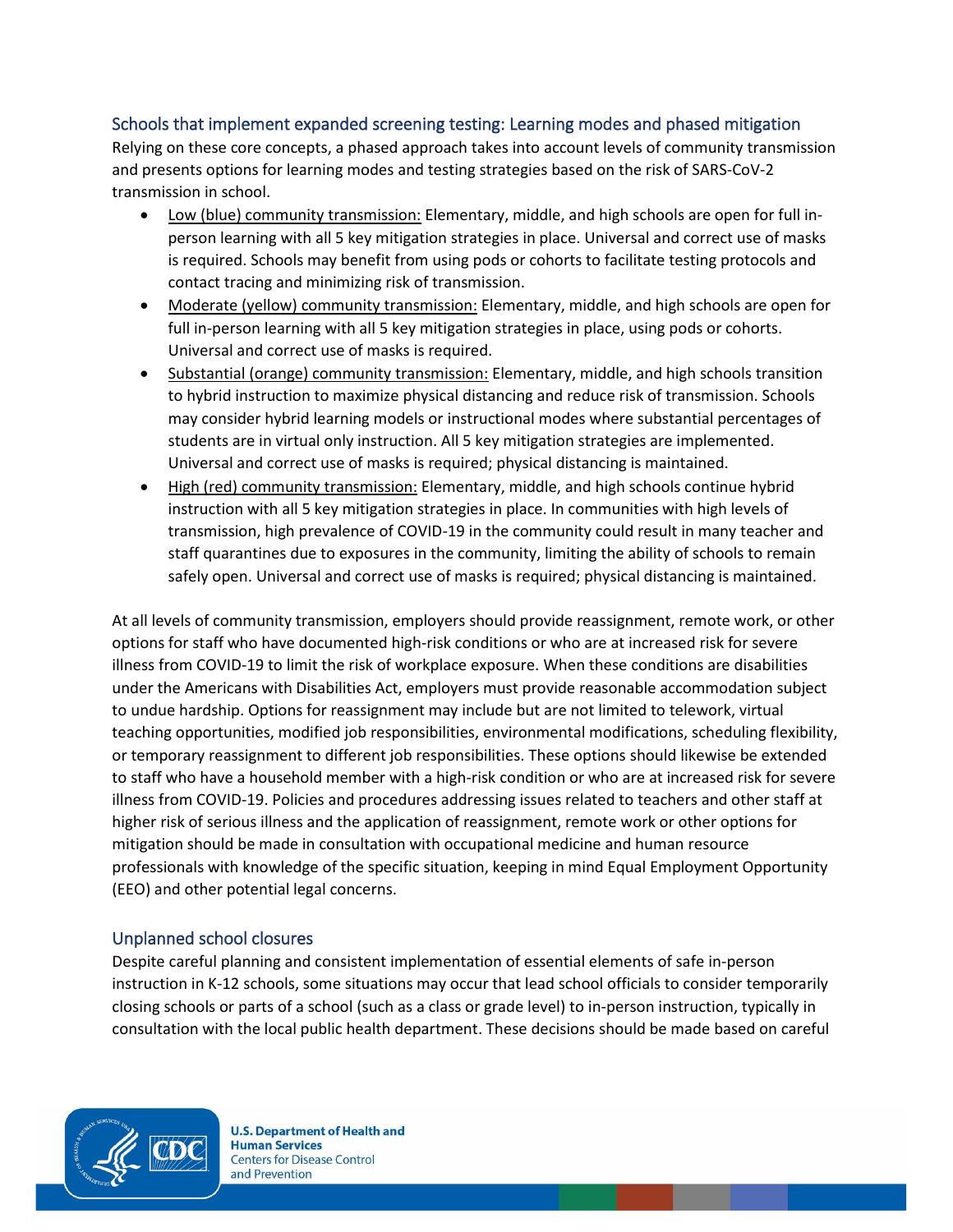considerations of a variety of factors and with the emphasis on ensuring the health and wellness of students, their families, and teachers and staff. In such cases, schools should make efforts to provide continuity of instruction through synchronous remote learning or at-home activities.

**Classrooms or schools experiencing an active outbreak** may temporarily close for in-person learning. If the school is experiencing an outbreak, school leaders should immediately notify public health officials and collaborate to facilitate increased testing and contact tracing, as necessary. The local health department may facilitate testing for students, teachers, and staff who are in schools with an active outbreak. The health department may also conduct contact tracing in these situations. Schools can assist by providing information, to the extent allowable by privacy laws and other applicable laws, to identify [close contacts](https://www.cdc.gov/coronavirus/2019-ncov/php/contact-tracing/contact-tracing-plan/appendix.html#contact) (e.g., class rosters, seating charts, and student emergency contact information) that could be tested and either [isolated](https://www.cdc.gov/coronavirus/2019-ncov/if-you-are-sick/isolation.html) or [quarantined.](https://www.cdc.gov/coronavirus/2019-ncov/if-you-are-sick/quarantine.html)

**Schools in areas experiencing rapid or persistent rises in case incidence or severe burden on health care capacity**. School leaders and public health officials should monitor indicators of community transmission (Table 1) and review trends over time. In communities that have rapid or persistent rises in case incidence or severe health care capacity burden, school leaders may decide to temporarily close schools to in-person instruction until levels of community transmission stabilize.

### New COVID-19 variants and mitigation in schools

[Multiple SARS-CoV-2 variants are circulating globally.](https://www.cdc.gov/coronavirus/2019-ncov/transmission/variant.html) This includes several new variants that have been detected in the United States in December 2020 and January 2021. Some of these variants are of concern as they seem to spread more easily and quickly than other variants, which may lead to more cases of COVID-19. Rigorous implementation of and adherence to mitigation strategies is essential to control the spread o[f variants](https://www.cdc.gov/coronavirus/2019-ncov/more/science-and-research/scientific-brief-emerging-variants.html) of SARS-CoV-2. In the event of increased levels of community transmission resulting from a variant of SARS-CoV-2, updates to this guidance may be necessary.

Rigorous and increased compliance with public health mitigation strategies, such as vaccination, use of masks, physical distancing, hand hygiene, and isolation and quarantine, will be essential to limiting the spread of SARS-CoV-2 and protecting public health. CDC, in collaboration with other public health agencies, is monitoring the situation closely and studying these variants quickly to learn more to control their spread. As more information becomes available, it is possible that mitigation strategies and school guidance may need to be adjusted to new evidence on risk of transmission and effectiveness of mitigation.

#### *Health equity considerations in phased mitigation*

• Schools that serve student populations that are at greater risk for learning loss during virtual instruction (e.g., due to their more limited access to technology) should be prioritized for reopening and be provided the needed resources to implement mitigation and testing strategies.

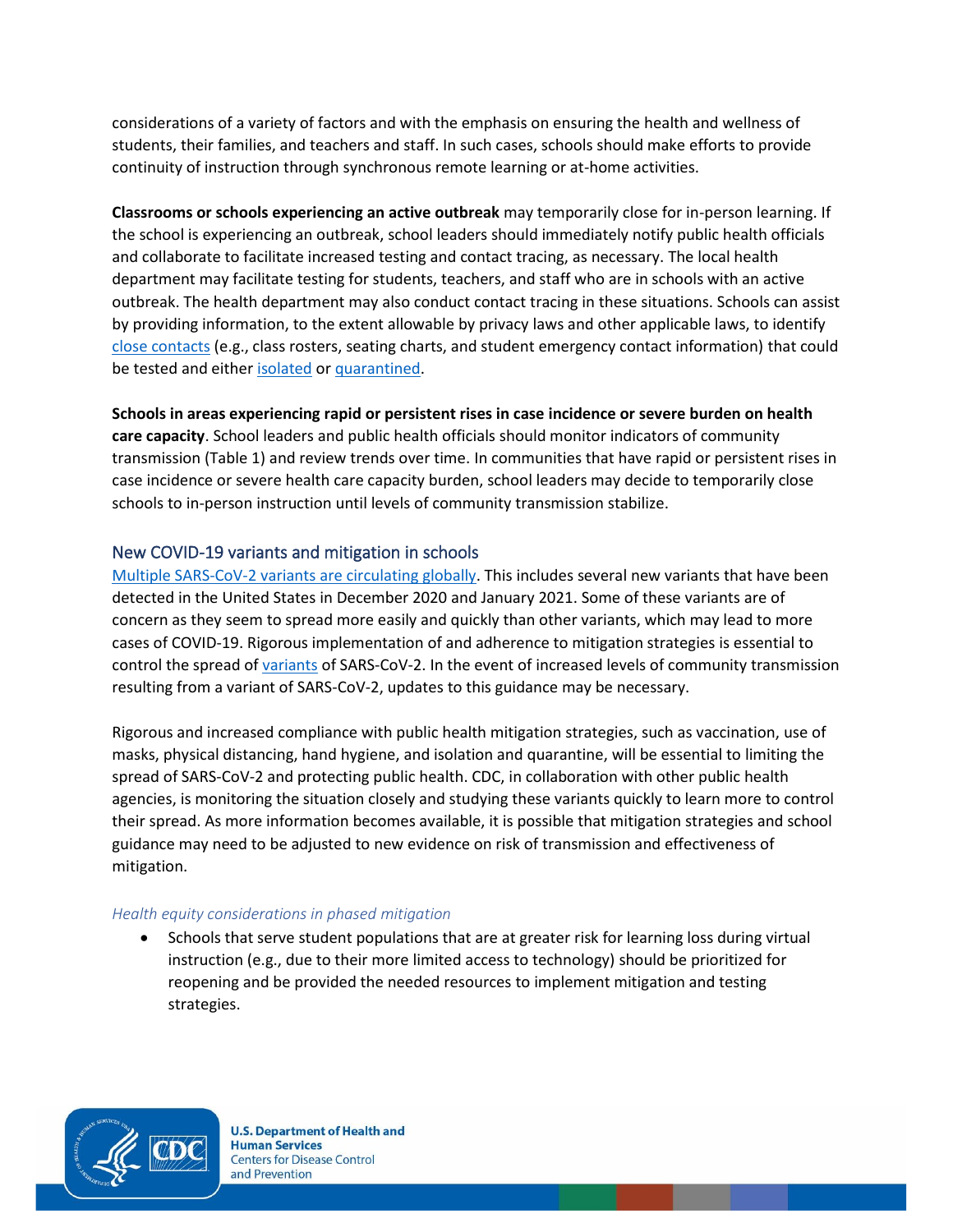- In implementing phased mitigation in hybrid learning modes, schools should consider prioritizing in-person instruction for students with disabilities who require special education and related services directly provided in school environments, as well as other students who may benefit from receiving essential instruction in a school setting.
- Schools should develop plans to continue meal service provision such as free breakfast and lunch to families for every phase and learning mode, including in-person, hybrid, and virtual.

# <span id="page-24-0"></span>**Additional COVID-19 Prevention in Schools**

## **Testing**

Viral testing strategies in partnership with schools should be part of a comprehensive mitigation approach. Testing should not be used alone, but in combination with other mitigation components to reduce risk of transmission in schools. When schools implement testing combined with mitigation strategies, they can detect new cases to prevent outbreaks, reduce the risk of further transmission, and protect students, teachers, and staff from COVID-19.

### Diagnostic Testing

**At all levels of community transmission, schools should offer referrals to diagnostic testing to any student, teacher, or staff member who is exhibiting [symptoms of COVID-19](https://www.cdc.gov/coronavirus/2019-ncov/community/schools-childcare/symptom-screening.html) at school**[. Diagnostic](https://www.cdc.gov/coronavirus/2019-ncov/lab/pooling-procedures.html)  [testing](https://www.cdc.gov/coronavirus/2019-ncov/lab/pooling-procedures.html) for SARS-CoV-2 is intended to identify occurrence of SARS-CoV-2 infection at the individual level and is performed when there is a reason to suspect that an individual may be infected, such as having symptoms or [suspected recent exposure.](https://www.cdc.gov/coronavirus/2019-ncov/php/contact-tracing/contact-tracing-plan/appendix.html#contact) Examples of diagnostic testing strategies include testing symptomatic teachers, students, and staff who develop symptoms in school, and testing asymptomatic individuals who were exposed to someone with a confirmed or suspected case of COVID-19. The U.S. Food and Drug Administration's (FDA) [FAQs on Testing for SARS-CoV-2](https://www.fda.gov/medical-devices/emergency-situations-medical-devices/faqs-testing-sars-cov-2) also address diagnostic testing for SARS-CoV-2. Additional considerations for diagnostic testing:

- Schools should advise teachers, staff, and students to [stay home](https://www.cdc.gov/coronavirus/2019-ncov/community/schools-childcare/schools.html#anchor_1589932092921) if they are sick or if they have been exposed to SARS-CoV-2. Schools can encourage these individuals to talk to their healthcare provider about getting testing for SARS-CoV-2 in a healthcare or public health facility.
- If a student, teacher, or staff member becomes sick at school or reports a new COVID-19 diagnosis, schools should follow the steps of th[e COVID-19 Diagnosis flowchart](https://www.cdc.gov/coronavirus/2019-ncov/community/schools-childcare/student-becomes-sick-diagnosis-flowchart.html) on what to do next. This includes appropriately notifying a student's parent or guardian and initiating testing strategies. Notifications must be accessible for all students, parents or guardians, including those with disabilities or limited English proficiency (e.g., through use of interpreters or translated materials).
- In some schools, school-based healthcare professionals (e.g., school nurses) may perform SARS-CoV-2 antigen testing in school-based health centers if they are trained in specimen collection, conducting the test per manufacturer's instructions, and obtain a Clinical Laboratory Improvement Amendments (CLIA) [certificate of waiver.](https://www.fda.gov/medical-devices/ivd-regulatory-assistance/clia-waiver-application) Some school-based healthcare professionals may also be able to perform specimen collection to send to a lab for testing, if

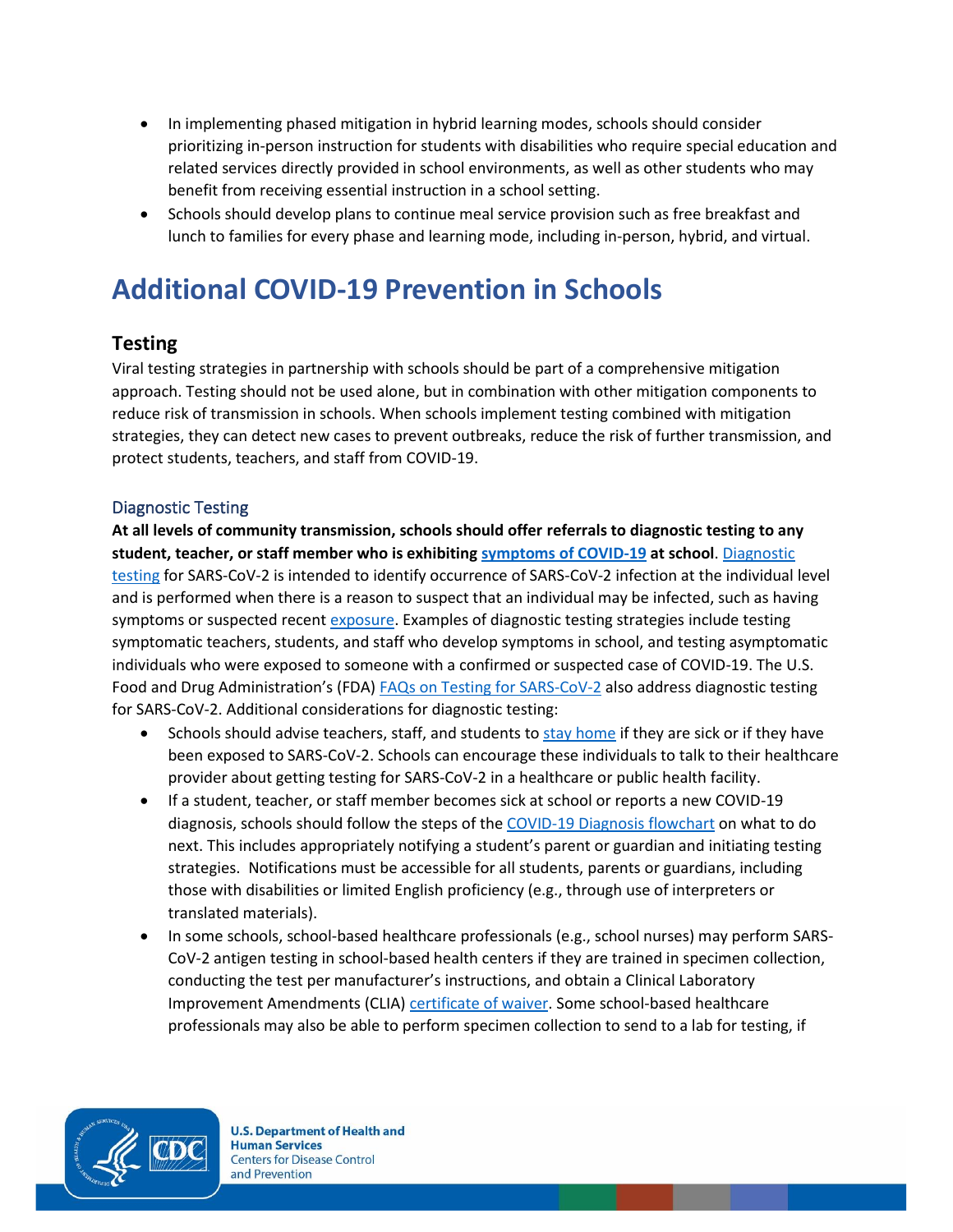trained in specimen collection, without a CLIA certificate. It is important that school-based healthcare professionals have access to, and training on the proper use of personal protective [equipment \(PPE\).](https://www.cdc.gov/coronavirus/2019-ncov/hcp/using-ppe.html)

• Not every school or school-based healthcare professional will have the staff, resources or training to conduct testing. Public health officials should work with schools to help link students and their families, teachers, and staff to other opportunities for testing in their community. Testing could be offered by referral to community-based testing sites, through collaboration with local public health, or through a centralized test location offered by the school district.

The presence of any of the symptoms below generally suggests a student, teacher, or staff member has an infectious illness and should not attend school, regardless of whether the illness is COVID-19. For students, staff, and teachers with chronic conditions, symptom presence should represent a change from their typical health status to warrant exclusion from school. Occurrence of any of the [symptoms](https://www.cdc.gov/coronavirus/2019-ncov/community/schools-childcare/symptom-screening.html) below while a student, teacher, or staff member is at school suggests the person may be referred for diagnostic testing.

- [Temperature](https://my.clevelandclinic.org/health/articles/9959-thermometers-how-to-take-your-temperature) of 100.4 degrees Fahrenheit or higher
- Sore throat
- Cough (for students with chronic cough due to allergies or asthma, a change in their cough from baseline)
- Difficulty breathing (for students with asthma, a change from their baseline breathing)
- Diarrhea or vomiting
- New loss of taste or smell
- New onset of severe headache, especially with a fever

Students should not attend school in-person if they or their caregiver identifies ne[w development](https://www.cdc.gov/coronavirus/2019-ncov/community/schools-childcare/schools.html#anchor_1589932092921) of any of the symptoms above.

Schools can provide [options to separate students with COVID-19 symptoms](https://www.cdc.gov/coronavirus/2019-ncov/community/schools-childcare/student-becomes-sick-diagnosis-flowchart.html) or suspected or confirmed COVID-19 diagnoses by, for example, placing students in isolation room/areas until transportation can be arranged to send them home or seek emergency medical attention.

If a COVID-19 diagnosis is confirmed, schools can support public health officials in determining which close contacts and other potentially exposed persons in the school setting could be tested and either isolated or quarantined (see Table 4). Schools can assist by providing information, where appropriate, to identify close contacts (e.g., class rosters, seating charts, and information to facilitate outreach to contacts).

#### **Table 4. Tiered approach of diagnostic testing for SARS-CoV-2 1,2**

| Students, teachers, and staff | Students, teachers, or staff with symptoms of COVID-19 at school, at |
|-------------------------------|----------------------------------------------------------------------|
| with symptoms of COVID-19     | all levels of community transmission.                                |
|                               |                                                                      |
| Refer for diagnostic testing  |                                                                      |

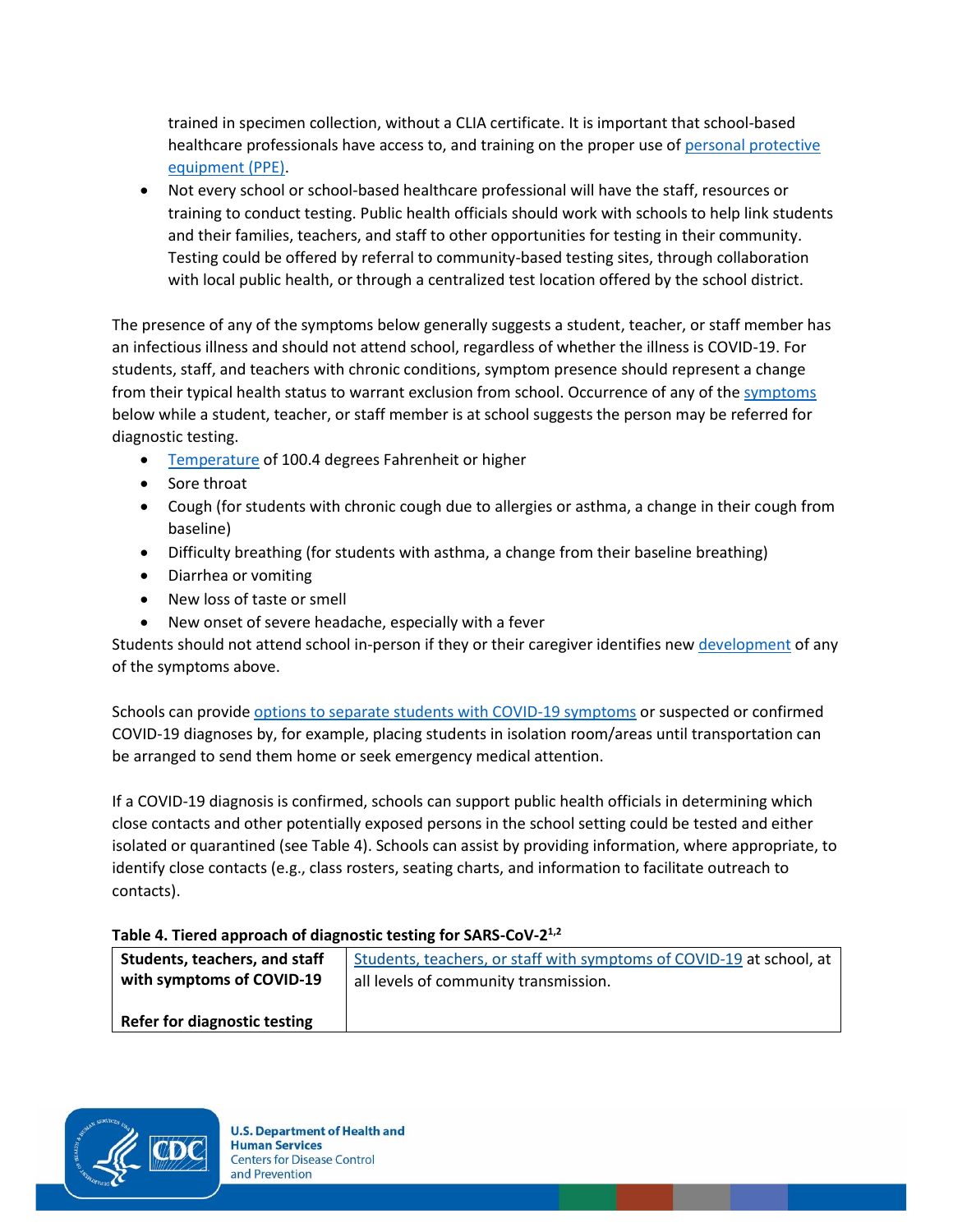|                                | Individuals with positive test results should go to their home<br>$\bullet$<br>and isolate until they have met criteria for release from<br>isolation.<br>People with symptoms should be isolated away from others<br>as soon as symptoms appear and sent home. Those with<br>positive test results should remain in isolation until they<br>have met all three criteria for release: 10 days have passed<br>since symptom onset; at least 24 hours have passed since<br>resolution of fever without medication; and other<br>symptoms have improved. CDC does not recommend that<br>people be tested again before leaving isolation because<br>people who have recovered can test positive for several<br>weeks without being contagious. If an individual with<br>symptoms tests negative, they should still stay home until<br>their symptoms resolve to avoid spreading any infection -<br>coronavirus or otherwise. |
|--------------------------------|--------------------------------------------------------------------------------------------------------------------------------------------------------------------------------------------------------------------------------------------------------------------------------------------------------------------------------------------------------------------------------------------------------------------------------------------------------------------------------------------------------------------------------------------------------------------------------------------------------------------------------------------------------------------------------------------------------------------------------------------------------------------------------------------------------------------------------------------------------------------------------------------------------------------------|
| <b>Close contacts</b>          | Students, teachers, or staff who had contact with someone                                                                                                                                                                                                                                                                                                                                                                                                                                                                                                                                                                                                                                                                                                                                                                                                                                                                |
|                                | diagnosed with COVID-19, defined as those who were within 6 feet                                                                                                                                                                                                                                                                                                                                                                                                                                                                                                                                                                                                                                                                                                                                                                                                                                                         |
| Refer for diagnostic testing   | from an infected person for a cumulative total of 15 minutes or                                                                                                                                                                                                                                                                                                                                                                                                                                                                                                                                                                                                                                                                                                                                                                                                                                                          |
|                                | more for a 24-hour period starting from 2 days before illness onset                                                                                                                                                                                                                                                                                                                                                                                                                                                                                                                                                                                                                                                                                                                                                                                                                                                      |
|                                | (or, for asymptomatic persons, 2 days prior to date the person with                                                                                                                                                                                                                                                                                                                                                                                                                                                                                                                                                                                                                                                                                                                                                                                                                                                      |
|                                | COVID-19 was tested). The definition of a close contact applies                                                                                                                                                                                                                                                                                                                                                                                                                                                                                                                                                                                                                                                                                                                                                                                                                                                          |
|                                | regardless of whether either person was wearing a mask.                                                                                                                                                                                                                                                                                                                                                                                                                                                                                                                                                                                                                                                                                                                                                                                                                                                                  |
|                                | Regardless of the test result, close contacts should                                                                                                                                                                                                                                                                                                                                                                                                                                                                                                                                                                                                                                                                                                                                                                                                                                                                     |
|                                | quarantine for 14 days. Based on local circumstances and                                                                                                                                                                                                                                                                                                                                                                                                                                                                                                                                                                                                                                                                                                                                                                                                                                                                 |
|                                | resources, options to shorten quarantine provide acceptable                                                                                                                                                                                                                                                                                                                                                                                                                                                                                                                                                                                                                                                                                                                                                                                                                                                              |
|                                | alternatives of a 10-day quarantine or a 7-day quarantine                                                                                                                                                                                                                                                                                                                                                                                                                                                                                                                                                                                                                                                                                                                                                                                                                                                                |
|                                | combined with testing.                                                                                                                                                                                                                                                                                                                                                                                                                                                                                                                                                                                                                                                                                                                                                                                                                                                                                                   |
|                                | To minimize impact of quarantines on delivery of                                                                                                                                                                                                                                                                                                                                                                                                                                                                                                                                                                                                                                                                                                                                                                                                                                                                         |
|                                | instruction, schools should limit the potential for exposures                                                                                                                                                                                                                                                                                                                                                                                                                                                                                                                                                                                                                                                                                                                                                                                                                                                            |
|                                | across pods and classrooms (e.g., teachers should limit close                                                                                                                                                                                                                                                                                                                                                                                                                                                                                                                                                                                                                                                                                                                                                                                                                                                            |
|                                | contacts with other teachers and with students not in their                                                                                                                                                                                                                                                                                                                                                                                                                                                                                                                                                                                                                                                                                                                                                                                                                                                              |
|                                | own classrooms).                                                                                                                                                                                                                                                                                                                                                                                                                                                                                                                                                                                                                                                                                                                                                                                                                                                                                                         |
| <b>Potential contacts</b>      | Students, teachers, and staff in the same classroom, cohort, or pod                                                                                                                                                                                                                                                                                                                                                                                                                                                                                                                                                                                                                                                                                                                                                                                                                                                      |
|                                | as the person with COVID-19 who always kept at least 6 feet                                                                                                                                                                                                                                                                                                                                                                                                                                                                                                                                                                                                                                                                                                                                                                                                                                                              |
| <b>Schools may consider</b>    | distance between persons. For example, this includes individuals in                                                                                                                                                                                                                                                                                                                                                                                                                                                                                                                                                                                                                                                                                                                                                                                                                                                      |
| screening testing to potential | the following scenarios:                                                                                                                                                                                                                                                                                                                                                                                                                                                                                                                                                                                                                                                                                                                                                                                                                                                                                                 |
| contacts                       | Students in the same classroom but who were not within 6                                                                                                                                                                                                                                                                                                                                                                                                                                                                                                                                                                                                                                                                                                                                                                                                                                                                 |
|                                | feet for a total of 15 minutes or more.                                                                                                                                                                                                                                                                                                                                                                                                                                                                                                                                                                                                                                                                                                                                                                                                                                                                                  |

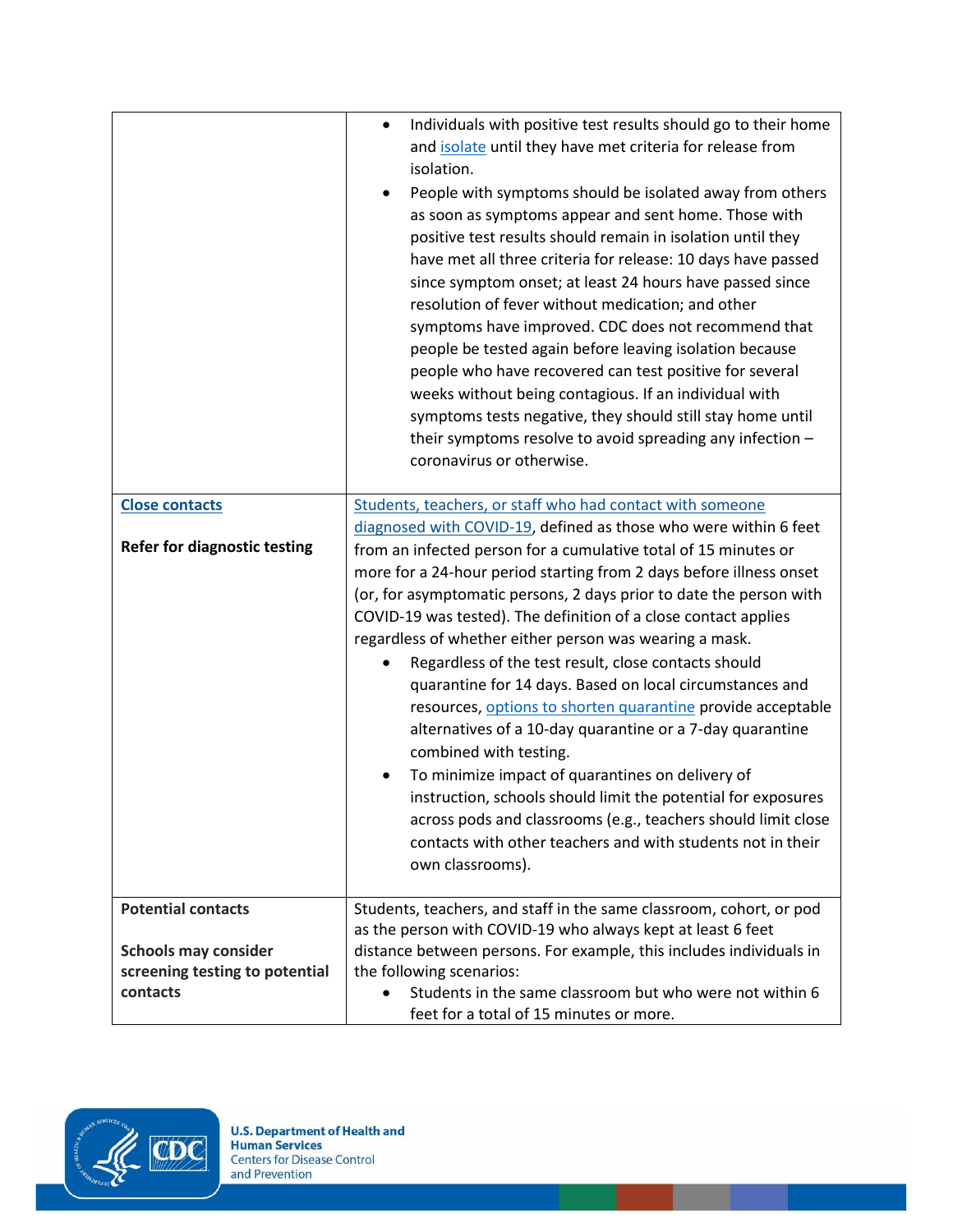|                             | Students, teachers, or staff in the same hallway, but not<br>$\bullet$<br>sharing a classroom or bathroom, as a person with COVID-<br>19.<br>Students who took the same bus but were farther than 6<br>$\bullet$<br>feet apart from other riders at the same time as a person<br>with COVID-19. |
|-----------------------------|-------------------------------------------------------------------------------------------------------------------------------------------------------------------------------------------------------------------------------------------------------------------------------------------------|
| <b>Potentially exposed</b>  | Students, teachers, and staff who shared a common space (e.g.,                                                                                                                                                                                                                                  |
| <b>individuals</b>          | teacher's lounge, library) and were not using the space at the same                                                                                                                                                                                                                             |
|                             | time as the person with COVID-19, but where short duration                                                                                                                                                                                                                                      |
| <b>Schools may consider</b> | exposure (< 15 minutes) to those with confirmed COVID-19 cannot                                                                                                                                                                                                                                 |
| screening testing to        | be definitively ruled out.                                                                                                                                                                                                                                                                      |
| potentially exposed         | For example, this includes individuals who are in the school<br>$\bullet$                                                                                                                                                                                                                       |
| <b>individuals</b>          | on a different schedule and in different rooms than the                                                                                                                                                                                                                                         |
|                             | individual with confirmed COVID-19, but exposure cannot                                                                                                                                                                                                                                         |
|                             | be definitively ruled out.                                                                                                                                                                                                                                                                      |
|                             |                                                                                                                                                                                                                                                                                                 |

<sup>1</sup>The tiers above are intended to be applied to the Diagnostic Testing component across all levels of community transmission: low (blue), moderate (yellow), substantial (orange), and high (red).  $2$  information should be provided with appropriate safeguards to protect personally identifiable information and HIPPA-sensitive information from unlawful release.

For diagnostic testing, selection of tests should prioritize tests with highly accurate results with high sensitivity and specificity such as NAATs. Referral to diagnostic testing for students, teachers, and staff who have symptoms of COVID-19 at school and for close contacts is recommended for all levels of community transmission. Students, teachers, and staff who have diagnostic testing performed should be isolated away from others and quarantined at home until test results are received. Diagnostic testing turnaround times depend on the type of test. Local capacity in diagnostic tests should ensure that cases and contacts and be tested with result return within 48 hours. At low levels of community transmission (blue), schools should refer students, teachers, and staff with symptoms or recent history of close contact with a [confirmed](https://www.cdc.gov/coronavirus/2019-ncov/hcp/nursing-homes-antigen-testing.html) case for diagnostic testing to identify or rule out SARS-CoV-2 infection. At moderate (yellow), substantial (orange), and high (red) levels, and at low (blue) levels for teachers and staff, referral to diagnostic testing is combined with screening testing to monitor for increases in infection rates.

For students, teachers, and staff who had previously received positive test results and do not have symptoms of COVID-19, retesting is not recommended for up to 3 months from their last positive test result. Data currently suggest that some individuals test persistently positive due to residual virus material but are unlikely to be infectious. Parents or guardians may request documentation from their health care provider to indicate the date and type of the student's most recent COVID-19 test. Guidance on testing strategies for individuals who are fully vaccinated will be provided once more information is available.

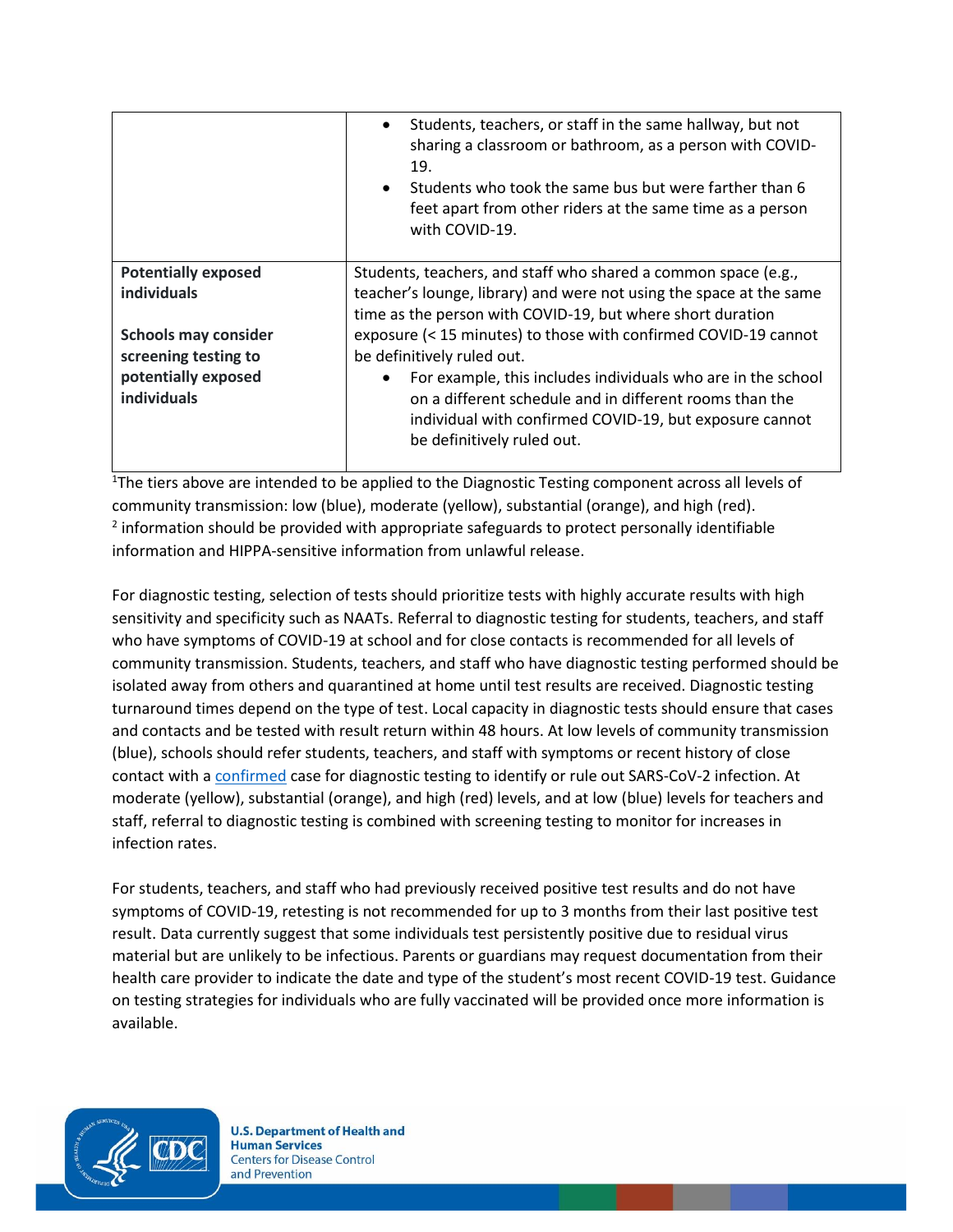#### Screening Testing

Some schools may also elect to use screening testing as a strategy to identify cases and prevent secondary transmission. Screening testing involves using SARS-CoV-2 viral tests (diagnostic tests used for screening purposes) intended to identify occurrence at the individual level even if there is no reason to suspect infection—i.e., there is no known exposure. This includes, but is not limited to, screening testing of asymptomatic individuals without known exposure with the intent of making decisions based on the test results. Screening testing is intended to identify infected individuals without symptoms (or prior to development of symptoms) who may be contagious so that measures can be taken to prevent further transmission. Examples of screening include weekly testing in a workplace to test employees, and testing plans developed by a school to test its students, teachers, and staff. In both examples, the intent is to use the screening testing results to determine who may return to in-person school or work and the protective measures that will be taken or to identify and isolate positive persons to prevent spread. FDA's [FAQs on Testing for SARS-CoV-2](https://www.fda.gov/medical-devices/emergency-situations-medical-devices/faqs-testing-sars-cov-2) also address screening testing for SARS-CoV-2.

Screening testing is particularly valuable in areas with moderate, substantial, and high levels of community transmission. Screening testing for K-12 schools may allow schools to move between different testing strategies as community prevalence (and therefore risk assessment) changes. As risk decreases but the likelihood of multiple infected individuals at the school remains high, frequent routine screening tests can be deployed to help identify and contain outbreaks.

For schools that implement expanded screening testing, screening testing should be offered at moderate (yellow), substantial (orange), and high (red) levels of community transmission, to students, teachers, and staff and at low (blue) levels to teachers and staff who have no symptoms and no known exposures. Screening testing can identify cases early and can minimize secondary transmission. Screening testing can be especially useful in areas with moderate to high community transmission. Achieving substantial reduction in transmission with testing requires more frequent testing and shorter lags between test administration and reporting of results, which may not be possible for every school district.

Schools may consider usin[g pooled testing](https://www.cdc.gov/coronavirus/2019-ncov/lab/pooling-procedures.html) as a screening testing strategy for students. Pooled testing involves mixing several samples from different individuals together in a "batch" or pooled sample, then testing the pooled sample with a diagnostic test. This approach increases the number of individuals that can be tested and reduces the need for testing resources<sup>23-24</sup>. This approach may be particularly helpful in schools using "pods" or cohorts. Because of the complexities of acting on a positive result, pooled testing is best used in situations where the number of positives is expected to be very low. Pods could be established in grade groups, such as all students in a particular grade or in similar grades (e.g., Kgrade 2; grades 3-5). Schools may have alternative methods for assigning pods based on instructional and facility considerations. If a confirmed positive case is found, close contacts of anyone in that pod should be quarantined and tested.

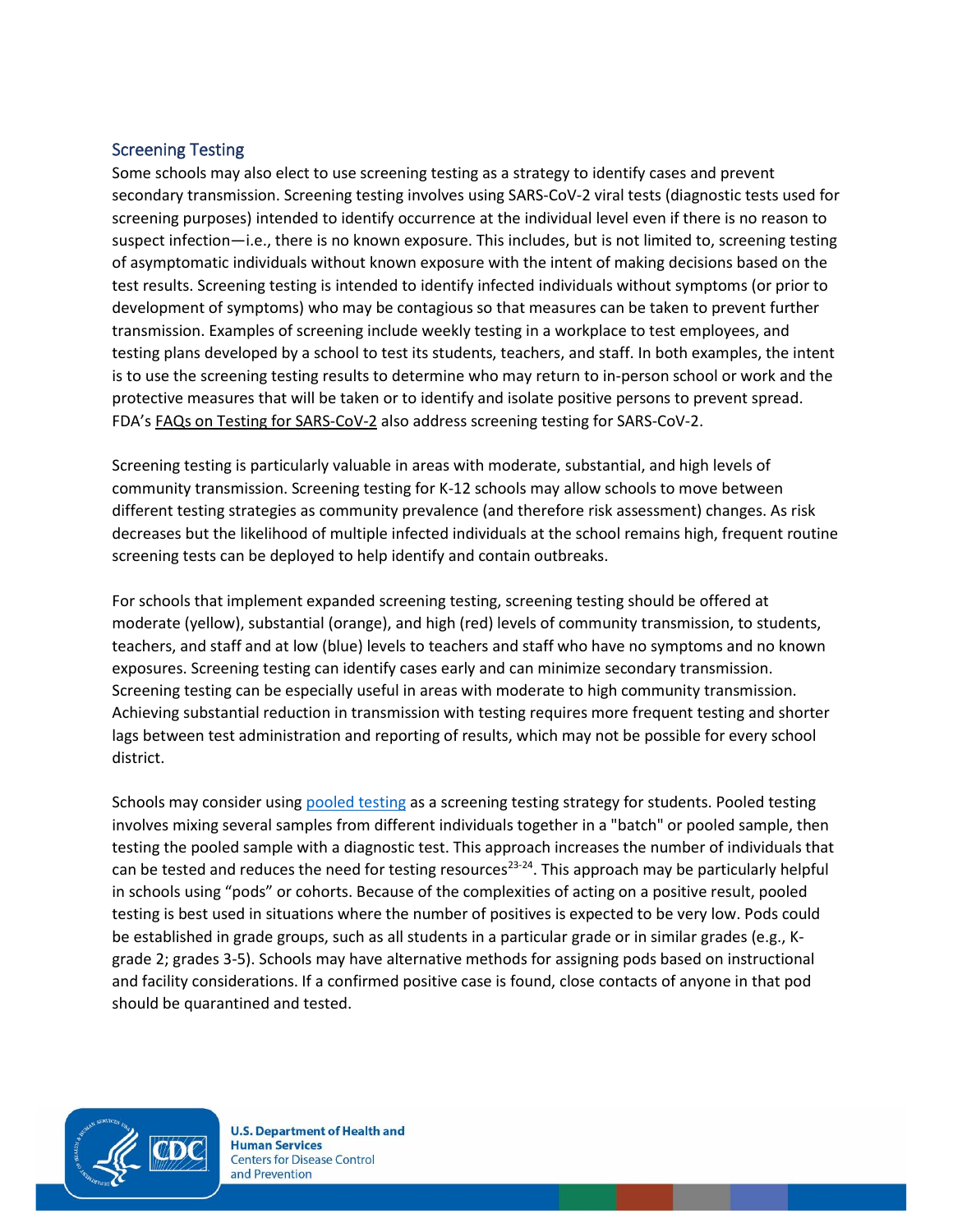School officials making decisions about schools in areas of moderate, substantial, or high community transmission could adopt a regular screening program to prevent infections from spreading within the school. Achieving substantial reduction in transmission requires more frequent testing and shorter lags between test administration and reporting of results. When combined with mitigation measures such as mask use, physical distancing, and others, testing protocols may be an effective tool in reducing transmission. Screening testing can be administered directly at a school facility (see Feasibility considerations section below), at a central location through the school district, or through referral to community-based testing providers.

- Moderate (yellow) and substantial (orange) community transmission: students, teachers, and staff participate in regular screening testing to reduce the risk of transmission within the school.
	- $\circ$  Teachers and staff participate in routine screening testing at least once per week. In areas with substantial and high community transmission, twice a week screening testing may be preferable to quickly detect cases among teachers and staff.
	- $\circ$  Students in elementary, middle, and high schools participate in weekly routine screening testing. If a confirmed positive case is found, any close contacts are quarantined and tested.
	- $\circ$  Schools may consider testing a random sample of at least 10% of students. For example, a school may randomly select 20% of the students each week for testing out of the entire population of students attending in-person instruction. Alternatively, a school may select one pod for each grade level each week for testing. Different strategies for random selection may be used based on most adequate fit for a school screening testing strategy.
- High (red) community transmission: students, teachers, and staff participate in regular screening testing to reduce the risk of transmission within the school.
	- $\circ$  Teachers and staff in elementary schools participate in routine screening testing weekly. In areas with substantial and high community transmission, twice a week screening testing may be preferable to quickly detect cases among teachers and staff.
	- $\circ$  Students in elementary schools participate in weekly routine screening testing, as described above for moderate (yellow) and substantial (orange).

When considering which tests to use for screening testing, schools or their testing partners should select tests that can be reliably supplied and that provide results within 24 hours. NAATs are high-sensitivity tests for detecting SARS-CoV-2 nucleic acid. Most NAATs need to be processed in a laboratory with variable time to results (may be 1-3 days), but some NAATs are point-of-care tests with results available in about 15 minutes. Pooled testing  $-$  in which samples from multiple people are initially combined  $$ may reduce costs and turn-around times. These may be considered for weekly screening testing in areas of moderate (yellow) community transmission.

Antigen tests are generally less sensitive than NAATs for clinical diagnosis, and most can be processed at the point-of-care with results available in about 15 minutes. Antigen test results may need confirmation with a NAAT, such as a negative test in persons with symptoms and a positive test in persons without

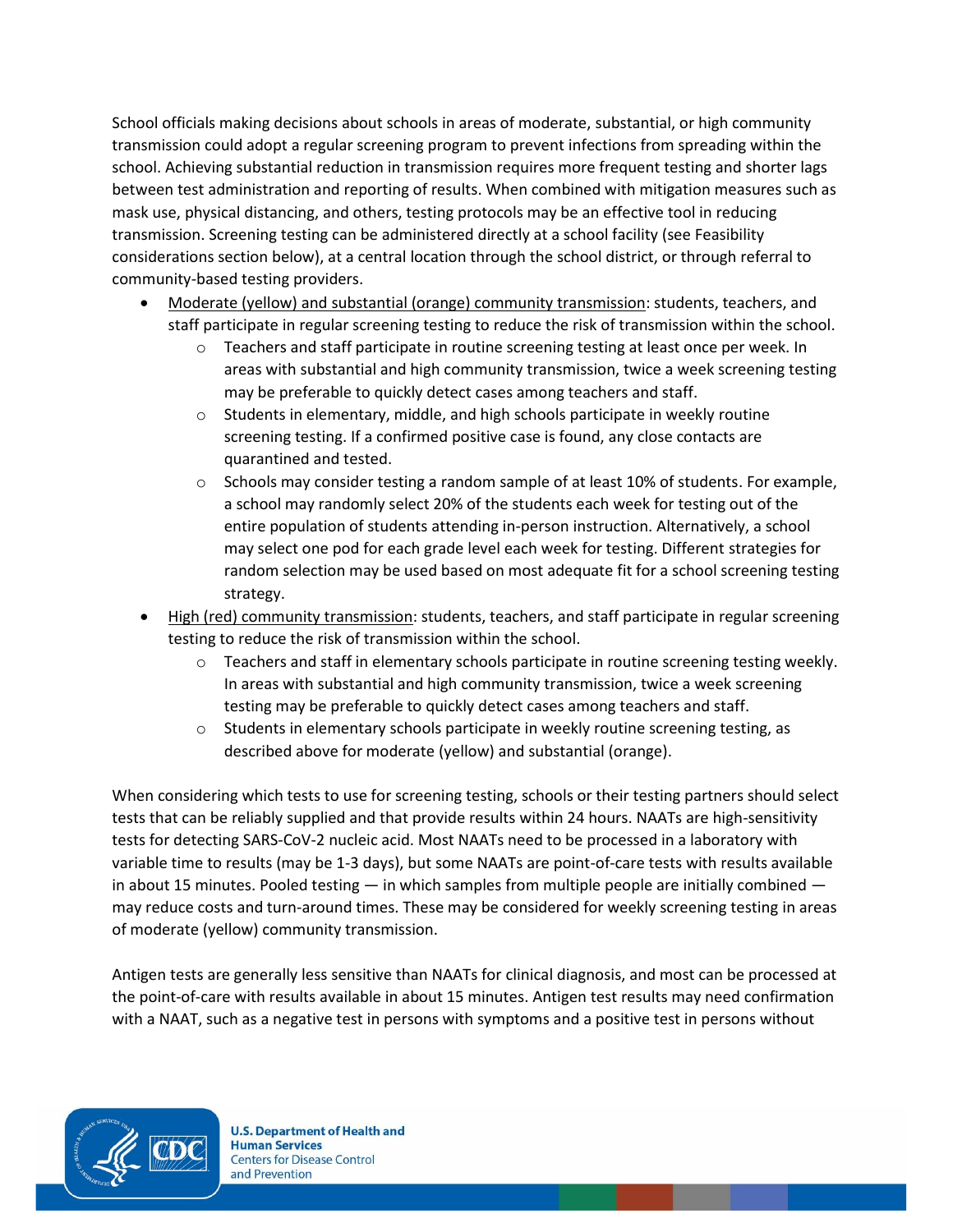symptoms. Schools should work with the health department to develop a confirmation and referral plan before implementing testing. The immediacy of results (test results in 15-30 minutes), modest costs, and feasibility of implementation of antigen tests make them a reasonable option for school-based screening testing. The feasibility and acceptability of tests that use nasal (anterior nares) swabs make these types of tests more readily implemented in school settings. Tests that use saliva specimens may also be acceptable alternatives for younger children, if tests are available and results are returned within 24 hours.

Taking into consideration the potential for limited availability of supplies for screening testing or feasibility of implementing screening testing, schools may consider a prioritization strategy. When determining which individuals should be selected for screening testing, schools and public health officials may consider prioritizing teachers and staff over students given the increased risk of severe illness among certain adults. In selecting among students, schools and public health officials may prioritize high school students, then middle school students, and then elementary school students, reflecting higher infection rates among adolescents compared to younger children.

### Reporting test results

Every COVID-19 testing site is [required to report](https://www.cdc.gov/coronavirus/2019-ncov/lab/reporting-lab-data.html) to the appropriate state or [local health officials](https://www.cdc.gov/publichealthgateway/healthdirectories/index.html) all diagnostic and screening tests performed. Schools that use antigen testing must apply for and receive a [Clinical Laboratory Improvement Amendments \(CLIA\)](https://www.cms.gov/Regulations-and-Guidance/Legislation/CLIA) certificate of waiver, and report test results to state or local public health departments as mandated by the Coronavirus Aid, Relief, and Economic Security (CARES) Act.

Parents should be asked to report positive cases to schools, to facilitate contact tracing and ensure communication and planning in schools. In addition, school administrators should notify staff, teachers, families and emergency contacts or legal guardians immediately of any case of COVID-19 while maintaining confidentiality in accordance with the Health Insurance Portability and Accountability Act of 1996 [\(HIPAA\)](https://studentprivacy.ed.gov/resources/joint-guidance-application-ferpa-and-hipaa-student-health-records), the Americans with Disabilities Act [\(ADA\)](https://www.eeoc.gov/facts/pandemic_flu.html), and the Family Educational Rights and Privacy Act [\(FERPA\)](https://studentprivacy.ed.gov/sites/default/files/resource_document/file/FERPA%20and%20Coronavirus%20Frequently%20Asked%20Questions.pdf), and other applicable laws and regulations. Notifications must be accessible for all students, faculty and staff, including those with disabilities or limited English proficiency (e.g., through use of interpreters or translated materials).

## Health equity considerations in school-based testing

Public health officials and school administrators may consider placing a higher priority for access to testing in schools that serve populations experiencing a disproportionate burden of COVID-19 cases or severe disease. These may include:

- Schools in communities with moderate or large proportions o[f racial and ethnic groups](https://www.cdc.gov/coronavirus/2019-ncov/community/health-equity/race-ethnicity.html) that have experienced disproportionately high rates of COVID-19 cases relative to population size, including communities with moderate or large proportions of racial and ethnic groups such as American Indian/Alaska Native, Black, and Hispanic persons.
- Schools in geographic areas with limited access to testing due to distance or lack of availability of testing<sup>25</sup>.

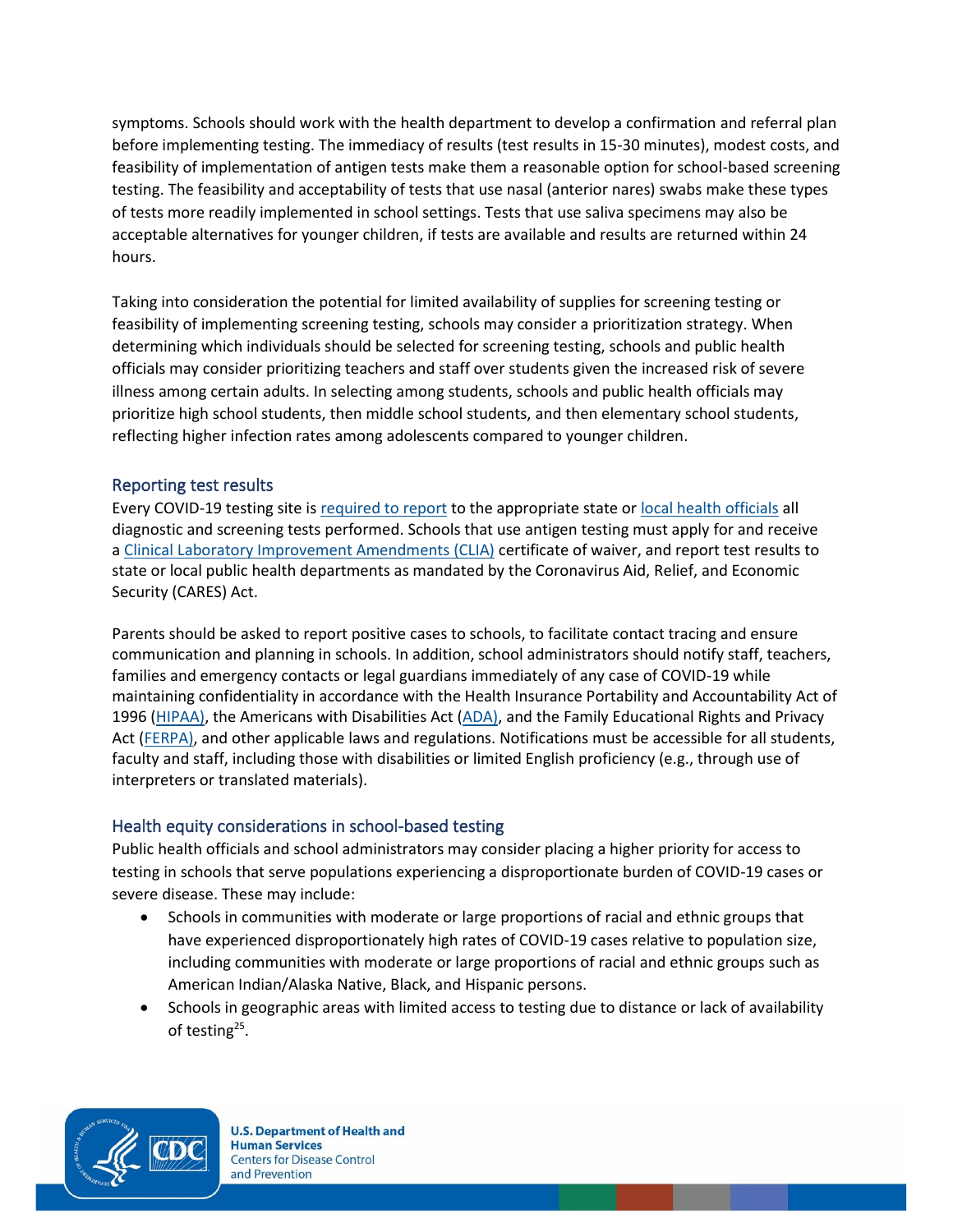## Ethical considerations for school-based testing

Testing should be offered on a voluntary basis. It is unethical and potentially illegal to test someone who does not want to be tested, including students whose parents or guardians do not want them to be tested. School-based testing should never be conducted without consent from a parent or legal guardian (for minor students) or from the individual (for adults, including adult students and teachers and staff). Assent may also be considered for minor students. Schools should make a communication plan to notify local health officials, staff, and families immediately of any case of COVID-19 while maintaining confidentiality in accordance with the Americans with [Disabilities Act \(ADA\)](https://www.ada.gov/) and Family [Educational Rights and Privacy Act \(FERPA\),](https://studentprivacy.ed.gov/?src=fpco) th[e Protection of Pupil Rights Amendment \(PPRA\),](https://studentprivacy.ed.gov/content/ppra) and other applicable laws and regulations. Collaboration with local counsel, education and /or public health is recommended to ensure appropriate consent is obtained and maintained and results are retained with appropriate privacy and confidentiality.

## Considerations before starting any testing strategy

Before implementing testing in their schools, K-12 administrators should coordinate with public health officials to ensure there is support for this approach from students, parents, teachers, and staff and to develop a testing plan that has key elements in place.

- Dedicated infrastructure and resources to support school-based testing.
- Use of tests that are authorized by FDA for the specific intended use (i.e., screening, pooling), and a mechanism in place for prescriptions/test orders by a licensed health care provider.
- CLIA certificate of waiver requirements to perform school-based testing with EUA authorized tests.
- Mechanism to report all testing results (both positive and negative) as required by the STLT health department.
- Ways to obtain parental consent for minor students and assent/consent for the students themselves.
- Physical space to conduct testing safely and privately.
- Ability to maintain confidentiality of results and protect student privacy.
- Plans for ensuring access to confirmatory testing when needed through the STLT health department for symptomatic persons who receive a negative test result and asymptomatic persons who receive a positive test result.

If these elements are not in place, schools may consider a referral-based testing strategy in collaboration with public health officials.

Schools should work with [STLT public health officials](https://www.cdc.gov/publichealthgateway/healthdirectories/index.html) to decide whether and how to use testing. K-12 schools operated by the federal government (e.g., for Department of Defense Education Activity [DoDEA], which operates K-12 schools for DoD Dependents) should collaborate with federal health officials. In addition to state and local laws, school administrators should follow guidance from th[e Equal](https://www.eeoc.gov/wysk/what-you-should-know-about-covid-19-and-ada-rehabilitation-act-and-other-eeo-laws)  [Employment Opportunity Commission,](https://www.eeoc.gov/wysk/what-you-should-know-about-covid-19-and-ada-rehabilitation-act-and-other-eeo-laws) and applicable federal laws when offering testing to faculty, staff, and students who are employed by the K-12 school.

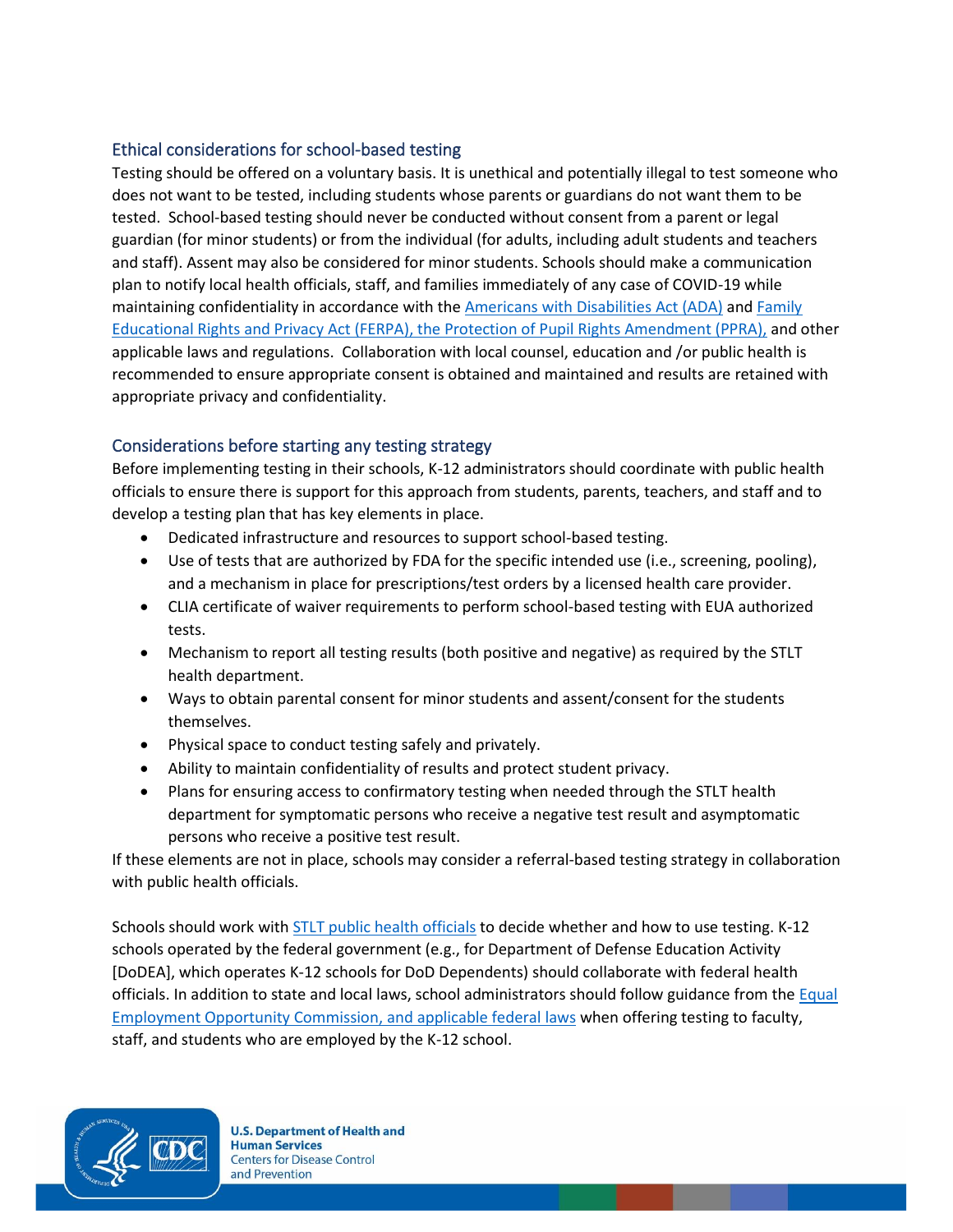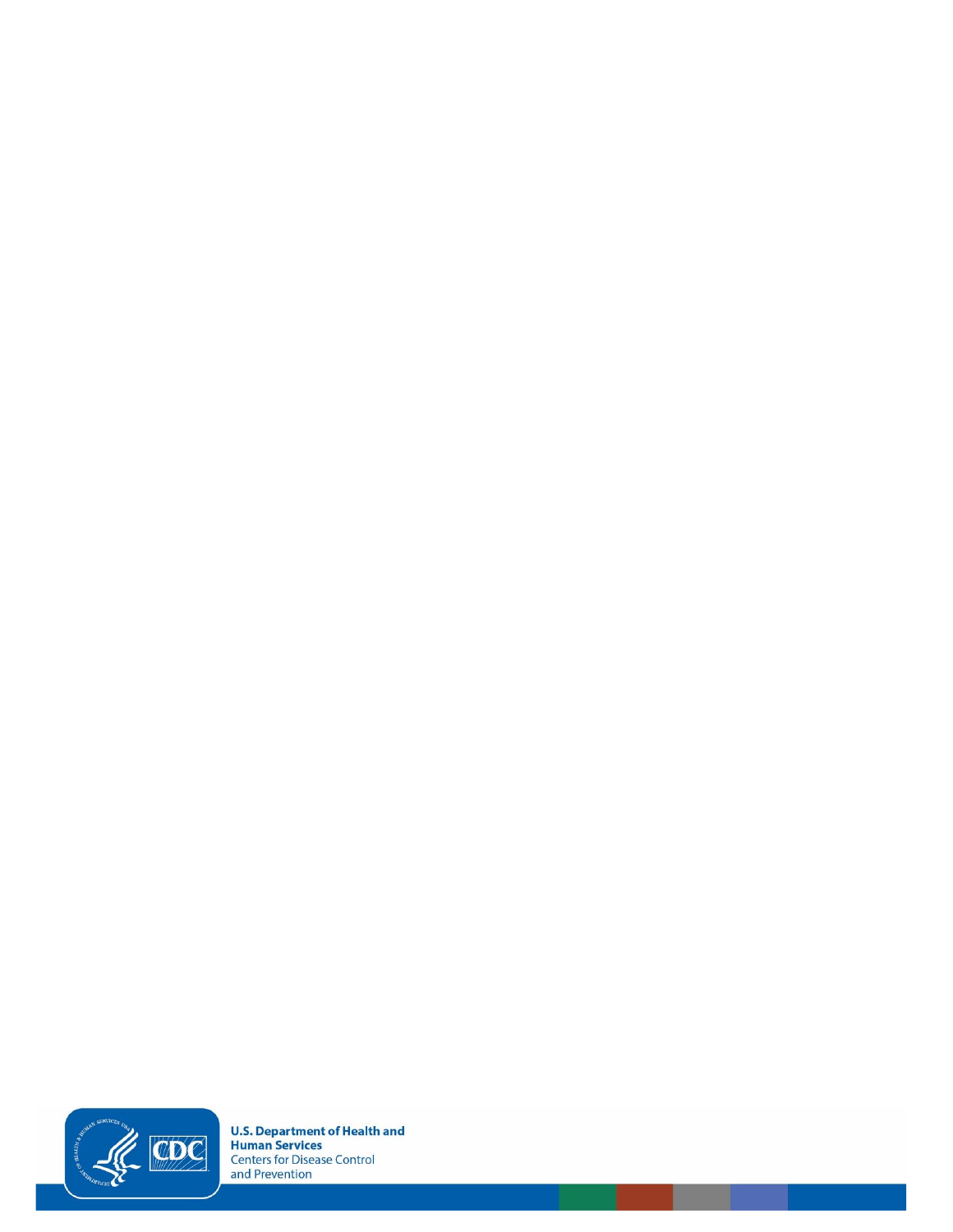## Feasibility considerations and challenges of school-based testing

These challenges must be considered carefully and addressed as part of plans for school-based testing developed in collaboration with public health officials.

- In some schools, school-based healthcare professionals (e.g., school nurses) may perform COVID-19 viral testing if the school or test site receives a Clinical Laboratory Improvement Amendments (CLIA[\) certificate of waiver.](https://www.fda.gov/medical-devices/ivd-regulatory-assistance/clia-waiver-application) Some school-based healthcare professionals may also be able to perform specimen collection to send to a lab for testing, if trained in specimen collection, without a CLIA certificate. It is important that school-based healthcare professionals have access to, and training on the proper use of [personal protective equipment \(PPE\).](https://www.cdc.gov/coronavirus/2019-ncov/hcp/using-ppe.html) Facilities should be aware of th[e FDA EUA](https://www.fda.gov/medical-devices/coronavirus-disease-2019-covid-19-emergency-use-authorizations-medical-devices/vitro-diagnostics-euas) for antigen [tests](https://www.fda.gov/medical-devices/coronavirus-covid-19-and-medical-devices/covid-19-test-uses-faqs-testing-sars-cov-2#5f37fccbef420) and the Center for Medicare & Medicaid (CMS's) [enforcement discretion](https://www.cms.gov/files/document/clia-sars-cov-2-point-care-test-enforcement-discretion.pdf) regarding th[e CLIA](https://www.cms.gov/Regulations-and-Guidance/Legislation/CLIA) certificate of waiver when using tests in asymptomatic individuals.
- Not every school system will have the staff, resources or training (including the CLIA certificate of waiver) to conduct testing. Public health officials should work with schools to help link students and their families, teachers, and staff to other opportunities for testing in their community.
- School-based testing may require a high degree of coordination and information exchange among health departments, schools, and families.
- There may also be legal and regulatory factors to consider with onsite school-based testing regarding who will prescribe the tests, who will administer the tests, how tests will be paid for, and how results will be reported. Such factors include local or state laws defining the services school nurses and other school-based health professionals are permitted to provide, as well as applicable privacy laws.
- The benefits of school-based testing need to be weighed against the costs, inconvenience, and feasibility of such programs to both schools and families.
- Antigen tests usually provide results diagnosing an active SARS-CoV-2 infection faster than NAATs, but antigen tests have a higher chance of missing an active infection even in symptomatic individuals and confirmatory molecular testing may be recommended.

## **Vaccination for teachers and staff, and in communities as soon as supply allows**

[Vaccines](https://www.cdc.gov/vaccines/covid-19/index.html) are an important tool to help stop the COVID-19 pandemic. STLT health officials are the best resource in answering questions about when and where school staff can be vaccinated in each state, territory, or jurisdiction. Vaccines are now authorized for use by the FDA and are being distributed to help protect against COVID-19. The end goal is to offer vaccines to the entire U.S. population. With limited supply, identifying priority groups for COVID-19 vaccination is critical for implementation planning using a phased approach. The ACIP COVID-19 Vaccines Work Group considered evidence related to SARS-CoV-2 epidemiology, vaccination program implementation, and ethical principles in developing the [interim recommendation](https://www.cdc.gov/mmwr/volumes/69/wr/mm695152e2.htm?s_cid=mm695152e2_w) for allocation of COVID-19 vaccine. ACIP reviewed evidencebased information pertaining to COVID-19 vaccines, including initial allocation of COVID-19 vaccine supplies. ACIP recommended that health care personnel and residents of long-term care facilities be

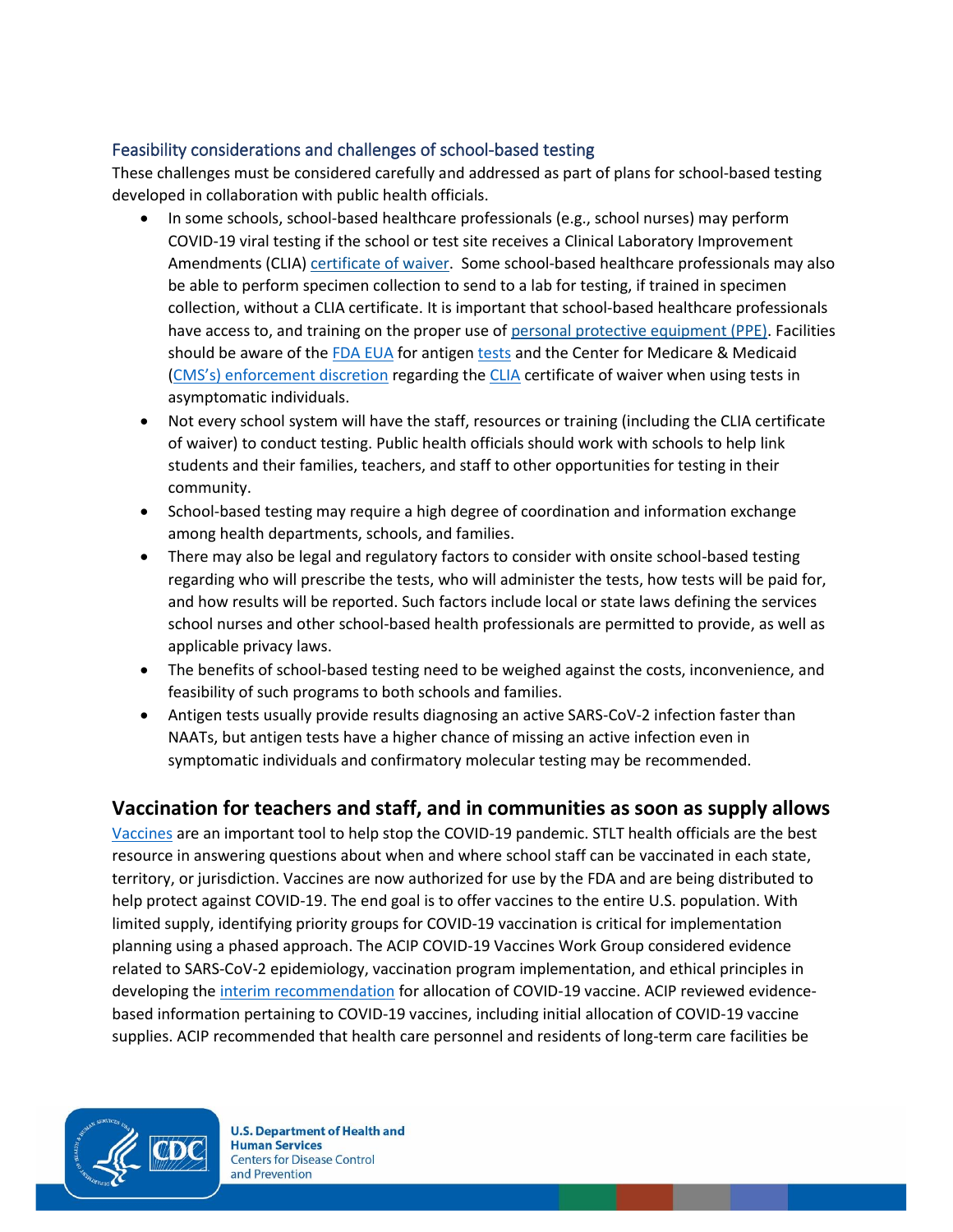offered vaccination in the initial phase of the COVID-19 vaccination program (Phase 1a). Following ACIP's interim recommendation for vaccine allocation in Phase 1a, the Work Group [proposed vaccine](https://www.cdc.gov/mmwr/volumes/69/wr/mm695152e2.htm?s_cid=mm695152e2_w)  [allocation](https://www.cdc.gov/mmwr/volumes/69/wr/mm695152e2.htm?s_cid=mm695152e2_w) for Phases 1b and 1c. Phase 1b includes frontline essential workers, including those who work in the education sector (teachers and school staff). Teachers and school staff hold jobs critical to the continued functioning of society and are at potential occupational risk of exposure to SARS-CoV-2. STLT officials should consider giving high priority to teachers in phase 1b.

Vaccinating teachers and school staff can be considered one layer of mitigation and protection for staff and students. Strategies that minimize barriers to access vaccination for teachers and other frontline essential workers, such as vaccine clinics at or close to the place of work, are optimal. STLT health officials have worked with community and school leadership and developed approaches that include onsite employer/occupational clinics, use of pharmacies, mobile clinics, and health department point of dispensing strike teams. Survey data also suggest that there is broad support for vaccinating teachers and school staff early in the phased vaccination approach<sup>26</sup>.

Observational data demonstrate that pregnant people with COVID-19 have an increased risk of severe [illness](https://www.cdc.gov/coronavirus/2019-ncov/need-extra-precautions/pregnancy-breastfeeding.html) compared with non-pregnant people of reproductive age. Additionally, pregnant people with COVID-19 might be at increased risk of adverse pregnancy outcomes, such as preterm birth, compared with pregnant people without COVID-19. Currently, there are limited data about the safety of COVID-19 vaccines for people who are pregnant. Teachers and school staff who are pregnant ma[y choose to be](https://www.cdc.gov/coronavirus/2019-ncov/vaccines/recommendations/pregnancy.html)  [vaccinated.](https://www.cdc.gov/coronavirus/2019-ncov/vaccines/recommendations/pregnancy.html) A conversation between pregnant patients and their healthcare providers may help them decide whether to get vaccinated with a vaccine that has been authorized for use under Emergency Use Authorization (EUA).

School officials and health departments can work together to also support messaging and outreach regarding vaccination for members of school communities as they become eligible for vaccination in their jurisdictions. For example, school communication platforms can be leveraged for outreach to older adult family members of students, particularly for students living in multi-generational households. In later phases of vaccination, school communication can facilitate outreach to encourage vaccination of household members of school-age children as they become eligible. This should include outreach in a language that limited English proficient family members of students can understand and in alternate formats as needed to facilitate effective communication for individuals with disabilities.

Implementation of layered mitigation strategies will need to continue until we better understand potential transmission among people who received a COVID-19 vaccine and there is more vaccination coverage in the community. In addition, vaccines are not yet approved for use in children under 16 years old. For these reasons, even after teachers and staff are vaccinated, schools need to continue mitigation measures for the foreseeable future, including requiring masks in schools and physical distancing.

# **References**

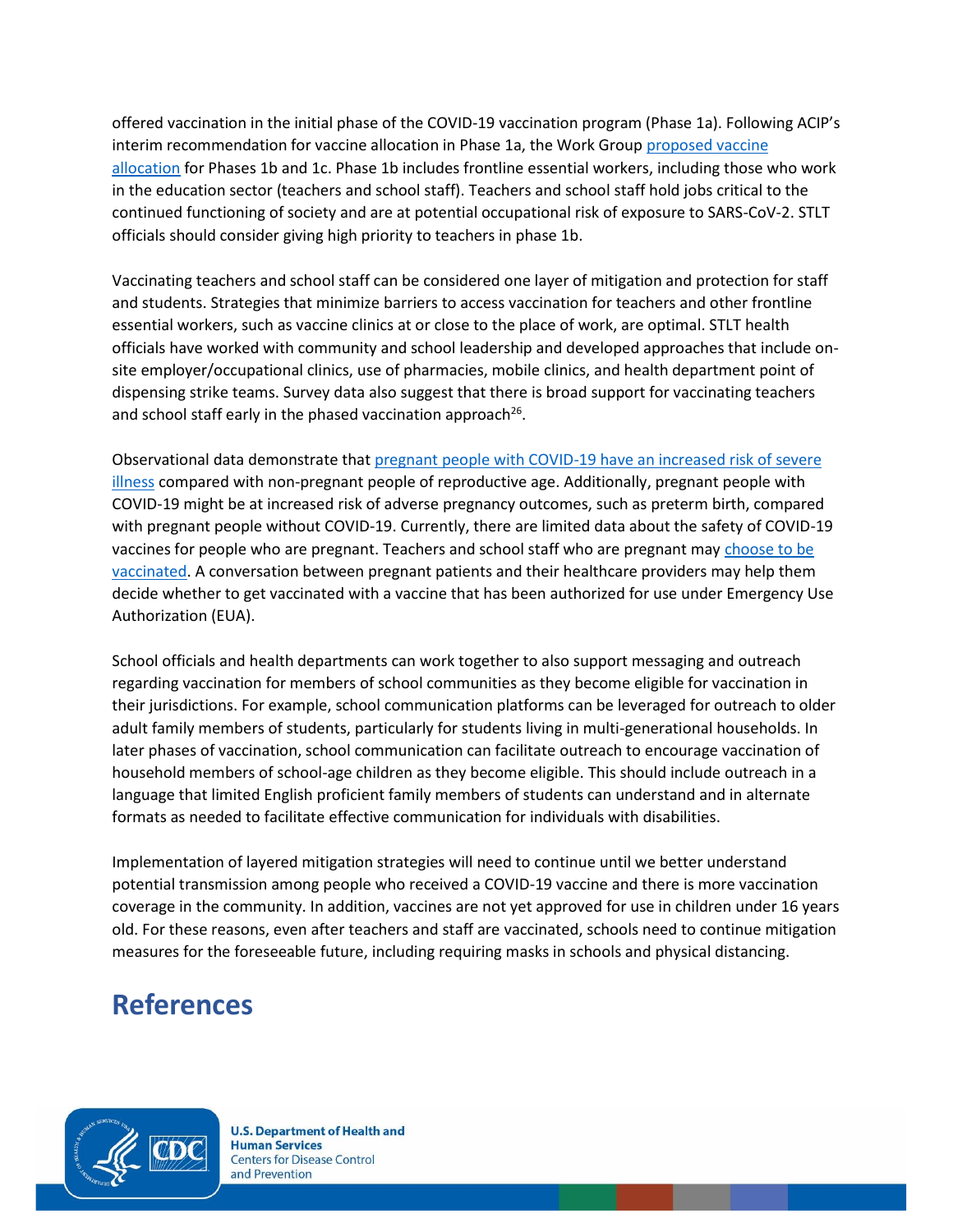- 1. Ismail SA, Saliba V, Bernal JL, Ramsay ME, Ladhani SN. SARS-CoV-2 infection and transmission in educational settings: a prospective, cross-sectional analysis of infection clusters and outbreaks in England. Lancet Infect Dis 2020; published online Dec 8[. https://doi.org/10.1016/S1473-](https://doi.org/10.1016/S1473-3099(20)30882-3) [3099\(20\)30882-3.](https://doi.org/10.1016/S1473-3099(20)30882-3)
- 2. Ludvigsson JF. Children are unlikely to be the main drivers of the COVID-19 pandemic: A systematic review. Acta Paediatr 2020;109:1525-1530. [https://doi.org/10.1111/apa.15371.](https://doi.org/10.1111/apa.15371)
- 3. Leidman E, Duca LM, Omura JD, et al. COVID-19 trends among persons aged 0-24 years United States, March 1-December 12, 2020. MMWR Morb Mortal Wkly Rep 2021;70. [http://dx.doi.org/10.15585/mmwr.mm7003e1.](http://dx.doi.org/10.15585/mmwr.mm7003e1)
- 4. Aleta A, Moreno Y. Age differential analysis of COVID-19 second wave in Europe reveals highest incidence among young adults. medRxiv 2021. ePub: November 13, 2020. [https://doi.org/10.1101/2020.11.11.20230177.](https://doi.org/10.1101/2020.11.11.20230177)
- 5. Grijalva CG, Rolfes MA, Zhu Y, et al. Transmission of SARS-COV-2 Infections in Households Tennessee and Wisconsin, April–September 2020. MMWR Morb Mortal Wkly Rep 2020;69:1631–1634[. http://dx.doi.org/10.15585/mmwr.mm6944e1.](http://dx.doi.org/10.15585/mmwr.mm6944e1)
- 6. Lei H, Xu X, Xiao S, Wu X, Shu Y. Household transmission of COVID-19-a systematic review and meta-analysis. J Infect 2020. ePub: August 25, 2020. [http://dx.doi.org/10.1016/j.jinf.2020.08.033.](http://dx.doi.org/10.1016/j.jinf.2020.08.033)
- 7. Zhu Y, Bloxham CJ, Hulme KD, et al. A meta-analysis on the role of children in SARS-CoV-2 in household transmission clusters. Clin Infectious Diseases 2020. ePub: December 6, 2020. [https://doi.org/10.1093/cid/ciaa1825.](https://doi.org/10.1093/cid/ciaa1825)
- 8. Goldstein E, Lipsitch M, Cevik M. On the Effect of Age on the Transmission of SARS-CoV-2 in Households, Schools, and the Community. J Infectious Diseases 2020. ePub: October 29, 2020. [https://doi.org/10.1093/infdis/jiaa691.](https://doi.org/10.1093/infdis/jiaa691)
- 9. Viner RM, Mytton OT, Bonell C, et al. Susceptibility to SARS-CoV-2 infection among children and adolescents compared with adults: A systematic review and meta-analysis. JAMA Pediatrics 2020. ePub: September 25, 2020[. https://doi.org/10.1001/jamapediatrics.2020.4573.](https://doi.org/10.1001/jamapediatrics.2020.4573)
- 10. He J, Guo Y, Mao R, Zhang J. Proportion of asymptomatic coronavirus disease 2019: A systematic review and meta-analysis. J Medical Virology 2021;93:820-830. [https://doi.org/10.1002/jmv.26326.](https://doi.org/10.1002/jmv.26326)
- 11. Leeb RT, Price S, Sliwa S, et al. COVID-19 Trends Among School-Aged Children United States, March 1–September 19, 2020. MMWR Morb Mortal Wkly Rep 2020;69:1410–1415. [http://dx.doi.org/10.15585/mmwr.mm6939e2.](http://dx.doi.org/10.15585/mmwr.mm6939e2)
- 12. Bi Q, Lessler J, Eckerle I, et al. Household transmission of SARS-CoV-2: Insights from a population-based serological survey. medRxiv 2021. ePub January 16, 2021. [https://doi.org/10.1101/2020.11.04.20225573.](https://doi.org/10.1101/2020.11.04.20225573)
- 13. Zhang J, Litvinova M, Liang Y, et al. Changes in contact patterns shape the dynamics of the COVID-19 outbreak in China. Science 2020;368:1481-1486.
- 14. Zimmerman KO, Akinboyo IC, Brookhart MA, et al. Incidence and secondary transmission of SARS-CoV-2 infections in schools. Pediatrics 2021. ePub January 1, 2020. [https://doi.org/10.1542/peds.2020-048090.](https://doi.org/10.1542/peds.2020-048090)

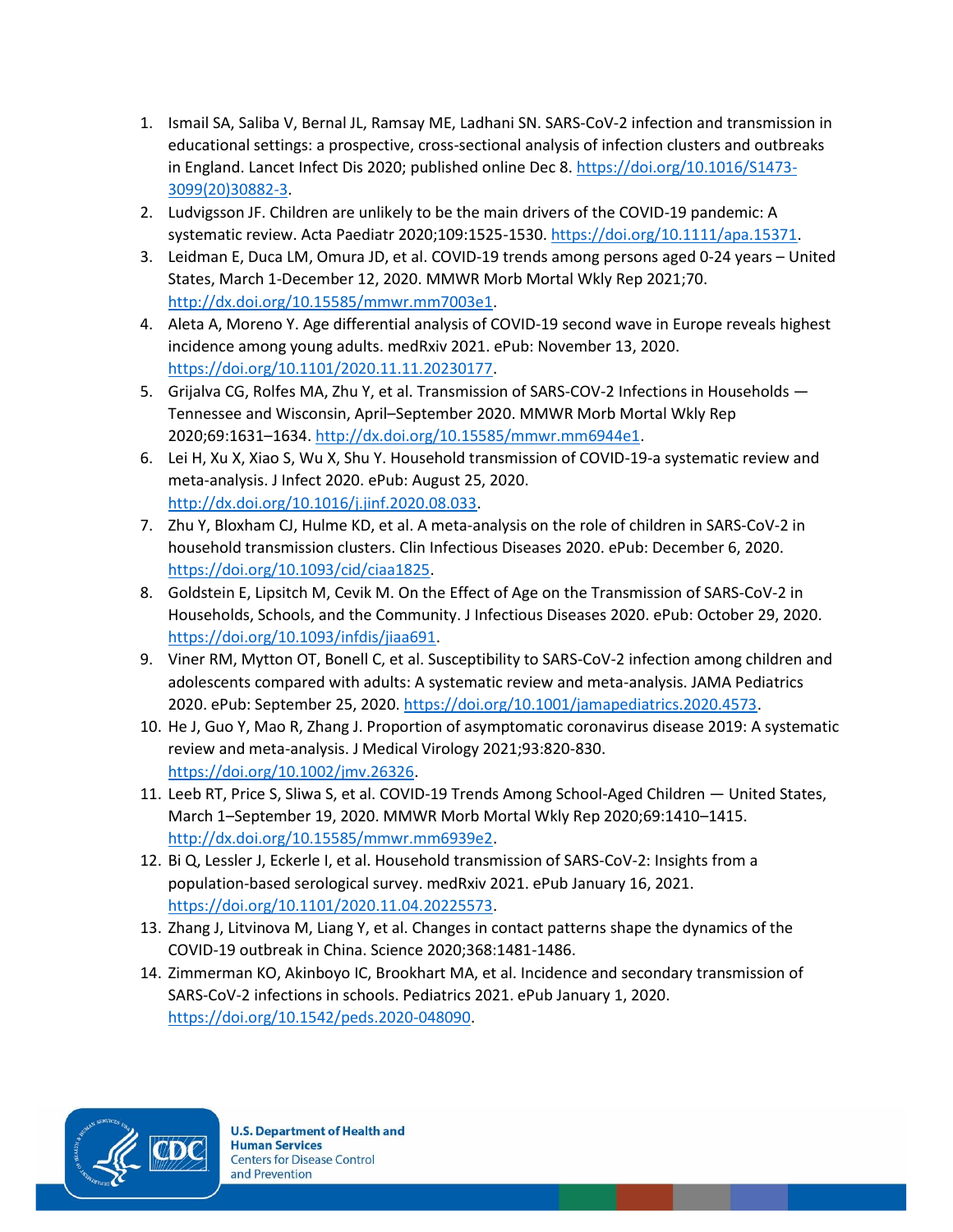- 15. Brandal LT, Ofitserova TS, Meijerink HM. Minimal transmission of SARS-CoV-2 from paediatric COVID-19 cases in primary schools, Norway, August to November 2020. Euro Surveill. 2021;26:2002-11[. https://doi.org/10.2807/1560-7917.ES.2020.26.1.2002011.](https://doi.org/10.2807/1560-7917.ES.2020.26.1.2002011)
- 16. Harris DN, Ziedan E, Hassig S. The effects of school reopenings on COVID-19 hospitalizations. National Center for Research on Education Access and Choice (REACH) 2021. January 4, 2021. [https://www.reachcentered.org/publications/the-effects-of-school-reopenings-on-covid-19](https://www.reachcentered.org/publications/the-effects-of-school-reopenings-on-covid-19-hospitalizations) [hospitalizations.](https://www.reachcentered.org/publications/the-effects-of-school-reopenings-on-covid-19-hospitalizations)
- 17. Gandini S, Rainisio M, Iannuzzo ML, Bellerba F, Cecconi F, Scorrano L. No evidence of association between schools and SARS-CoV-2 second wave in Italy. medRxiv 2021. ePub January 8, 2021. [https://doi.org/10.1101/2020.12.16.20248134.](https://doi.org/10.1101/2020.12.16.20248134)
- 18. von Bismarck-Osten C, Borusyak K, Schonberg U. The role of schools in transmission of the SARS-CoV-2 virus: Quasi-experimental evidence from Germany. Centre for Research and Analysis of Migration (CReAM) 2020. ePub November 20,2020[. https://www.cream](https://www.cream-migration.org/publ_uploads/CDP_22_20.pdf)[migration.org/publ\\_uploads/CDP\\_22\\_20.pdf.](https://www.cream-migration.org/publ_uploads/CDP_22_20.pdf)
- 19. Stein-Zamir C, Abramson N, Shoob H, et al. A large COVID-19 outbreak in a high school 10 days after schools' reopening, Israel, May 2020. Euro Surveill 2020;25. ePub July 23, 2020. [https://doi.org/10.2807/1560-7917.ES.2020.25.29.2001352.](https://doi.org/10.2807/1560-7917.ES.2020.25.29.2001352)
- 20. Honein MA, Christie A, Rose DA, et al. Summary of Guidance for Public Health Strategies to Address High Levels of Community Transmission of SARS-CoV-2 and Related Deaths, December 2020. MMWR Morb Mortal Wkly Rep 2020;69:1860-1867. <http://dx.doi.org/10.15585/mmwr.mm6949e2>
- 21. Gilbert LK, Strine TW, Szucs LE, et al. Racial and Ethnic Differences in Parental Attitudes and Concerns About School Reopening During the COVID-19 Pandemic — United States, July 2020. MMWR Morb Mortal Wkly Rep 2020;69:1848–1852. <http://dx.doi.org/10.15585/mmwr.mm6949a2>
- 22. Atherstone C, Siegel M, Schmitt-Matzen E, et al. SARS-CoV-2 Transmission Associated with High School Wrestling Tournaments — Florida, December 2020–January 2021. MMWR Morb Mortal Wkly Rep. ePub: 26 January 2021[. http://dx.doi.org/10.15585/mmwr.mm7004e4](http://dx.doi.org/10.15585/mmwr.mm7004e4)
- 23. Denny TN, Andrews L, Bonsignori M, et al. Implementation of a Pooled Surveillance Testing Program for Asymptomatic SARS-CoV-2 Infections on a College Campus — Duke University, Durham, North Carolina, August 2–October 11, 2020. MMWR Morb Mortal Wkly Rep 2020;69:1743–1747. DOI:<http://dx.doi.org/10.15585/mmwr.mm6946e1>
- 24. Barat B, Das S , De Giorgi V, Henderson DK, Kopka S, Lau AF, Miller T, et al. Pooled Saliva Specimens for SARS-CoV-2 Testing. J Clin Microbiol. 2020 Dec 1;JCM.02486-20. https://doi: 10.1128/JCM.02486-20.
- 25. Rader B, Astley CM, Sy KTL, Sewalk K, Hswen Y, Brownstein JS, Kraemer MUG. Geographic access to United States SARS-CoV-2 testing sites highlights healthcare disparities and may bias transmission estimates. J Travel Med 2020;27:1-4[. https://doi.org/10.1093/jtm/taaa076.](https://doi.org/10.1093/jtm/taaa076)
- 26. National Academies of Sciences, Engineering, and Medicine. Framework for equitable allocation of COVID-19 vaccine. Washington, DC: The National Academies Press; 2020. [https://www.nap.edu/catalog/25917/ framework-for-equitable-allocation-of-covid-19-vaccine.](https://www.nap.edu/catalog/25917/%20framework-for-equitable-allocation-of-covid-19-vaccine)